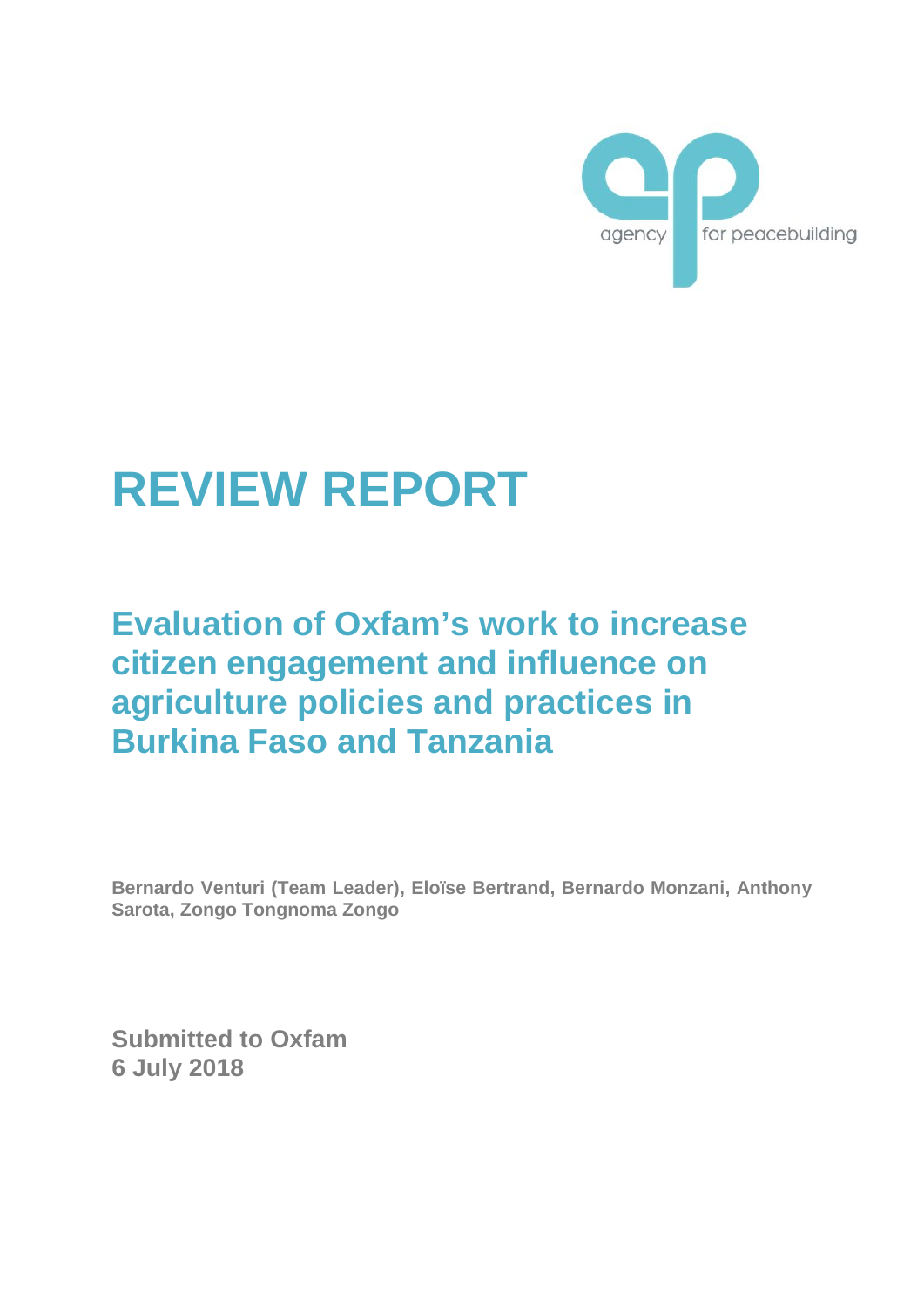# **Table of Contents**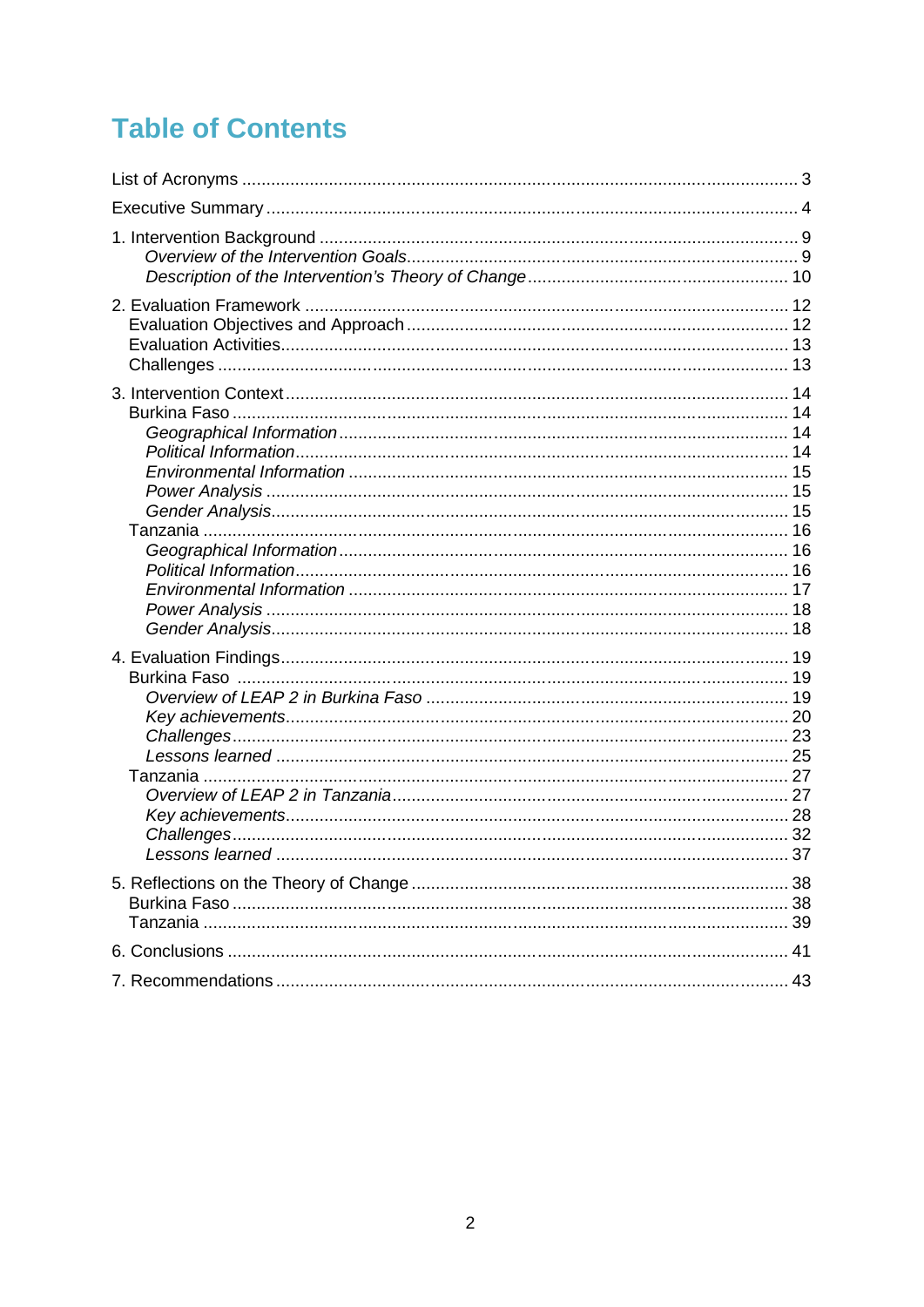# **List of Acronyms**

| <b>ANSAF</b>  | Agricultural Non State Actors Forum                             |
|---------------|-----------------------------------------------------------------|
| AP            | <b>Agency for Peacebuilding</b>                                 |
| <b>ASDP</b>   | Agriculture Sector Development Programme                        |
| <b>CAADP</b>  | Comprehensive Africa Agriculture Development Programme          |
| <b>CCM</b>    | Chama Cha Mapinduzi                                             |
| <b>CPF</b>    | Confédération Paysanne du Faso                                  |
| <b>CSO</b>    | <b>Civil Society Organization</b>                               |
| <b>DADP</b>   | District Agricultural Development Plan                          |
| <b>EAC</b>    | <b>East African Community</b>                                   |
| <b>FFH</b>    | Female Food Hero                                                |
| <b>FGD</b>    | Focus group discussions                                         |
| <b>GDP</b>    | <b>Gross Domestic Product</b>                                   |
| GII           | Gender Inequality Index                                         |
| KII           | Key informant interviews                                        |
| <b>LEAP</b>   | Global Leaders Empowered to Alleviate Poverty                   |
| <b>MAFSC</b>  | Ministry of Agriculture Food Security and Cooperative           |
| <b>MLDF</b>   | Ministry of Livestock Development and Fisheries                 |
| <b>MOU</b>    | Memorandum of Understanding                                     |
| MP            | Member of the Parliament                                        |
| <b>MWI</b>    | Ministry of Water and Irrigation                                |
| <b>NAFAN</b>  | New Alliance for Food Security and Nutrition                    |
| <b>NGO</b>    | Non-Governmental Organization                                   |
| <b>ODA</b>    | <b>Official Development Assistance</b>                          |
| <b>PNSR</b>   | National Plan for the Rural Sector                              |
| <b>PORALG</b> | President's Office Regional Administration and local Government |
| <b>SPONG</b>  | Secrétariat Permanent des Organisations Non-Gouvernementales    |
| <b>TAFSIP</b> | Tanzanian Agriculture Food Investment Plan                      |
| <b>TGNP</b>   | Tanzania Gender Networking Programme                            |
| <b>TOC</b>    | Theory of Change                                                |
|               |                                                                 |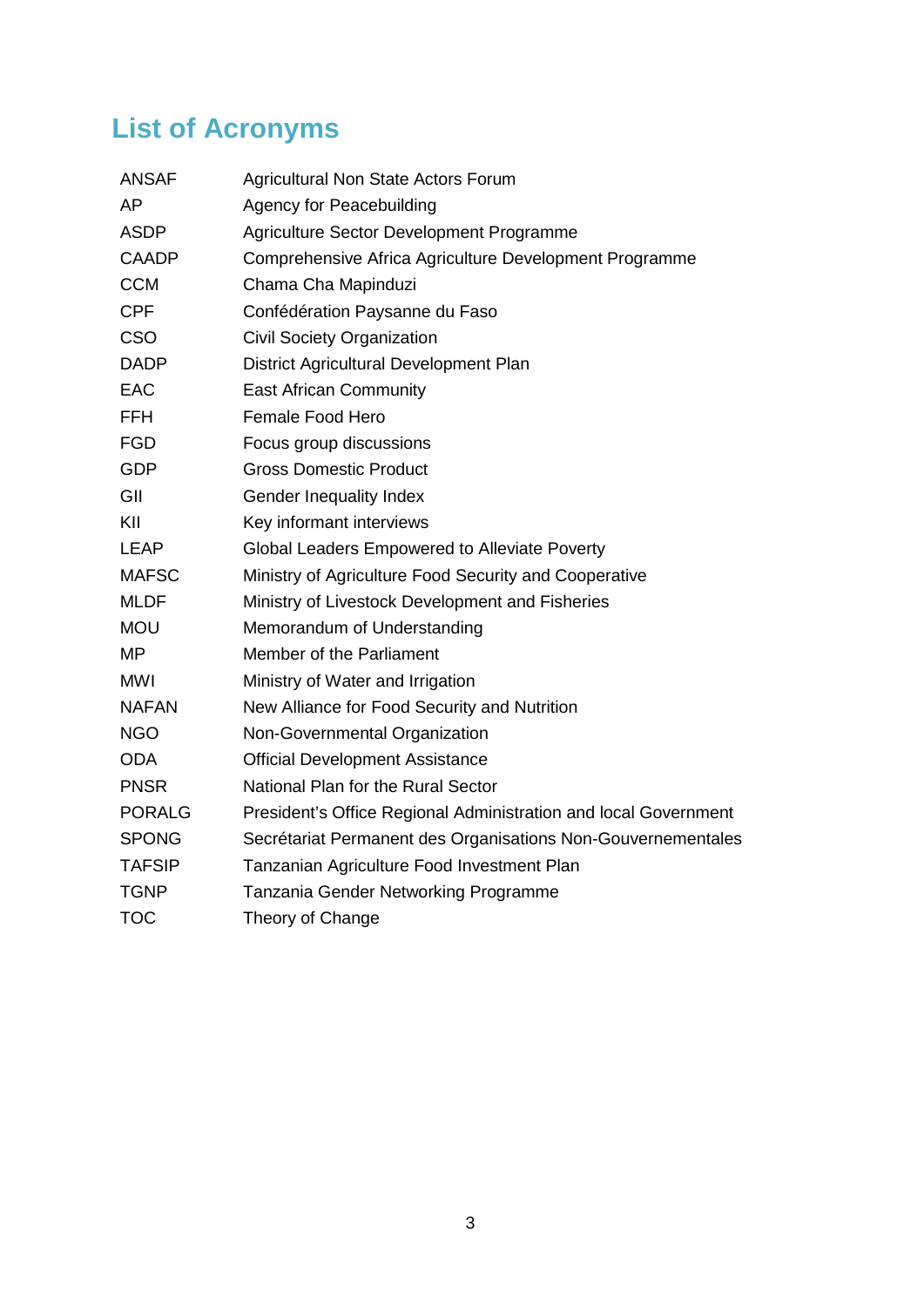# **Executive Summary**

### **Overview of Intervention**

The initiatives evaluated in this report are part of Oxfam's global GROW campaign, which focuses on three pillars – 1) Agriculture and food production/consumption, 2) climate change, and 3) women and communities' rights to land – and has the overall aim of ensuring that "*people living in poverty can claim power in the way the world manages land, water and climate change, so that they can grow or buy enough food to eat – now and in the future*." In particular, this evaluation looked at the agriculture advocacy strand (Strand III) of the *Global Leaders Empowered to Alleviate Poverty – Phase II* (LEAP 2), a multi-country programme which funds part of the Oxfam Confederation's work in the GROW Campaign. Under this Strand, which aims to influence agricultural policies and practices in and for Africa, efforts are designed and implemented at the intersection of food and sustainable agriculture on the one side, and land and women's rights on the other. The principal goal is that more and better-used finance for agriculture is bringing benefits for poor women farmers and other small-scale agricultural producers.

### **Evaluation Framework**

The evaluation focused only on activities implemented in the last three years (2015-2018) in Burkina Faso and Tanzania—two of the five African counties where agriculture advocacy activities under LEAP 2 have been implemented to date. The specific objectives guiding the evaluation were three: to generate evidence of change of Oxfam's and partners' work through the interventions; to generate evidence of change in Oxfam's efforts to create space for women farmers and civil society to meaningfully engage with decision-makers on different levels; and to analyze how Oxfam and partners can improve their work.

Overall, the focus of evaluation has been on learning and on producing actionable recommendations. The evaluation used an action-research approach based on multi-source qualitative data—e.g. a document review, focus group discussions (FGD) and key informant interviews (KII). In Burkina Faso, the evaluation took place in five locations: three cities (Ouagadougou, Koudougou and Bobo-Dioulasso) and two rural localities (Yagma and Orodara). In Tanzania the evaluation took place in Dodoma and in Dar es Salaam. Although most of the FGDs and KIIs took place in Dodoma, respondents were from different parts of the country. In total, 42 KIIs involving 45 informants and 8 FGDs were held, with women leaders, Oxfam staff and partners, policy-makers from different institutions, and other stakeholders who took part in LEAP 2 activities.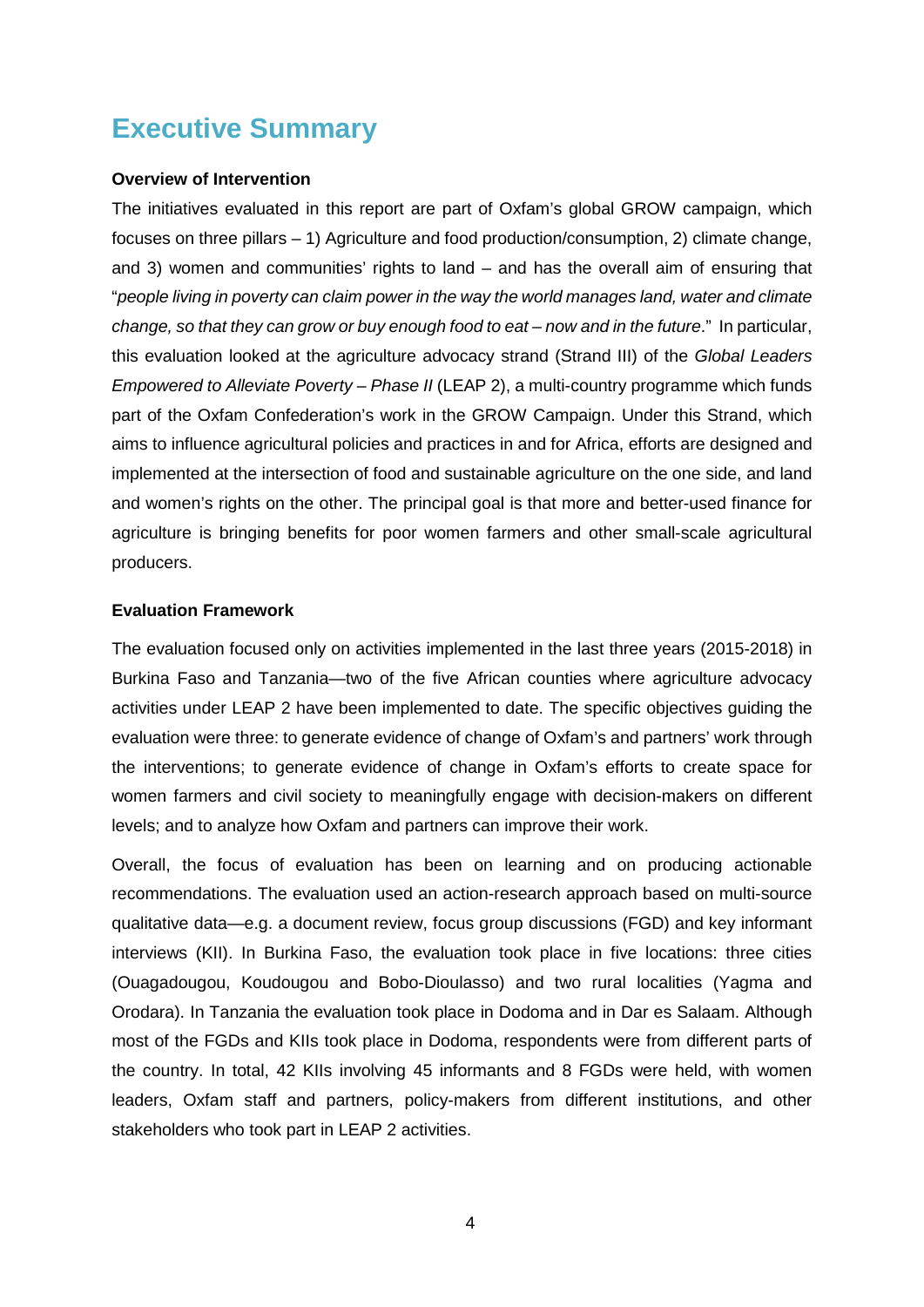### **Summary of Findings**

#### *Burkina Faso*

LEAP 2 project activities in Burkina Faso are well integrated into Oxfam's wider programming in the country. This initiative has been implemented by Oxfam and two main partners: the Confédération Paysanne du Faso (CPF) and the Secrétariat Permanent des Organisations Non-Gouvernementales (SPONG). The flagship activity within the project was the campaign around the "Rural Women's Manifesto: 10 measures to build a Burkina Faso without hunger." This manifesto was designed, through a participative process, by 25 rural women leaders representing farmer's organizations and CSOs involved in the agricultural sector, helped by CPF and SPONG and with Oxfam's support. The Manifesto became the main advocacy tool used for advocacy activities, which included: the organization of the Koudou du Faso and Koobo Awards, i.e. national events for farmers, political leaders, public administration staff in charge of the rural sector, journalists and cyber activists; capacity building for partners, and in particular women leaders; outreach to journalists to incentivize reporting on issues related to agriculture; and support to CPF and SPONG to engage with authorities on the second National Plan for the Rural Sector (PNSR 2).

Overall, these efforts have successfully kick-started change at three levels: first, women leaders involved in the project now have the capacities and self-confidence to speak out about their grievances, needs, and demands; secondly, women are also taken into account when decisions are made, both at the community and at the government levels; and thirdly, women's demands have started being addressed by the highest authorities. These results have been possible thanks to women's participation in the project's activities, such as trainings on advocacy techniques, budget monitoring, and engagement on national or continental policies like the PNSR 2 and the Comprehensive Africa Agriculture Development Programme (CAADP).

The programme also faced some challenges, mostly internal ones. The most important challenge encountered during the project related to the monitoring of the advocacy campaign, and was mainly due to the high number of measures in the Manifesto that had to be monitored. Another challenge was given by the nature of the national events, where relevant project messages were presented to larger audiences. While women leaders managed to seize these occasions to present their demands, the increasingly 'entertaining' nature of the events also meant that they were not always seen as an effective opportunity to address gender inequalities and women's grievances. Additionally, social mobilization of women at the local level, through marches or collective action, has not worked well mainly due to a lack of ownership. Finally, events like the Koudou du Faso and the Koobo Awards, despite their high potential, have had limited impact so far.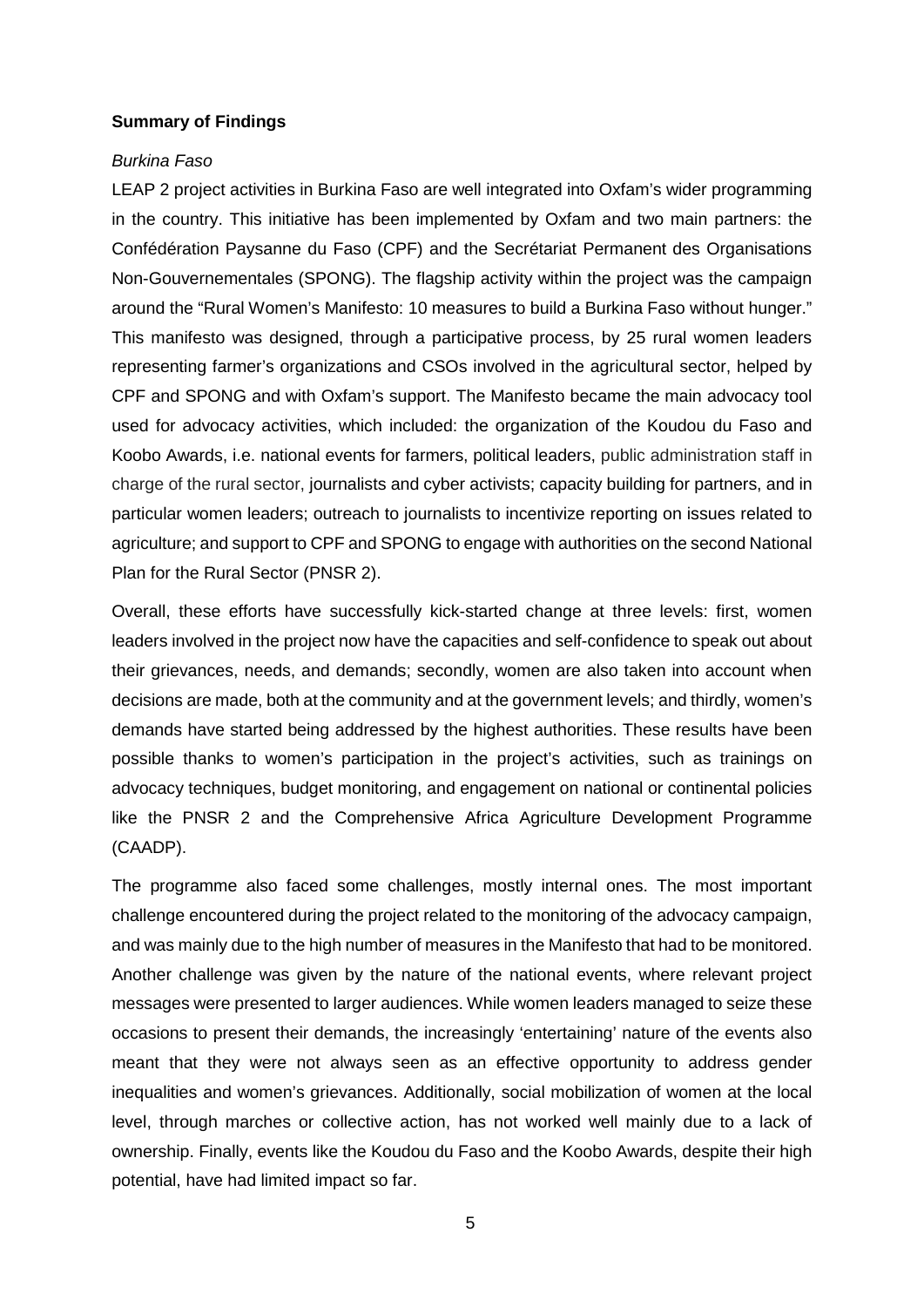#### *Tanzania*

LEAP 2 activities in Tanzania are also an integral part of Oxfam's wider programming in the country. Activities have been implemented by Oxfam with a wide array of local partners, coalition building having been one key aspect of the intervention. Overall, three main components have been implemented: 1) the identification of political change-makers in key positions; 2) a study oriented to understand how the agricultural budget benefits small-scale food producers (and especially women), and the gaps, challenges and opportunities for change; and 3) network building with CSOs and groups engaged in ongoing gender budgeting analysis and advocacy. The flagship activity in Tanzania was the Female Food Hero (FFH) competition (*Mama Shujaa Wa Chakula*, in Swahili), a reality TV series that lasted five seasons, which involved thousands of women farmers and was broadcast nationally.

Overall, activities implemented in Tanzania under LEAP 2 have led to three main positive outcomes: first, the programme has increased evidence-based understanding of agricultural policies among women small farmers; secondly, it has improved advocacy for increasing women and other small-scale farmers' benefits from agricultural budgets and programmes; and lastly, it has increased public attention to the situation of small famers, through FFHs. In addition, coalition building was effectively done, mainly through the establishment of the Agricultural Coalition, which included five national and international CSOs working on agriculture and was able to organize several meetings and forums at different levels, but in particular with Members of Parliament (MPs).

Here also the programme faced some challenges, both internal and external ones. The main challenge was that, in spite of reaching high-level officials, advocacy efforts have not yet produced the desired impact change, and the overall agricultural sector budget remains low, averaging 5% of total annual government budget over the last three years. In this case, Oxfam and partners have likely overestimated the role that MPs have. The difficulty in achieving impact can, however, also be linked to a key external challenge: namely, since coming into power, Tanzania's new government has set its priority on building an industrial economy, while also showing some resistance to listening to CSOs on agricultural issues.

### **Conclusions**

Overall, it is interesting to see how interventions in the two countries have produced similar results and faced similar challenges. Yet, the differences, both in terms of the effectiveness of strategies and the type of results produced, are also important. In Burkina Faso, Oxfam and its partners have successfully influenced dynamics at two levels: first, women leaders involved in the project now have the capacities and self-confidence to speak out about their grievances, needs, and demands, including in front of authorities; and second, women's demands have

6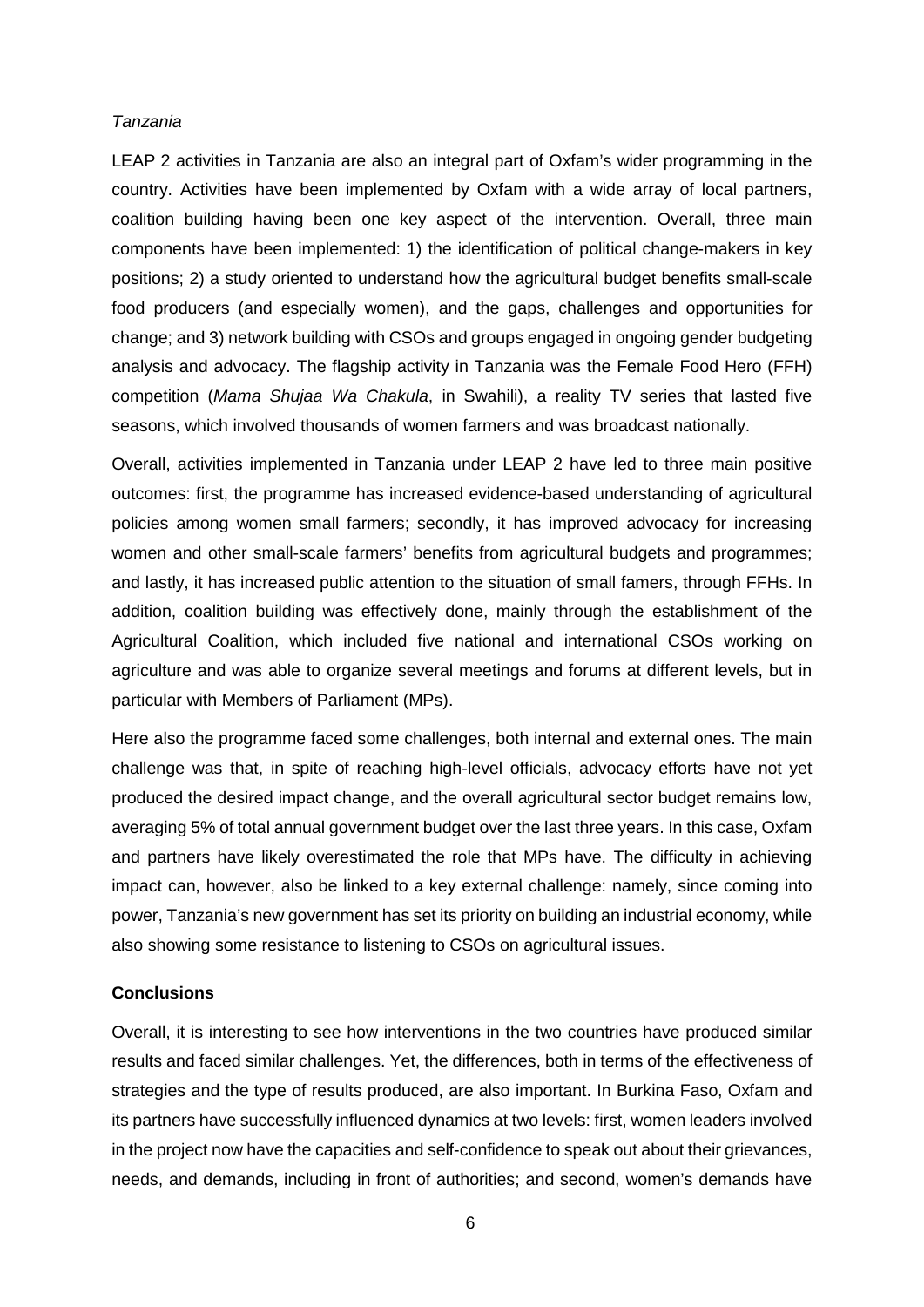started being addressed by the highest authorities, with official promises made by the President and the Prime Minister. Some positive actions have also been taken (i.e. new land plots given to women), but progress is still needed in terms of monitoring promises, participation of senior officers and advocacy efforts at the local level.

In Tanzania, the overall advocacy strategy of Oxfam and its partners has positively contributed to improving the space for women farmers and civil society to engage with and influence decision-makers at local, regional and national levels. In particular, the research on the agriculture budget has generated evidence for advocacy and to engage decision-makers, in particular MPs. With them, significantly, Oxfam and partners have been successful in supporting women farmers on some policies (i.e. land ownership, on-time distribution of seeds, etc.) and the government has dedicated specific resources for them. But this engagement, while high level, has not yet produced the desired changes in terms of the national agricultural budget.

Comparing the achievements and challenges from both countries, one key finding is therefore that advocacy efforts by Oxfam have successfully reached a significant number of decision makers, from the local to the national level. However, Oxfam will have to overcome challenges, seen in both countries but particularly in Tanzania, whereby governments tend to challenge CSOs when they criticize them or provide facts that do not favor them.

The overall theory of change for Strand III has proven to be an effective guiding tool for the interventions in both countries. However, its use has been limited, both in terms of thinking formally about what works and what does not, and for engaging partners around learning. Finally, the term *LEAP* is not familiar to many partners and stakeholders in either country. This is not necessarily a weakness. The opposite is probably true, in fact: the work is focused on advocacy issues and on the trust between policy-makers and Oxfam and its partners, without continuously labeling the activities.

### **Recommendations**

Based on all data and information collected during the evaluation, the following recommendations are made to Oxfam and partners, and presented by key outcomes:

### *i) Meaningful engagement of women farmers*

In order to build on the progress made in empowering women farmers to date, Oxfam should continue to invest in capacity building in both countries, and specifically in expanding these efforts to reach out more effectively to rural women at the grassroots.

In Burkina Faso, Oxfam and partners should engage more senior politicians and government officials during advocacy workshops.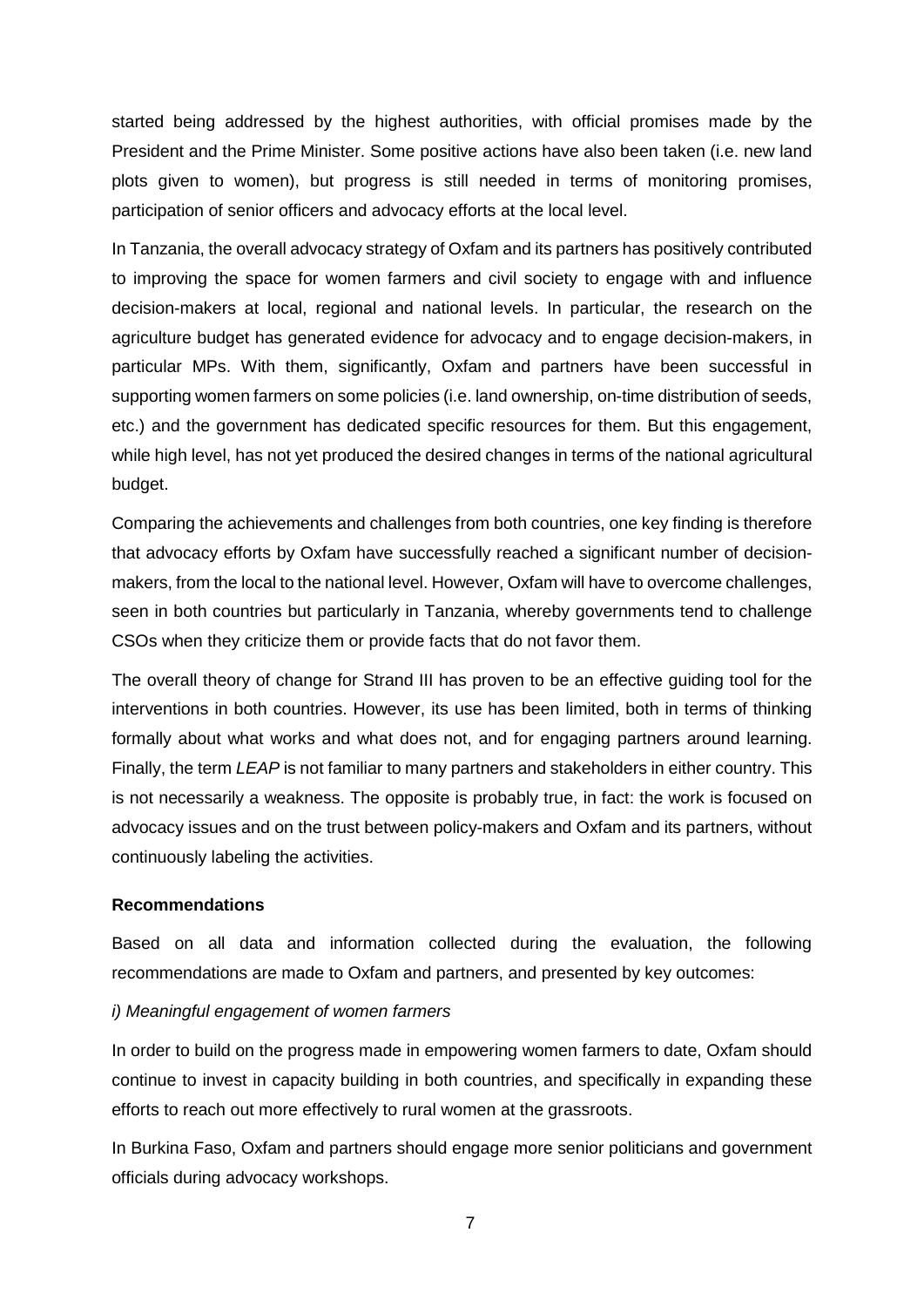And in Tanzania, the Agricultural Coalition should consider supporting women farmers with experts during the high-level policy meetings.

# *ii) Influencing decision-makers*

Oxfam in both countries should pay greater attention to policies that affect the agriculture sector, in particular by analyzing the role of industrialization policies and developing advocacy messages accordingly.

In Burkina Faso, Oxfam and partners should specifically consider scaling up events like the Koudou du Faso and the Koobo Awards in order to reach their potential impact. The Koudou, in particular, could become a major feature in Burkina's rich events landscape. Additionally, Oxfam's partners should also target customary chiefs in advocacy efforts, as they still yield influence over land distribution and social dynamics at the community level.

In Tanzania, Oxfam should consider adding capacity-building trainings for senior level officials in ministries (e.g. on the role of women in agriculture). Oxfam should also mobilize partners to address the risks of working in a shrinking space for CSOs. The Agriculture Coalition should continue to liaise with the government at the highest possible level and in a coordinated fashion, and to do this, it could specifically appoint a person (perhaps on a rotational basis) to act as a focal point at ministerial level.

# *iii) Effective and context-appropriate strategies*

In both countries, Oxfam should invest in conducting (or renewing) a power analysis in the agricultural sector. While change-makers have been identified in key positions, the power dynamics and structural barriers to change could be better defined, and are also in rapid transformation. Oxfam should then invest more time to adapt the theory of change for Strand III to the specific country contexts. And it should continue to ensure that the advocacy work is well structured at both national and local levels. In particular, Oxfam should organize more meetings between national policy-makers and community leaders.

In Burkina Faso, Oxfam and partners should review how much to invest on national events, in light of their increasingly 'entertaining' character. Oxfam should also build an enhanced policy monitoring system of its advocacy campaigns both at the local and national levels. And it should strengthen mobilization of women at the local level.

In Tanzania, finally, the Agricultural Coalition should review its internal organization, which could benefit from practical steps such as the signature of a memorandum of understanding.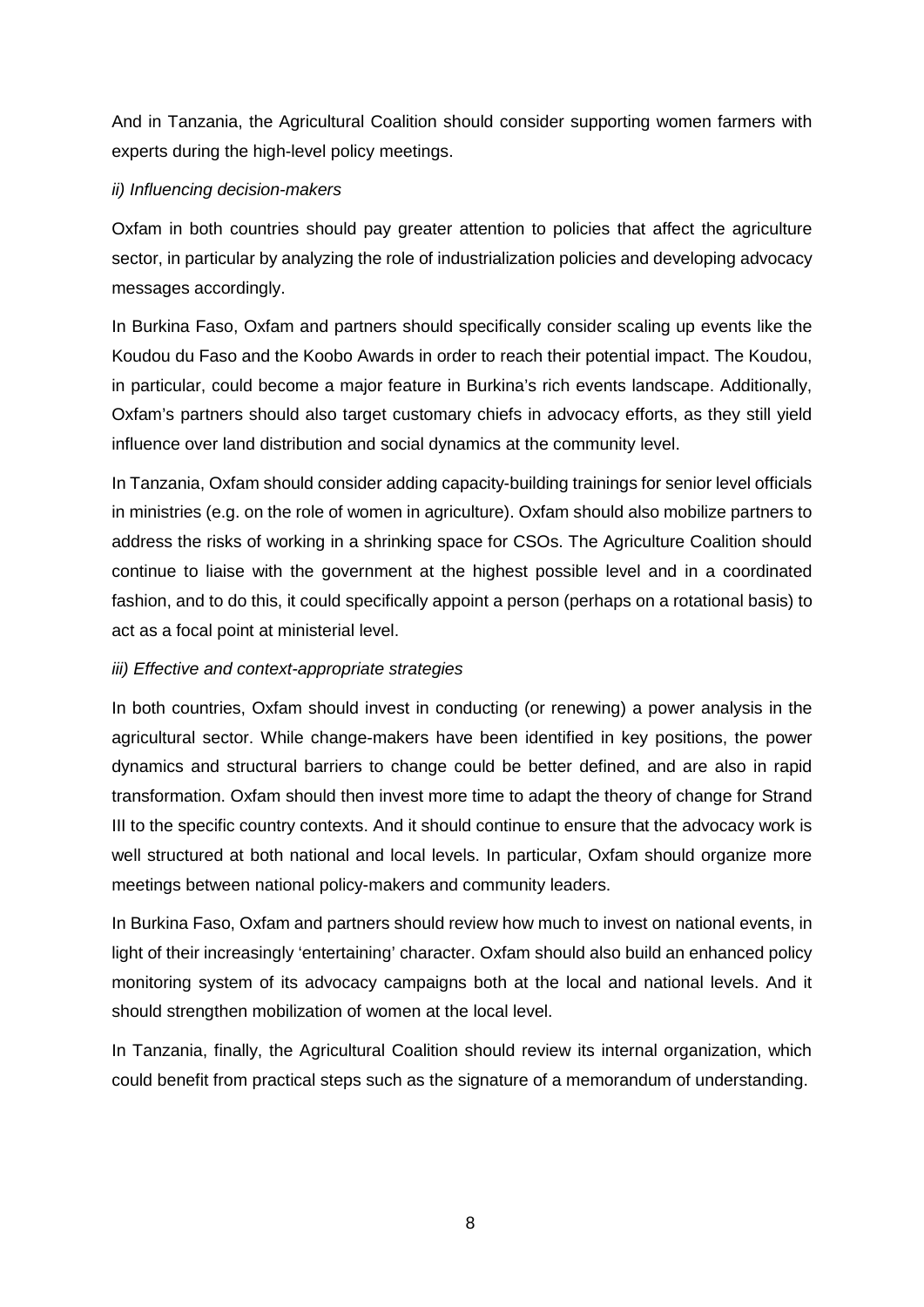# **1. Intervention Background**

The initiatives evaluated in this report are part of Oxfam's global GROW Campaign, which focuses on three pillars – 1) Agriculture and food production/ consumption, 2) climate change and 3) women and communities rights to land – with the aim of ensuring that "*people living in poverty can claim power in the way the world manages land, water and climate change, so that they can grow or buy enough food to eat – now and in the future*." In particular, this evaluation looked at the agriculture advocacy strand (Strand III) of the *Global Leaders Empowered to Alleviate Poverty – Phase II* (LEAP 2). LEAP 2 is a global funding platform aimed at defending and improving aid by traditional donors, influencing the development cooperation strategies of certain emerging economies, and increasing the availability of agricultural development budgets that benefit female and male smallholder farmers in Africa. The second phase of the programme ran from April 1<sup>st</sup>, 2015, to June 30, 2018, and it marked the first time that work under LEAP has been launched in Africa.

Strand III has two geographically delineated components: the first one aims to increase and improve investments for agricultural development in target African countries and at the pan- African level, particularly for small producers and women in five countries (Burkina Faso, Ghana, Ethiopia, Nigeria and Tanzania); the second one aims at increasing and improving agricultural aid policies and budgets in target European countries (the Netherlands and Italy), at EU-level, and in the US. Agricultural budget advocacy (including analysis and tracking) has a prominent place under this Strand.

In target countries, and in Burkina Faso and Tanzania in particular, efforts are designed and implemented at the intersection of food and sustainable agriculture on the one side, and land and women's rights on the other. The premises are that for those people who are on the front lines of the fight against hunger—i.e. those individuals whose livelihoods depend on small scale food production, and especially for women—insecure tenure of land is a critical factor in preventing them from realizing the right to food. The rights of women are particularly important to achieving a better future where everyone has enough to eat because of women's critical roles in access to and production of food all across Africa.

# *Overview of the Intervention Goals*

The main goal guiding efforts under Strand III is that more and better-used finance for agriculture is bringing benefits for poor women farmers and other small-scale agricultural producers.<sup>1</sup> The first primary outcome – the one pertinent to this evaluation – is to "improve

<sup>1</sup> Oxfam International, "Global LEAP Strand III Overview", 2015.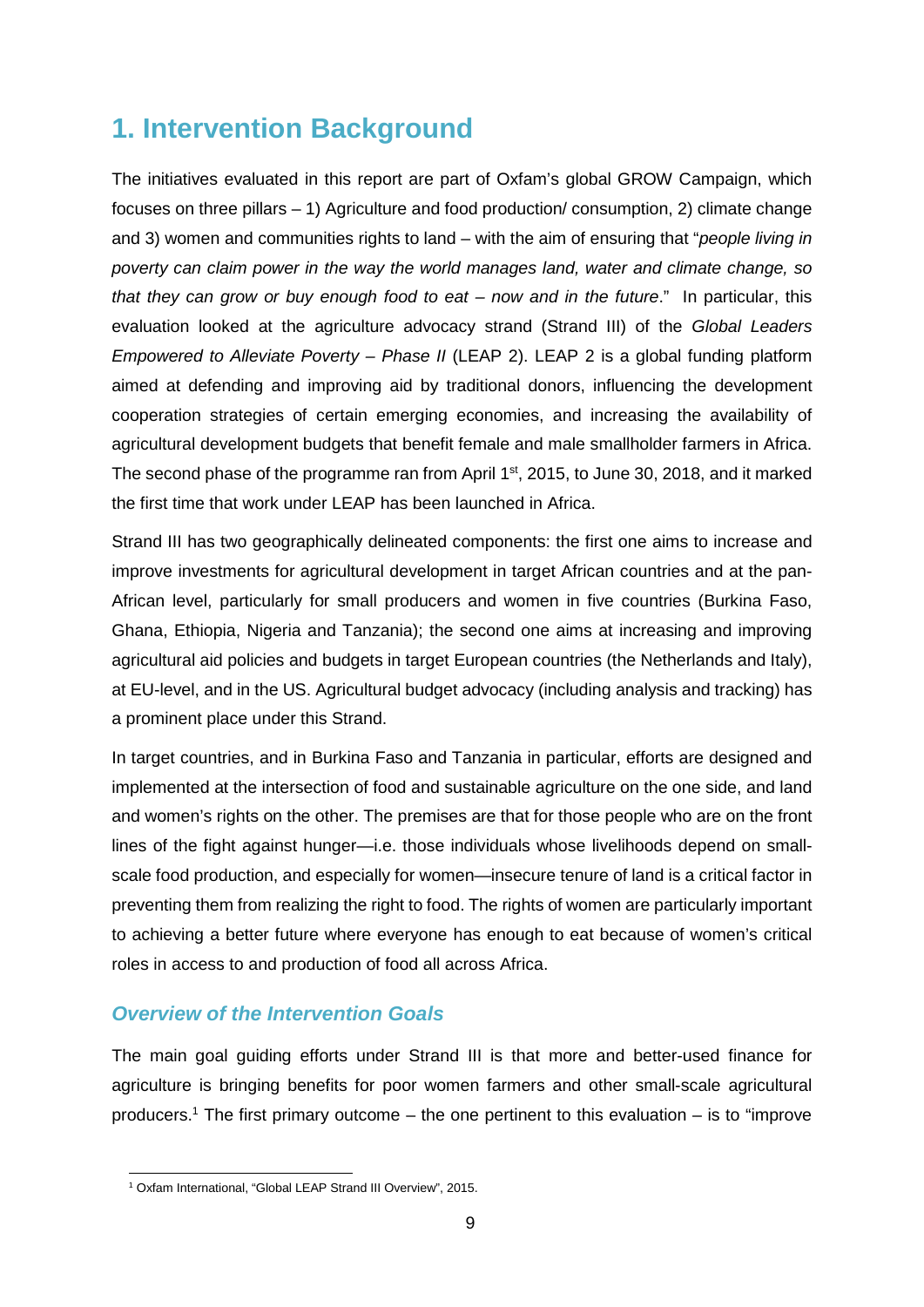policies and programmes for agricultural development that benefit women and other small scale farmers in target African countries, [which include] Burkina Faso, Ghana, Ethiopia, Nigeria and Tanzania."<sup>2</sup> Under the Strand, four intermediate outcomes have been identified:

- 1. Increased evidence-based understanding of agricultural policies, investments and beneficiaries in the target African countries;
- 2. Improved advocacy for increasing women and other small-scale farmers' benefit from agricultural budgets and programmes by key civil society organizations (CSO) allies in target African countries;
- 3. Improved public championing for increasing benefits from agriculture budgets and programmes for female and other smallholder farmers in target African countries;
- 4. Increased commitments by target African countries, the African Union, and other continental and regional bodies on agricultural spending that benefits women and other small-scale farmers in line with the Maputo Declaration of 10%.

The actual implementation of activities under Strand III varies from country to country. This is due to the differences in context that exist among target countries, as well as the different portfolios' of Oxfam's Country Offices. How Strand III activities were implemented in the locations chosen for the evaluation is described in detail in the country-specific sections of this report.

# *Description of the Intervention's Theory of Change*

Initiatives under LEAP 2's Strand III are designed around a theory of change that describes how Oxfam sees change happening (e.g. the change pathways from actions and strategies to outcomes). Oxfam developed the original theory of change for LEAP 2 in 2014. It was then reviewed and amended as a result of LEAP's mid-term review, which was completed in May 2017. It is this revised theory that has since then guided the organization's efforts under Strand III, and for this reason it is hereby reproduced (albeit in simplified form).<sup>3</sup>

<sup>2</sup> Oxfam International, "Global LEAP 2, Strand III Results Framework", 2015.

<sup>3</sup> See: "Mid-Term Review - External evaluation of LEAP 2", May 2017.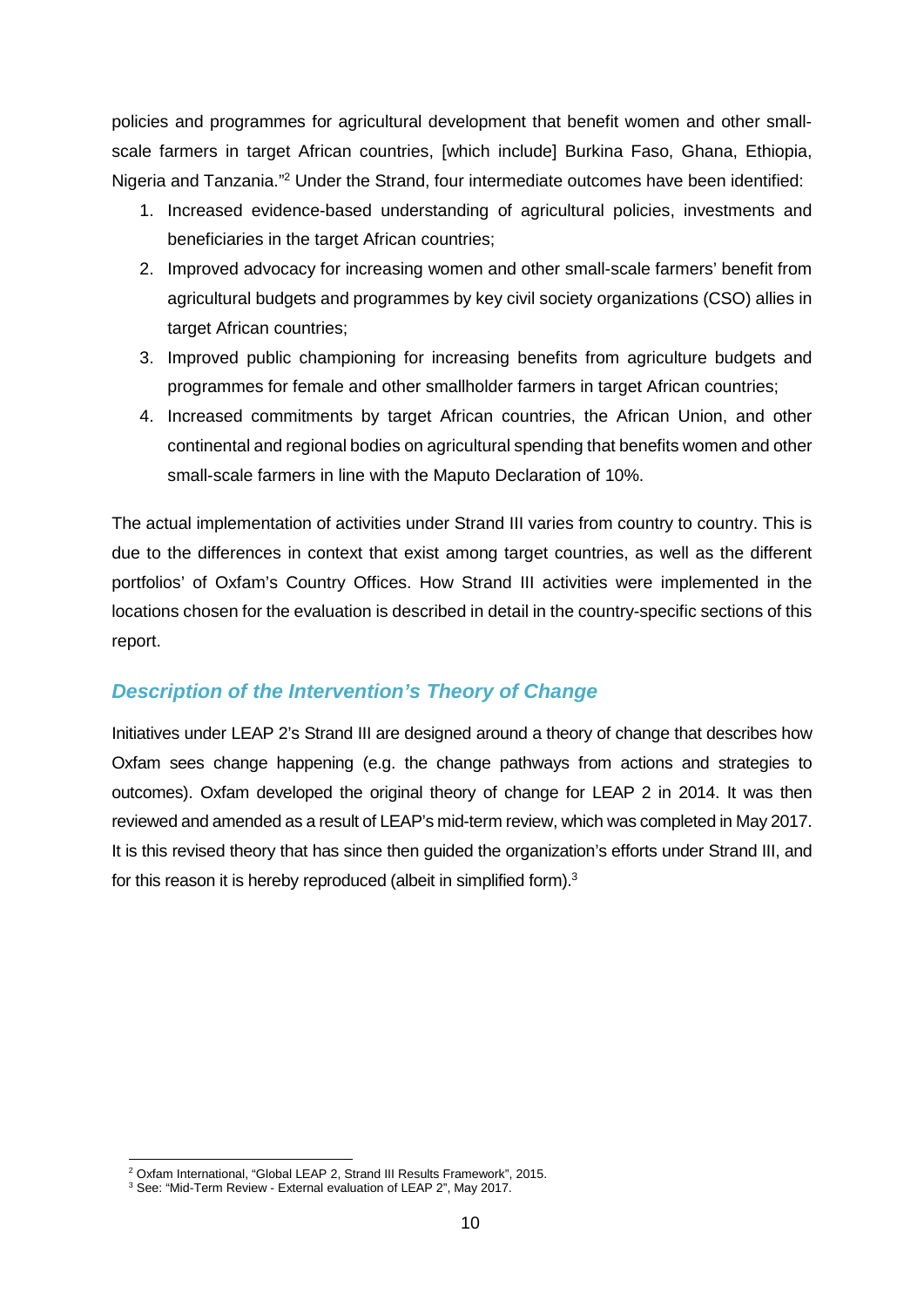

The theory of change is meant to highlight how change at impact level (i.e. the sphere of concern)<sup>4</sup> should result from the combination of national, regional and international advocacy with public campaigning and collaboration with allies, networks, influential individuals and the public. Under the sphere of control, Oxfam and partners also seek to mobilize affected communities and consumers, engaging them in pushing for changes within the sphere of influence, that is, from governments and the private sector. Importantly, the theory of change, thus depicted, has so far represented more of a guide for Oxfam Country Offices in Africa rather than a tool for adapting programmes and developing strategies. This will be explored in further detail in the Reflections on the Theory of Change section.

<sup>&</sup>lt;sup>4</sup> As the desired impact of the LEAP 2 management team is shared with others involved in the GROW Campaign, its achievement is envisioned as the cumulative result of efforts and teams that work outside of LEAP.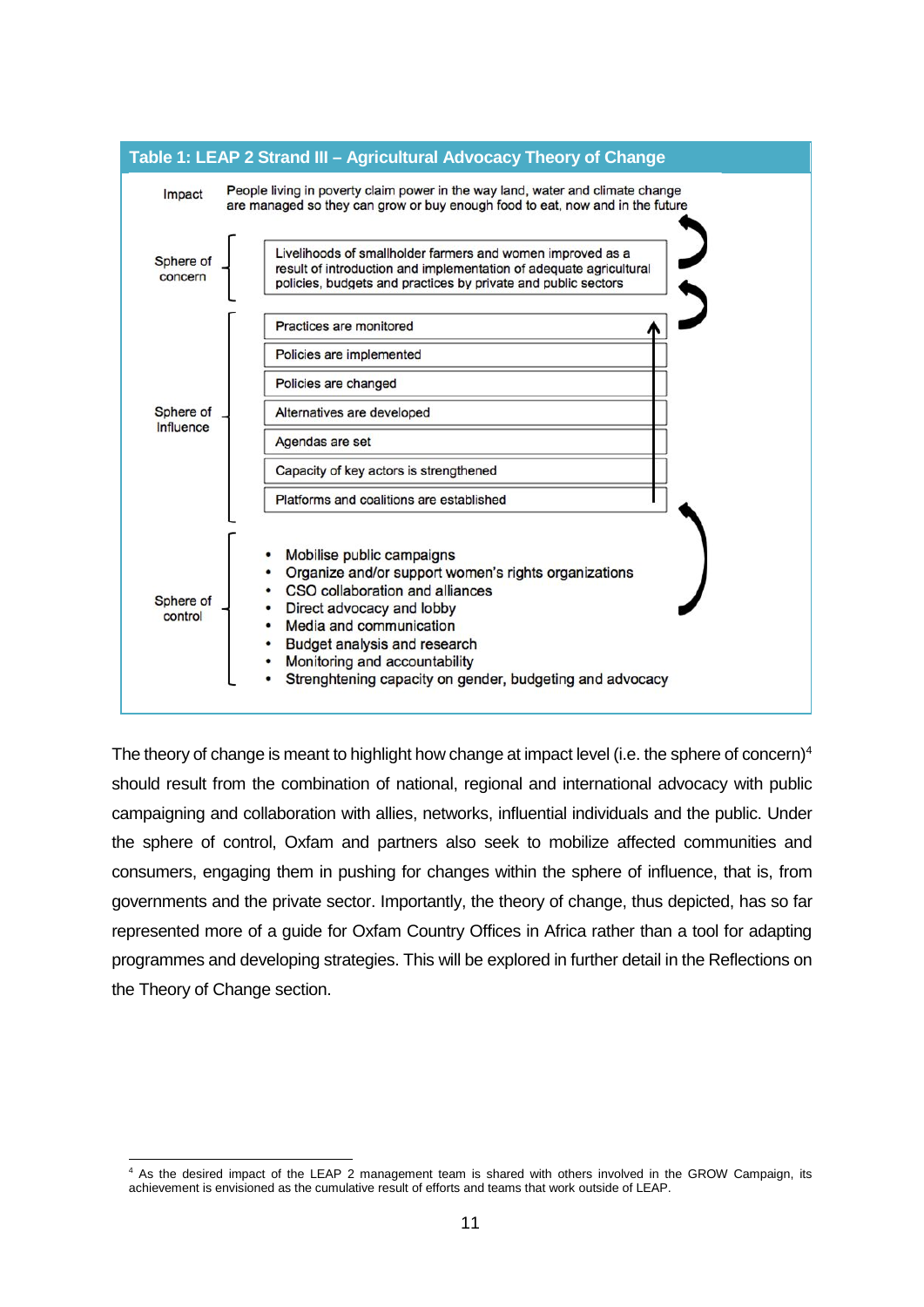# **2. Evaluation Framework**

The evaluation was commissioned by Oxfam to assess the extent to which efforts under Strand III of LEAP 2 have achieved expected and unexpected outcomes and to identify evidence that these outcomes have contributed to improved agricultural development policies and programmes benefiting women and other small-scale farmers.

# **Evaluation Objectives and Approach**

Overall, the focus of the evaluation has been on learning and its aim has been to produce actionable recommendations for how Oxfam and its partners can improve their efforts in the future. However, because of the complexity and breadth of Strand III efforts, the scope of evaluation was narrowed in two ways: first of all, it looked only at the last three years; secondly, while Strand III efforts target five African countries, evaluation activities focused only on Burkina Faso and Tanzania as case studies. The evaluation also did not focus on Strand III's second main outcome, which focused on key donors, although some references to this work are present in the report, where they are relevant for the analysis of collected data.

The specific objectives guiding the evaluation were three:

- To generate evidence of change of Oxfam's and core partners' work through the identified interventions (i.e. to what extent have the outcomes been achieved);
- To generate evidence of change of Oxfam and partners' efforts to create space for women farmers and civil society to meaningfully engage with decision-makers on different levels; and
- To analyze how Oxfam and core partners can improve their work going forward.

The evaluation used an action-research approach based on multi-source qualitative data. The following lines of inquiry were used to guide all data collection and analysis for the evaluation, in line with the chosen approach:

- To what extent did the efforts of Oxfam and core partners influence the attitudes, policies and practices of government officials in terms of creating space for meaningful engagement of civil society (particularly of women farmers) and policies and practices related to women and men smallholder farmers?
- How can Oxfam and partners improve efforts to create space for women farmers and civil society to meaningfully engage with and influence decision-makers directly at local, regional and national levels?
- How can Oxfam and partners be more effective in influencing decision-makers in terms of policy change and/ or improved implementation of existing policies related to women and smallholder agriculture?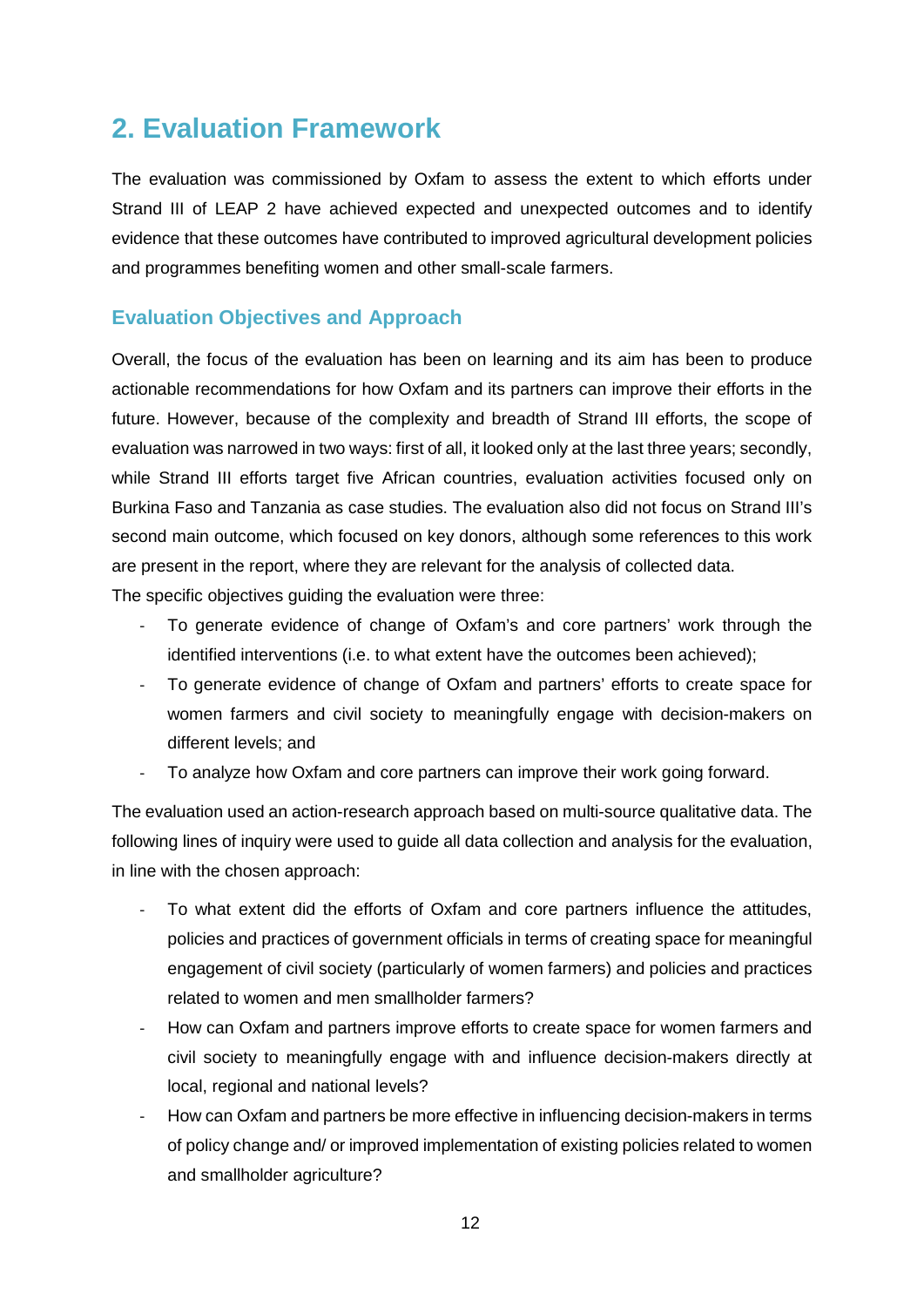- How does Oxfam and core partners understand the causal mechanisms behind their advocacy work?
- Based on the learning, how can Oxfam and core partners improve their work going forward?

# **Evaluation Activities**

In Burkina Faso, the evaluation took place in five locations: three cities (Ouagadougou, Koudougou and Bobo-Dioulasso) and two rural localities (Yagma and Orodara). In total, 21 key informant interviews (KIIs) involving 23 informants and five focus group discussions (FGDs) were held, targeting women leaders, Oxfam staff and partners, stakeholders who took part in LEAP 2 activities (e.g. officials from the Ministries of Agriculture and Animal Resources, journalists, food caterers, rural women and customary chiefs). Among the 23 informants interviewed during the data collection, 10 were women and 13 men; 4 came from a governmental background and 19 from CSOs (including 2 from Oxfam). The research was carried out in April 2018 by a team of two researchers.

In Tanzania the evaluation took place in Dodoma and in Dar es Salaam. Although most of the FGDs and KIIs took place in Dodoma, respondents were from different parts of the country, as the evaluation team had the opportunity to conduct interviews and focus groups in the context of an activity conducted under Strand III (a multi-partner meeting and an Agriculture Forum that brought together beneficiaries, stakeholders and government officials). Overall, evaluation activities in the country included 21 interviews with 22 informants and three FGDs with women farmers, Oxfam and partners' staff, Members of Parliament (MPs) and officers from different departments in the Ministry of Agriculture, Food and Cooperatives. Among the 22 informants interviewed during the data collection, 18 were women and 4 men; 7 came from a governmental background and 15 from CSOs (3 from Oxfam). The research was carried out in May 2018, also by a team of two researchers.

# **Challenges**

Evaluation activities were conducted in line with the agreed methodology and schedule, as these were finalized during the assignment's inception phase. Challenges were minor. In Burkina Faso, because of the diversity of interviewees, the evaluation team sometimes had to stray from the question guides, although always in line with the semi-structured approach chosen for KIIs. Another difficulty stemmed from the fact that partners in both countries did not always distinguish between Oxfam's projects, which tend to be intertwined, and therefore spoke about their collaboration with Oxfam more generally rather than specifically about LEAP 2. In Tanzania, the first three interviews were with informants who had very little knowledge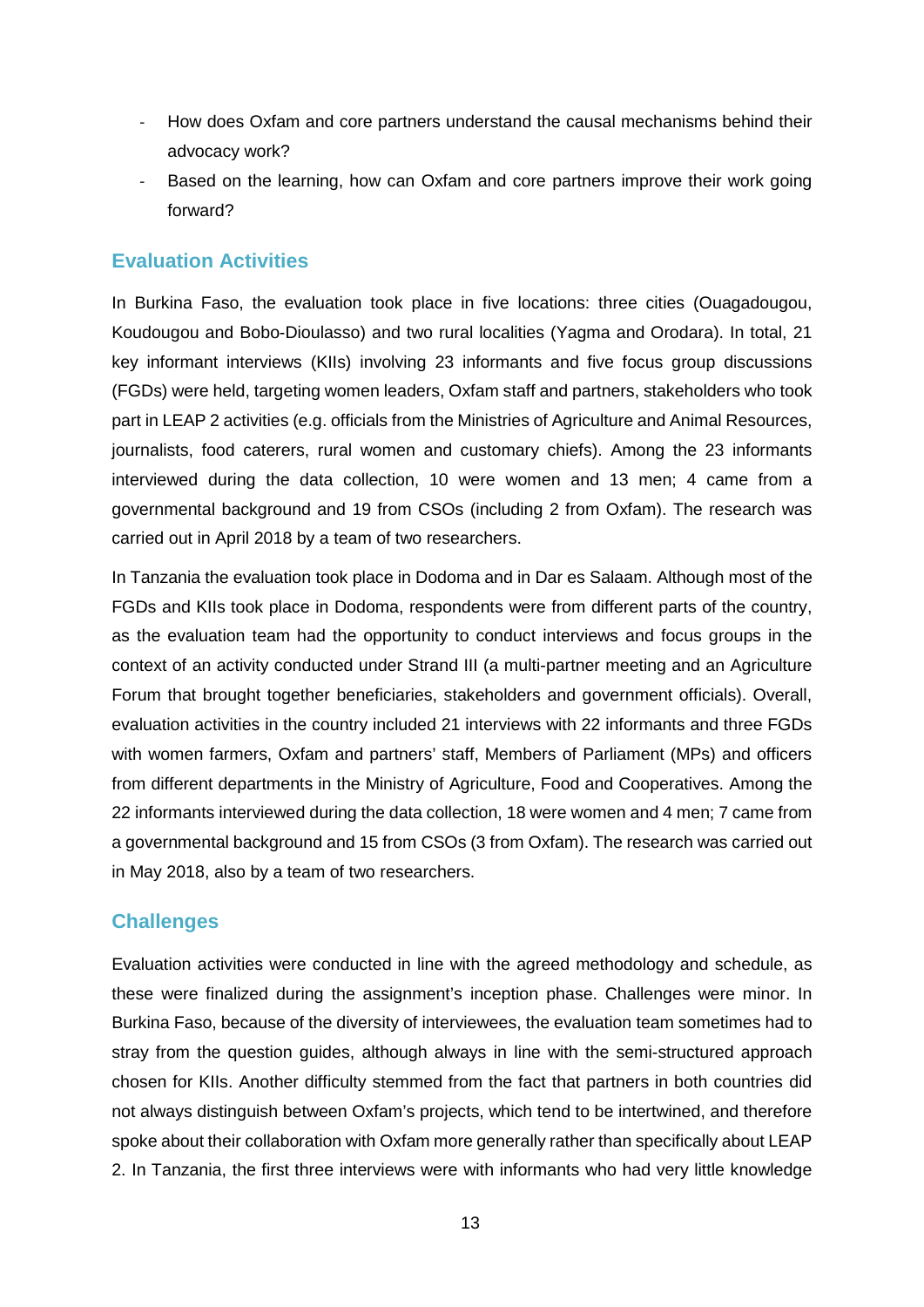about LEAP 2 and therefore could not provide any valuable insight. However, the evaluation team adjusted immediately, identifying other key individuals with the support of Oxfam's staff and its partners. Interviews with them were more informative and valuable.

# **3. Intervention Context**

# **Burkina Faso**

### *Geographical Information*

Burkina Faso is a landlocked country located at the heart of West Africa, south of the Sahel region. It counts around 19 million inhabitants<sup>5</sup>, known as Burkinabè. The majority of the population lives in rural areas (71.1%) although the urbanization rate has been increasing for thirty years, with the capital city Ouagadougou reaching 2.7 million inhabitants in 2015.<sup>6</sup>

### *Political Information*

Burkina Faso is a semi-presidential republic, with President Roch Mark Christian Kaboré at the head of the State, and Prime Minister Paul Kaba Thieba heading the government. The country experienced significant political turmoil just before the start of the LEAP 2 programme. Indeed, in October 2014, a popular insurrection forced long-standing President Blaise Compaoré to resign and flee the country, opening the door to a one-year political transition and laying the ground for the country's most open and transparent presidential and legislative elections in its history. These were held in November 2015, despite an attempted coup d'état in September of the same year, and proved quite competitive: the ruling party, the *Mouvement du Peuple pour le Progrès*, had to form a coalition with smaller parties in order to secure a majority in Parliament following the electoral results. Local elections then took place in May 2016. The project was therefore implemented in a peculiar but favorable environment. With the outcome of the election uncertain beforehand – contrary to the four previous elections, which Compaoré won without surprise – candidates were more open to advocacy efforts, including from rural women who represent a sizable share of voters. Civil society had played a major role in bringing about the regime change, and levels of citizens' engagement have remained high since then. The 2014 events also revived the ideals of former President Thomas Sankara (1984-1987), in particular around the promotion and consumption of local products.

<sup>5</sup> UN Data, *Burkina Faso* (available at <http://data.un.org/en/iso/bf.html>; accessed on 5 May 2018).

<sup>6</sup> *Ibid.*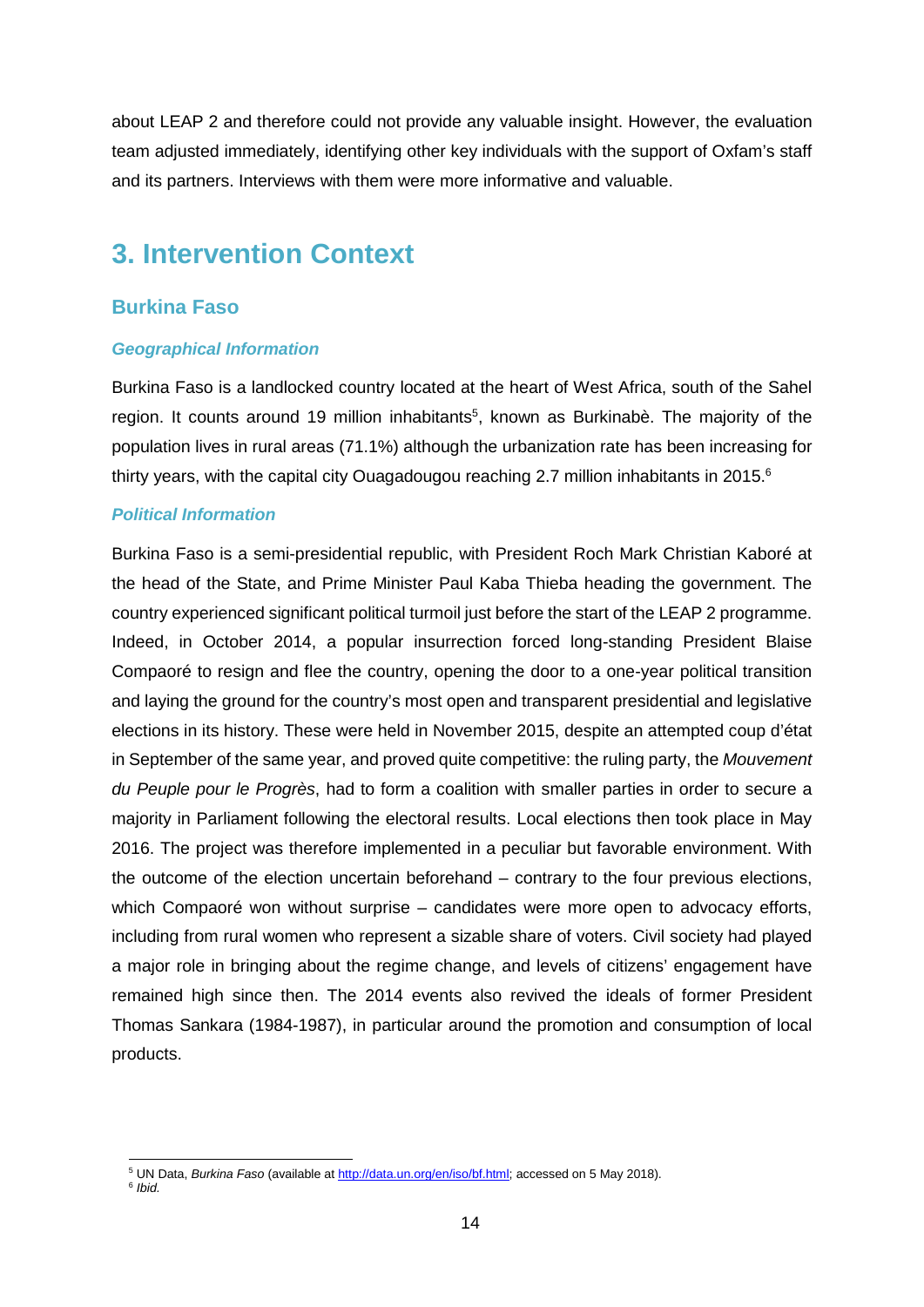### *Environmental Information*

Agriculture and cattle raising are the main activities for 86% of the population; and the rural sector contributes to 30% of the national GDP. Cotton and livestock are the country's main exports, overtaken only by gold since 2009. Indeed, Burkina Faso has over the last decade known a mining boom with the discovery of important gold deposits at a time when global gold prices have been rising. While agro-businesses are increasingly settling in the country, especially in the Western and Southern regions, family-based, extensive farming remains predominant across the country. The Sahelian part of the country is characterized by thin and poor soil vulnerable to water and wind erosion. High demographic pressure and climate change both affect the country's already limited resources.

#### *Power Analysis*

Burkina Faso is one of the poorest countries in the world – its GDP per capita was 627 dollars in 2016.<sup>7</sup> In 2009, 46.7% of the population lived under the poverty line (2 dollars per day). Even though customary chiefs have officially no political power, they still yield extraordinary influence over their communities. This is especially true regarding land use, despite the fact that land is legally the property of the State or local governments, or is privately owned.<sup>8</sup> In the Mossi Plateau and the Western region, which covers most of the central area of the country, power lies with the Village Chiefs, while land attribution is the prerogative of Land Chiefs, so as to avoid power concentration.

#### *Gender Analysis*

Burkina Faso ranks 185 out of 188 countries in the Gender Inequality Index (GII). Labor force participation is 76.6% for women compared to 90.7% for men.<sup>9</sup> The country remains a deeply patriarchal society in which women are rarely included in decision-making processes, including on choices that concern them. A rare exception is women's own revenues: according to official statistics, how they are used is a decision taken mainly by the woman in 88% of the cases.<sup>10</sup> Practices are particularly discriminatory regarding land access. Despite the fact that women are the pillars of family-based agriculture, land remains the property of men. Indeed, the National Gender Policy adopted in 2009 stated, "women, who are responsible for 75% of subsistence farming yields, paradoxically enjoy a weak access to means of production, human capital, and financial and dissemination services."<sup>11</sup> Even widows do not often inherit land from

<sup>7</sup> World Bank, *Burkina Faso* (available at https://data.worldbank.org/country/burkina-faso; accessed on 5 May 2018).

<sup>8</sup> National Parliament of Burkina Faso, *Law No. 034-2012/AN on Agrarian and Land Refor*m, July 2012 (available at <http://extwprlegs1.fao.org/docs/pdf/bkf139639.pdf>; accessed on 15 June 2018). <sup>9</sup> UNDP, "Table 5: Gender Inequality Index", *Human Development Reports* (available at

<http://hdr.undp.org/en/composite/GII>; accessed on 8 May 2018).

<sup>10</sup> Government of Burkina Faso – National Institute of Statistics and Demography (INSD), *Enquête Démographique et de Santé et à Indicateurs Multiples (EDSBF-MICS IV) 2010*, April 2012.

<sup>11</sup> Government of Burkina Faso, *Document de la Politique Nationale Genre du Burkina Faso,* October 2009.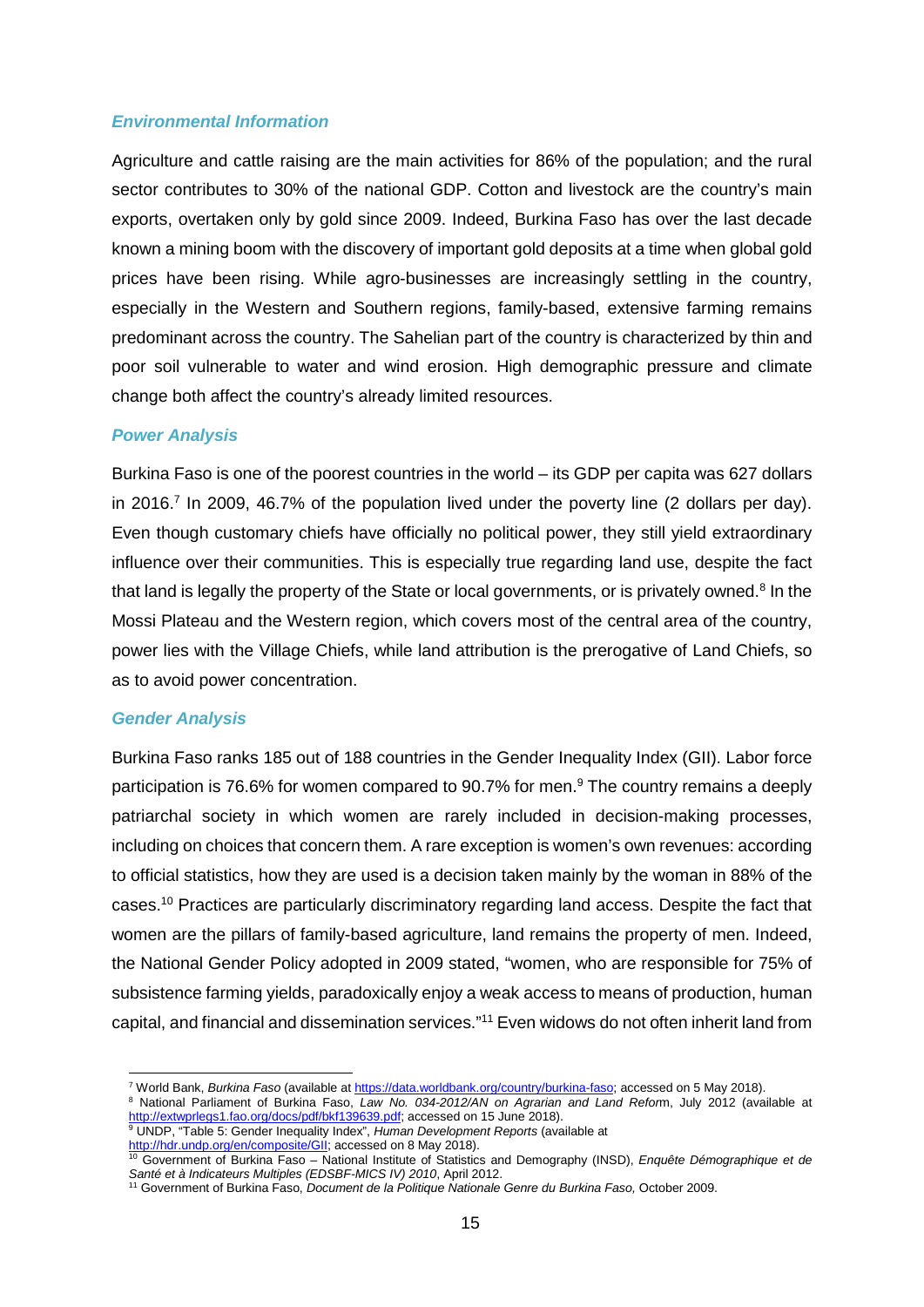their husband. In line with this broad outlook, as well as with prevailing cultural norms, women often tend to shy away from speaking publicly in front of men and authorities.

# **Tanzania**

# *Geographical Information*

Tanzania is an East Africa country, the 13<sup>th</sup> largest country in Africa, and part of the East African Community (EAC). It counts around 55 million inhabitants.<sup>12</sup> The majority of the population lives in rural areas (67.8%) although the urbanization rate has also been increasing. Tanzania is mountainous and densely forested in the Northeast, while Central Tanzania is a large plateau, with plains and arable land. To the North and West lie Lake Victoria and Lake Tanganyika. To the Southwest lays Lake Nyasa.

# *Political Information*

Tanzania is a presidential constitutional republic and since the 1970s Dodoma has been the country's official capital city. However, only since 2017 have political institutions been progressively relocated to the city.

For most of its history after gaining independence in 1961, Tanzania has been a single-party state, with the socialist-progressive Chama Cha Mapinduzi (CCM) firmly in power. Only in 1992 did the country transition to a multiparty system. During the last national elections, in October 2015, John Pombe Magufuli (from CCM) was elected the country's fifth President, and the new government has since then prioritized efforts to clampdown on corruption, improve public administration and manage public resources for improved social outcomes.<sup>13</sup>

Economically, Tanzania has sustained relatively high economic growth over the last decade, with GDP growing at an average rate of between 6-7% per year. But while the poverty rate in the country has declined, the absolute number of people living in poverty has increased. As of 2018, Tanzania's GDP per capita is USD 3,457.<sup>14</sup> Despite the steady growth, however, the country remains dependent on foreign aid, with about 40% of the government budget being financed by international donors.<sup>15</sup>

<sup>&</sup>lt;sup>12</sup> UN Data, *Tanzania* (available at [http://data.un.org/en/iso/bf.html;](http://data.un.org/en/iso/bf.html) accessed on 15 May 2018).

<sup>13</sup> World Bank, *Tanzania* (available at [http://www.worldbank.org/en/country/tanzania/overview;](http://www.worldbank.org/en/country/tanzania/overview) accessed on 17 May 2018). <sup>14</sup> International Money Found, *World Economic Outlook Database*, April 2018, (available at

https:/[/www.imf.org/external/pubs/ft/weo/2018/01/weodata/index.aspx;](www.imf.org/external/pubs/ft/weo/2018/01/weodata/index.aspx) Accessed on 17 May 2018). <sup>15</sup> *Ibid.*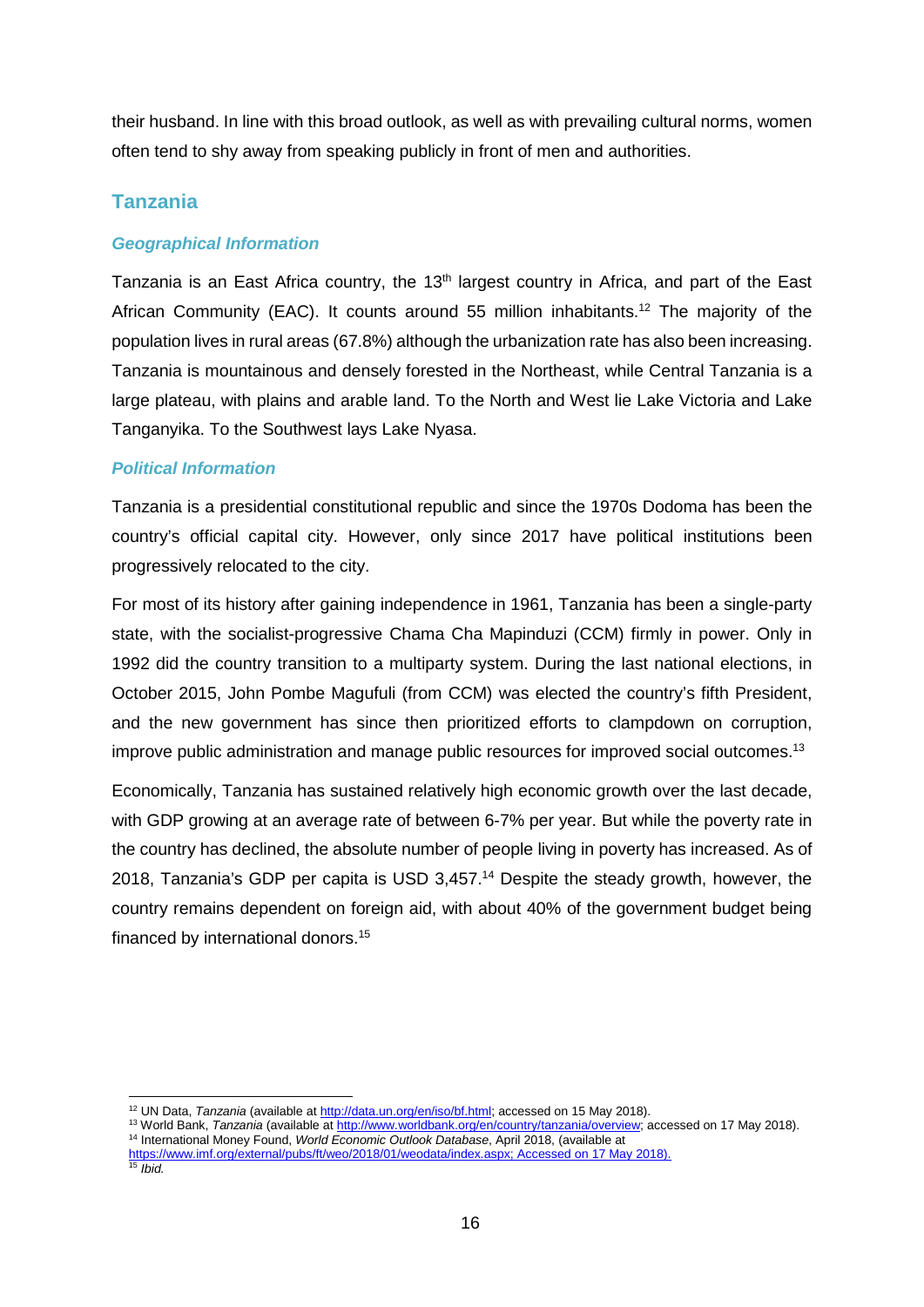### *Environmental Information*

Although only 12% of Tanzania's land is arable, agriculture accounts for one-quarter of the GDP, grows at about 4% per year, contributes to over 70% of food consumed, 85% of exports, and employs 75% of the national work force, the majority being women. <sup>16</sup>

Agriculture is thus a crucial sector for the country's economy, but does not generally provide enough livelihood opportunities for those employed in it. Poverty is in fact heavily concentrated in rural areas and among smallholder farmers who are reliant on what they grow for what they eat. Many of these farmers do not have access to investment or infrastructure that would enable them to build secure livelihoods for themselves and their families.<sup>17</sup>

Recognizing this challenge, the Government of Tanzania has set up numerous policies for strengthening the agricultural sector with the aim of reducing poverty, and is implementing several investment initiatives, in line with the Malabo Declaration adopted by African heads of state to implement the Comprehensive Africa Agriculture Development Programme (CAADP), which is Africa's main policy framework for agricultural transformation, wealth creation, food security and nutrition.<sup>18</sup> Many of these policy initiatives fall under the umbrella of the Agriculture Sector Development Programme (ASDP)<sup>19</sup>, which is implemented at district level through District Agricultural Development Plans (DADPs). The financing mechanism and framework for the implementation of DADPs is led by the Tanzanian Agriculture Food Investment Plan (TAFSIP).

The Government has also urged measures to enable and encourage the private sector to play a more significant role in national development. Both governmental and international stakeholders believe in fact that private sector involvement in the country's development can help finance the Government's ambitious investment plans, be a source of finance and innovation, and create jobs for new entrants into the job market. $20$ 

Finally, the agro-business sector has also expanded in recent years, with repercussions for traditional famers. Although they may not own titles to it, smallholder farmers and cattle herders have in fact been using much of this land for centuries. The Government, however, has increasingly favored easy access to land for foreign investment, whereas those groups

<sup>17</sup> *Ibid.*

<sup>16</sup> UN Data, *Tanzania* (available at [http://data.un.org/Search.aspx?](http://data.un.org/Search.aspx)q=Tanzania; accessed on 17 May 2018).

<sup>18</sup> Oxfam Tanzania Country Office, Internal documents, 2017.

<sup>&</sup>lt;sup>19</sup> The ASDP is a "basket fund" project which addresses the development challenge of enabling farmers to have better access to and use of agricultural knowledge, technologies, marketing systems and infrastructure, all of which contribute to higher productivity and farm incomes.

<sup>20</sup> World Bank, *Tanzania* (available at [http://www.worldbank.org/en/country/tanzania/overview;](http://www.worldbank.org/en/country/tanzania/overview) accessed on 17 May 2018).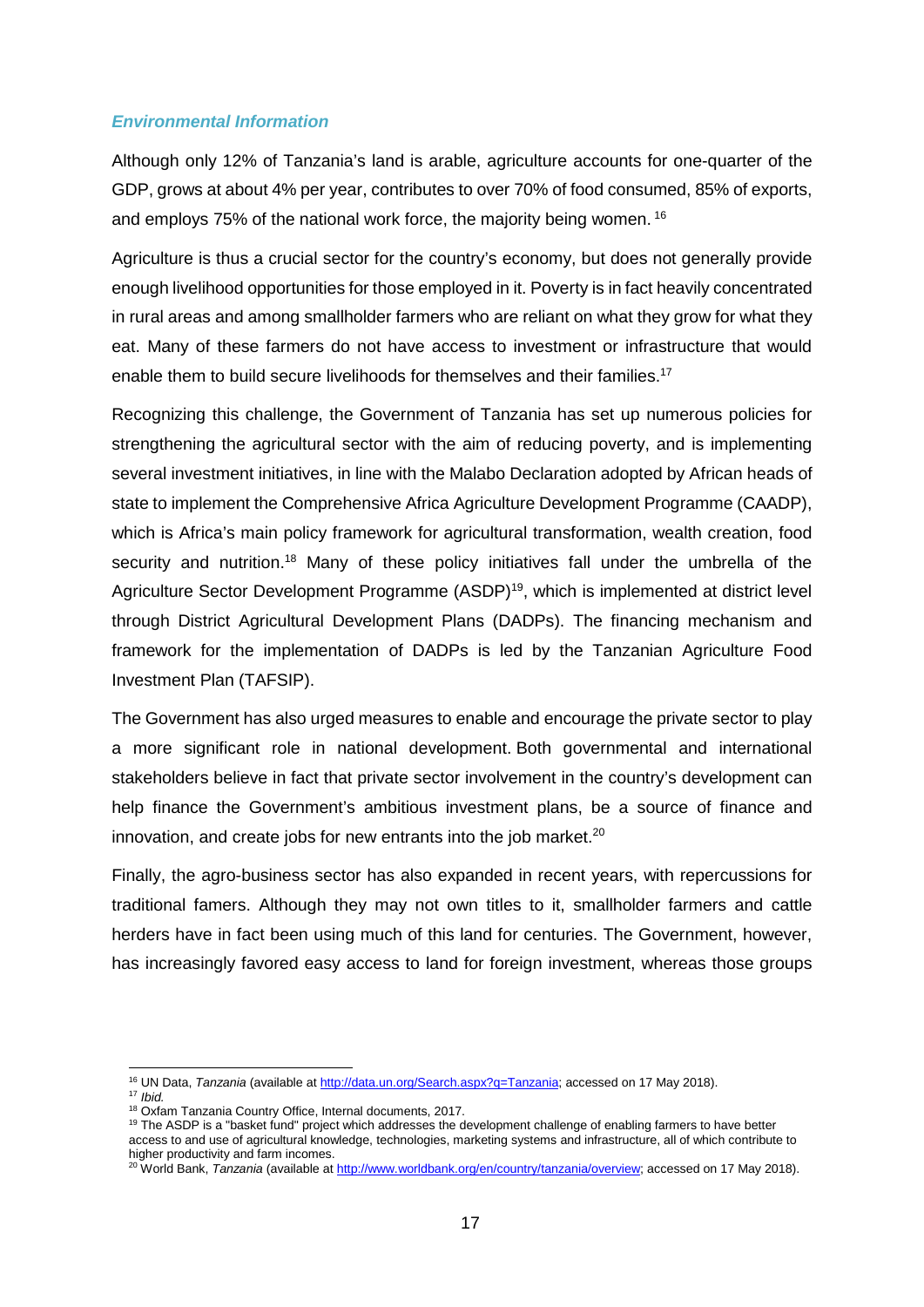have seen much of their customary spaces or property seized. This has led to rising conflicts over the land that remains.<sup>21</sup>

### *Power Analysis*

The most recent Tanzanian elections, in October 2015, were believed to be the most competitive since the introduction of multi-party democracy. And while the CCM retained power in the end, the elections showed some positive milestones. For example, a unified opposition was able to present a realistic challenge to the ruling party. Also, while the new government has initiated a crackdown on civil society, including through legal and parliamentary processes, these have elicited a strong response and have been heavily criticized by national and international actors interested in protecting civic space. According to some analysts, there have been pockets of leaders from all sectors of society speaking out about assaults on freedoms and political violence<sup>22</sup>, which included limitations to freedom of information and expression, human rights abuses and weakened rule of law.<sup>23</sup>

### *Gender Analysis*

Tanzania ranks 151 out of 188 countries in the Gender Inequality Index (GII). Labour force participation is 74% for women and 83% for men.<sup>24</sup> In general, analysis on gender relations shows that "Women are more likely than men to be poor and illiterate and less likely to have access to training and credit."<sup>25</sup>

According to research conducted by Oxfam, while women make up 75% of the agricultural labor force, they own less than 10% of the land. Only 3% of women have access to formal financial services and 5% to agricultural extension services. Women struggle to gain fair access to markets, lack proper training and adequate tools and face threats of violence. This inequality is reinforced by negative societal attitudes towards smallholder farmers, particularly women, who are neither acknowledged nor valued for the crucial contribution they make to food production and the fight against poverty in the country.<sup>26</sup>

<http://hdr.undp.org/en/composite/GII>; accessed on 17 May 2018). <sup>25</sup> Interactions, *Women Economic Empowerment in Tanzania* (available at <http://interactions.eldis.org/economic->

<sup>21</sup> "'There isn't any': Tanzania's land myth and the brave New Alliance", *African Arguments*, May 2018 (available at [http://africanarguments.org/2018/05/15/there-isnt-any-tanzanias-land-myth-and-the-brave-new-alliance/;](http://africanarguments.org/2018/05/15/there-isnt-any-tanzanias-land-myth-and-the-brave-new-alliance/) accessed on 17 May 2018).

<sup>22</sup> "Tanzania: Everyone is scared", *African Arguments*, March 2018 (available at <http://africanarguments.org/2018/03/02/tanzania-everyone-is-scared/>; accessed on 17 May 2018). <sup>23</sup> Kwayu, Aikande C. and Varja Lipovsek, *Civic Space in Tanzania*, September 2016 (available at [http://www.twaweza.org/uploads/files/CivicSpace-FINAL%20\(](http://www.twaweza.org/uploads/files/CivicSpace-FINAL%20)1).pdf; accessed on 17 May 2018). <sup>24</sup> UNDP, "Table 5: Gender Inequality Index", *Human Development Reports* (available at

empowerment/country-profiles/tanzania; accessed on 17 May 2018).

<sup>26</sup> Oxfam Tanzania Country Office, *Internal documents*, 2018.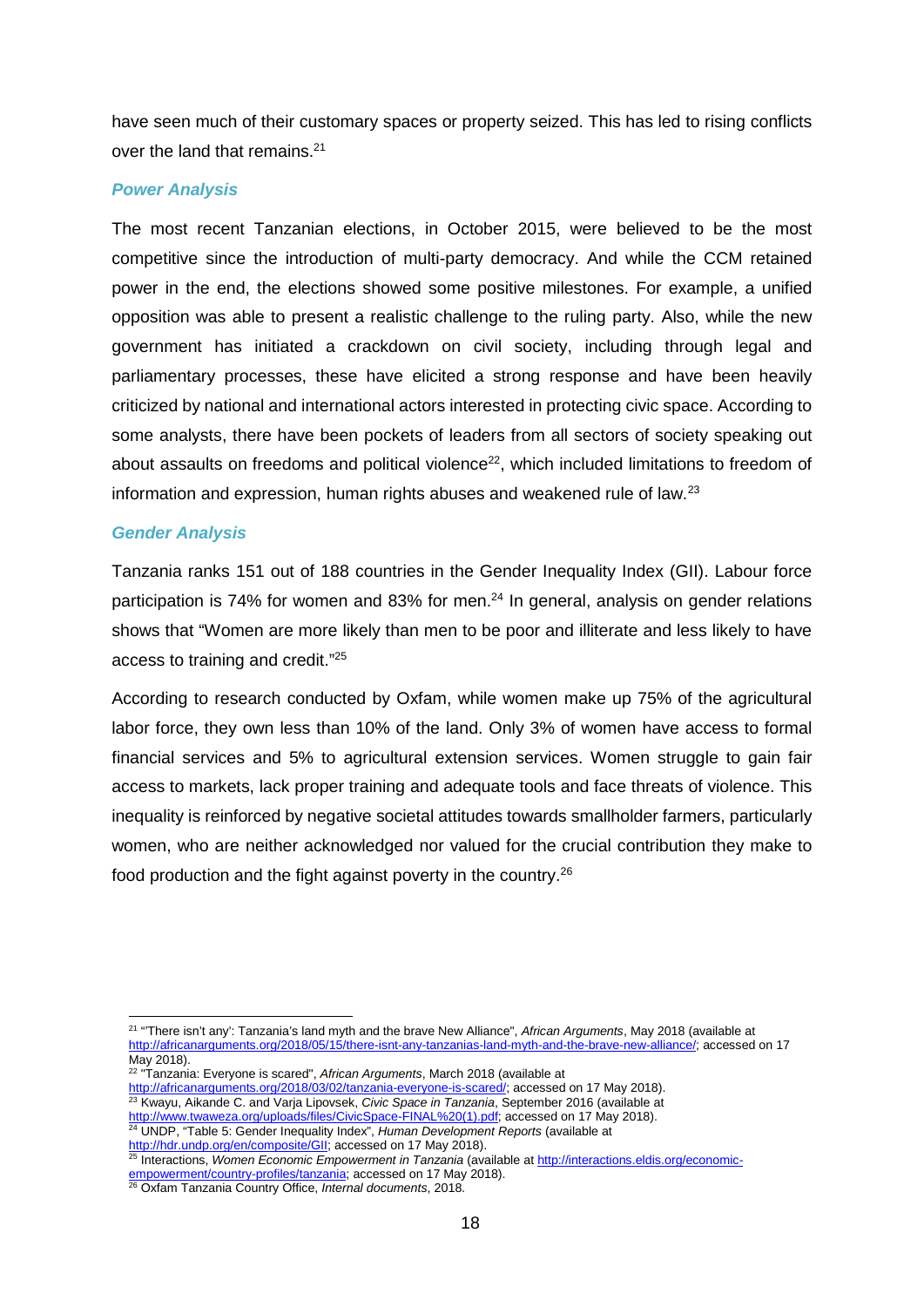# **4. Evaluation Findings**

# **Burkina Faso**

### *Overview of LEAP 2 in Burkina Faso*

Project activities under Strand III in Burkina Faso are well integrated into Oxfam's wider programming in the country. This initiative has been implemented by Oxfam and two main partners: the Confédération Paysanne du Faso (CPF) and the Secrétariat Permanent des Organisations Non-Gouvernementales (SPONG). CPF is a national platform gathering 15 unions and federations set up by various producers. It is a representative body of the farming sector, beyond its affiliated members. Within the CPF, there are a Women's Collective and a Youth Collective, which provide a consultative space to those groups. The CPF's core mission is to promote modern, competitive and market-oriented family-based farms. The SPONG is a collective of 177 national and international NGOs and associations aimed at facilitating networking, capacity building and advocacy. It is generally invited by the government to be part of consultation committees. In addition to these partners, a wide range of civil society organizations (CSOs) and other actors (members of the administration, journalists, bloggers, caterers, politicians, consultants) were also involved to take part in the activities.

The flagship activity within the project was the campaign surrounding the "Rural Women's Manifesto: 10 measures to build a Burkina Faso without hunger." The Manifesto was designed, through a participative approach, by 25 rural women leaders representing many farmer's organizations and CSOs involved in the agricultural sector, helped by CPF and SPONG and with Oxfam's support. It became the main advocacy tool used throughout the period under review to press for social change in line with LEAP 2's objectives.

The Manifesto reflected rural women's pressing needs and demands in a clear and targeted manner, and women leaders were supported in advocating for the inclusion of these measures in the political parties' programmes before the 2015 elections, and later on in the elected government's policies. This intense advocacy campaign took the form of individual meetings with politicians and ministries' officials, public addresses by women leaders during national events surrounding International Women's Day and National Farmers' Day, workshops in which members of the government were invited to provide an account of their actions against the 10 measures, as well as press conferences, participation in media programmes, and influencing on social networks.

Complementing the advocacy campaign, Oxfam and its partners also carried out other activities as part of the LEAP 2 programme. Oxfam specifically contributed to the organization of two recurring events: the 'Koudou du Faso' culinary festival aimed at promoting locally

19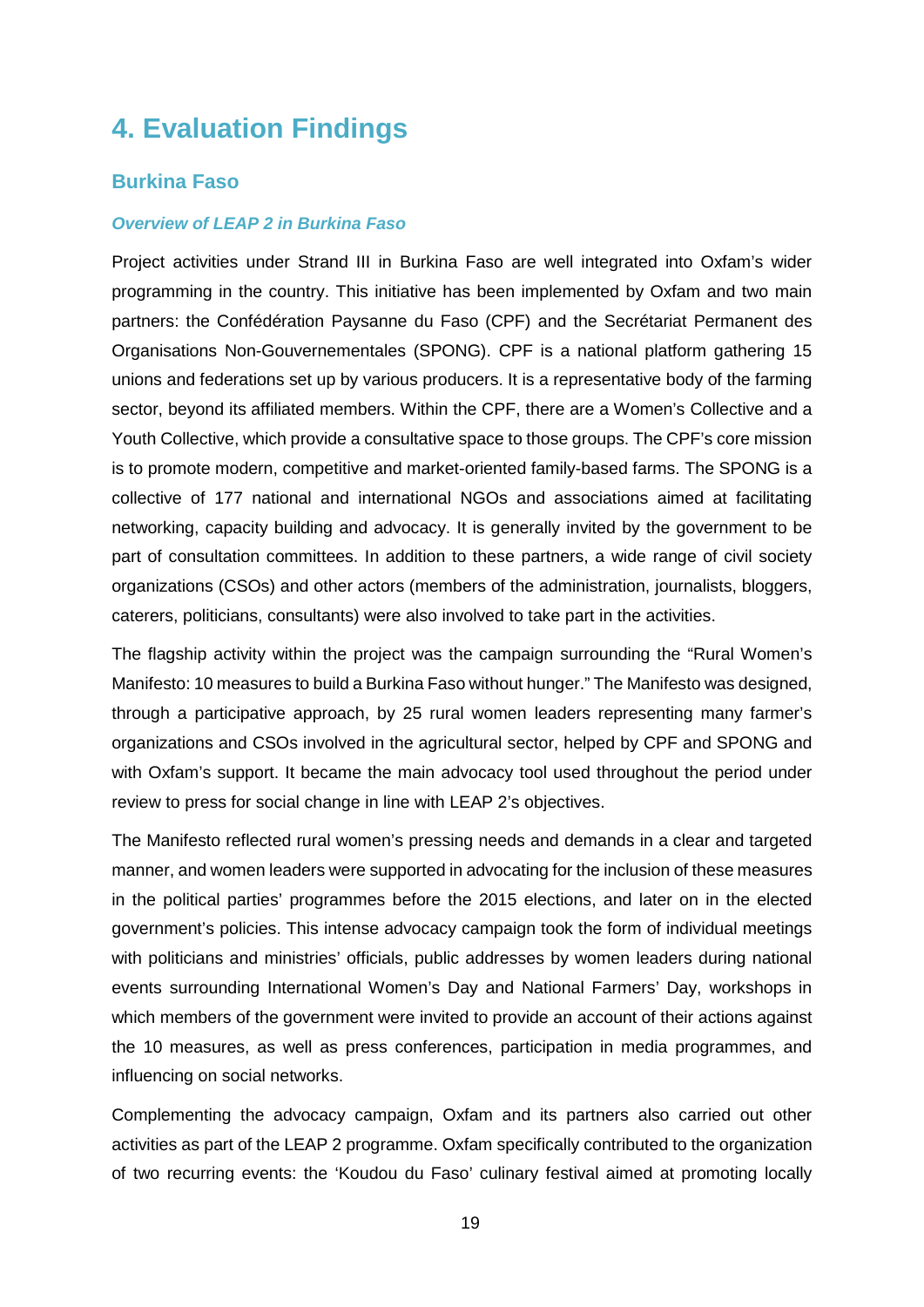produced dishes and products, and the 'Koobo Awards' highlighting media reporting about issues related to agriculture. Oxfam also supported capacity building for its partners, and in particular women leaders belonging to the CPF's Women's College. Oxfam and its partners also encouraged journalists to report on issues related to agriculture, especially those affecting women and small farmers, through trainings, field visits, and a press caravan. Finally, Oxfam helped CPF and SPONG to engage with authorities regarding the new National Plan for the Rural Sector (*Programme nationale du secteur rural,* or PNSR 2), and supported research on issues such as agricultural insurance and women's access to land.

#### *Key achievements*

The evaluation has found evidence indicating that Strand III efforts in Burkina Faso have successfully kick-started change mainly on three different levels:

- Women leaders involved in the project now have the capacities and self-confidence to speak out about their grievances, needs, and demands, including in front of authorities.
- Women are also taken into account when decisions are made, both at the community and at government levels.
- Women's demands have started being addressed by the highest authorities, with official promises made by the President and the Prime Minister, some of which have started to be delivered on.

**In terms of increased capacities and self confidence,** thanks to their participation in the project's activities, including trainings on advocacy, agriculture budgeting, and national or continental policies like the PNSR 2 and the CAADP, advocacy meetings, and exchange visits abroad, women who were targeted by Oxfam and partners now feel more accomplished and confident, as reflected in the key quote in the side box. According to some of these women, as well as CSO representatives working with them, the combination of trainings by CPF, the equipment provided by the government following advocacy efforts, and increased

*"Thanks to this capacity strengthening, I am able to stand out to defend women's interests at the national, regional, and international levels. I work towards feminist objectives, and with sectorial interests in mind."*

Rural woman leader, Burkina Faso

access to land have specifically contributed to increasing rural women's financial autonomy.

All women leaders interviewed have stated that their participation in activities has boosted their self-confidence, which has enabled them to speak out, to value their own voice and opinion, and to be respected and listened to by their (male) peers and decision-makers. Women leaders have shown proactiveness and commitment when they seized every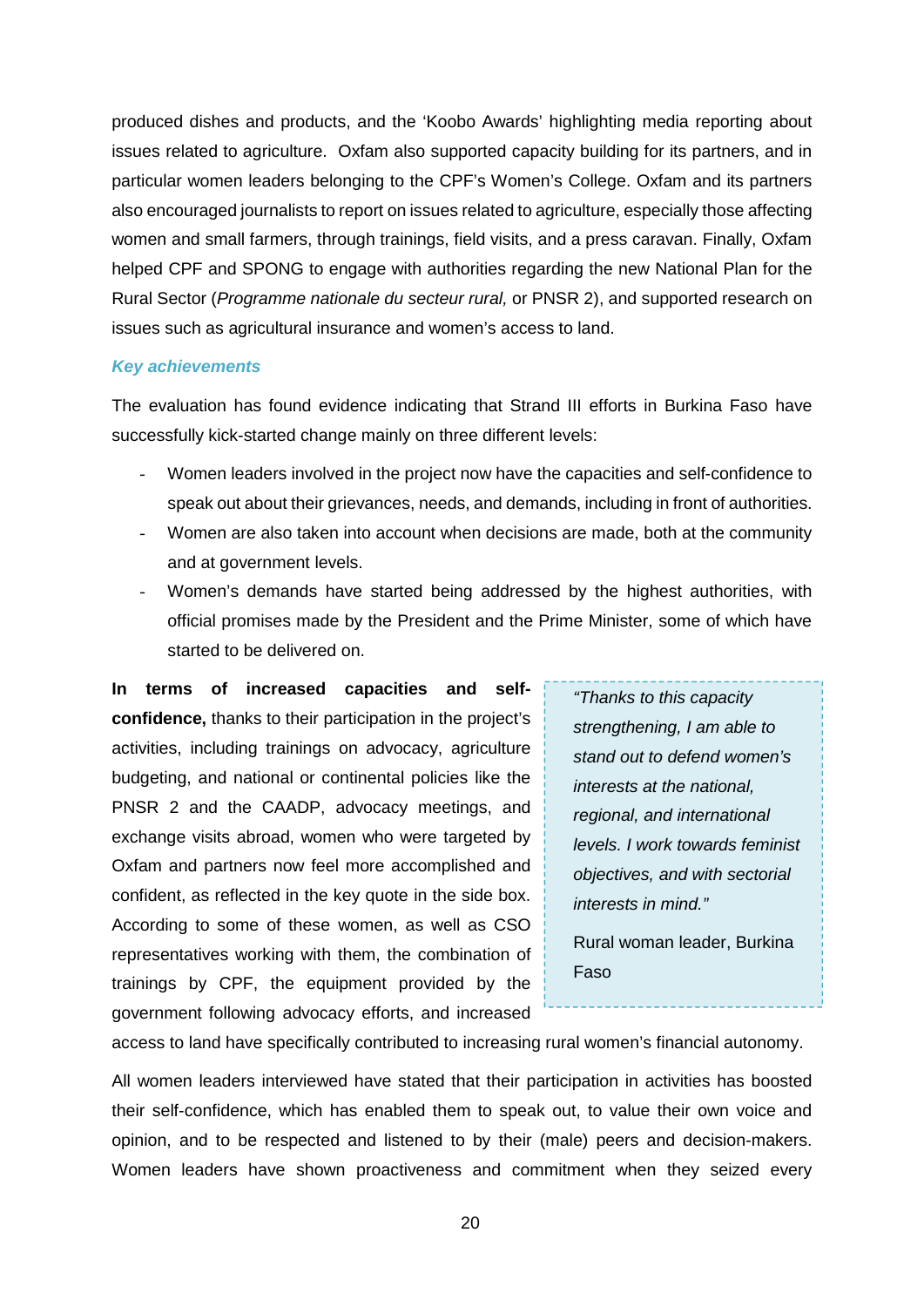opportunity to call on government authorities to respect their promises, including in public speeches held during national celebrations around International Women's Day and Rural Women's National Day, and at various meetings with local authorities, ministry officials and Ministers themselves.

Through these actions, and the support they were provided with, **women leaders were most effective in reaching authorities at the highest level** and making themselves heard by Ministers, MPs, civil servants and even the President himself. They succeeded in influencing policy-making by reminding the authorities publicly of their promises and formulating clear demands. Women leaders interviewed have directly attributed some governmental measures to their lobbying, such as the distribution of tractors and grinders to rural women.

Since the elections, the government has been especially responsive when advocacy efforts receive media coverage (public interpellations during national events, press conferences, etc.). A ministry official, interviewed for the evaluation, explicitly said that after the President was personally called upon by a women leader during the Rural Woman's National Day in Kaya, he gave instructions to the ministry to do something for these women, and to publicize it. This media coverage of women's grievances or of the government's response certainly affects the government's public image and support, and has therefore been a useful tool for leverage in the project's advocacy efforts.

Women interviewed during the evaluation highlighted the importance of speaking for themselves, rather than having an NGO or a representative speak on their behalf. This approach, which Oxfam and partners supported directly, led to a positive result highlighted by a female staff of one of Oxfam's partners: '[Women] managed to become the authorities' direct counterparts themselves, rather than leaving this [role] to intellectuals at the national level." **The direct relationship with authorities gave women a level of agency in advocating for their own needs**, enabling them to describe in their own words their reality, and taking direct part to decision-making processes. According to other Oxfam partners, this has led to government officials becoming more aware of the difficulties faced by rural women on the ground, for example about issues of land, access to credit and insurance. As one partner representative put it: "*Mayors did not even use to know what a small farmer is, but now they understand the land challenge.*"

The campaign also reached a wide audience and left its mark on Burkina's rich cultural landscape through events like the 'Koudou du Faso' food fair. This event was appreciated across the board and praised for bringing women together, enabling people to discover local products and dishes, and highlighting women's know-how and national delicacies. By providing such a platform and increasing interest in local dishes, the fair also encouraged

21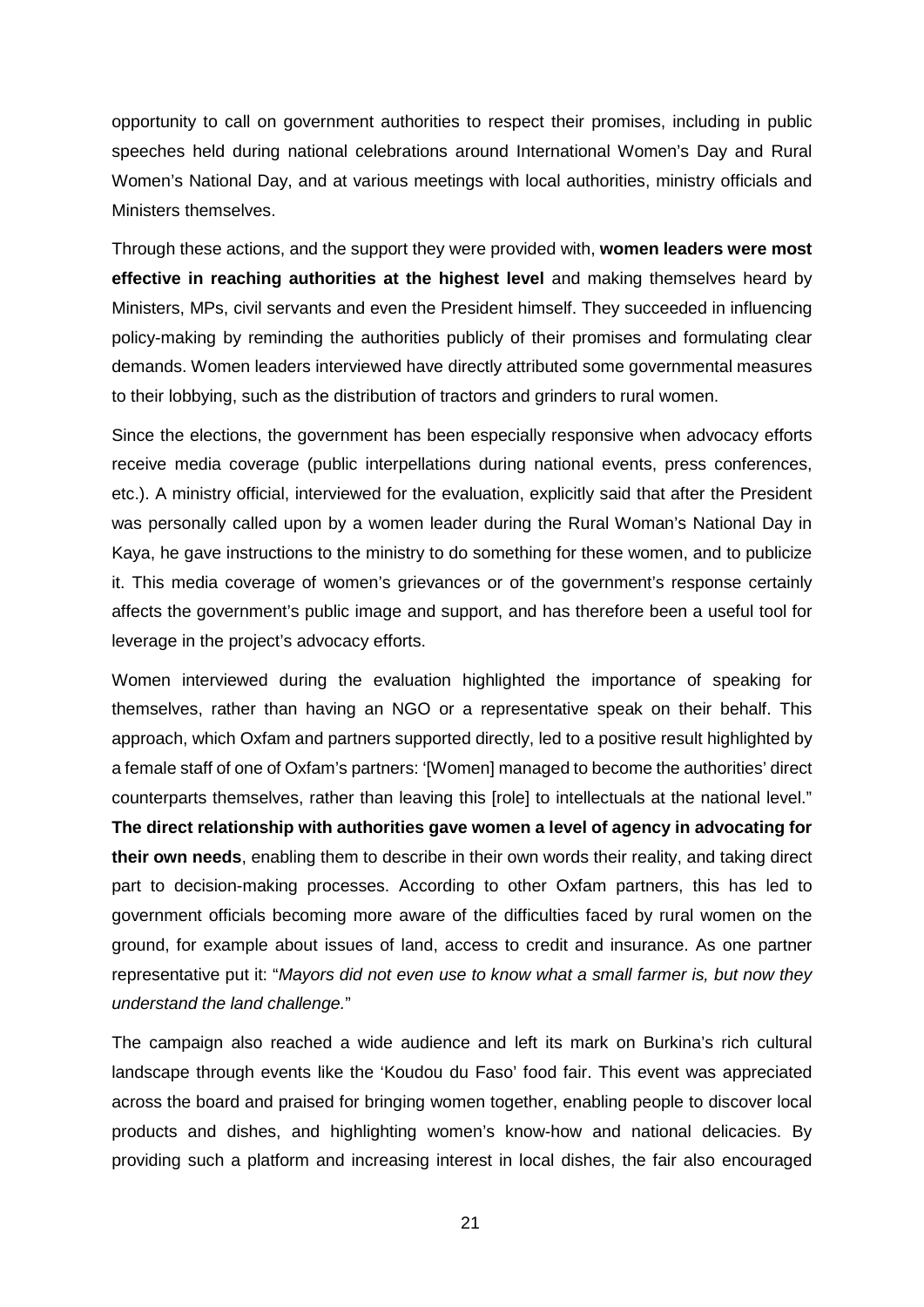participants to improve the quality of their products. According to all stakeholders involved in the Koudou, this event has helped to promote local consumption by making local dishes better known and more appreciated. An Oxfam partner also described it as "*an opportunity for advocacy to convince the administration of leading by example*."

In looking at the overall success of LEAP 2 in Burkina Faso, it is clear that a major factor benefitting Oxfam and partners was the political context. Because the 2015 elections saw no incumbent running, they were more open than any previous election: candidates were looking for programmatic ideas and also to mobilize voters. It was therefore a timely initiative to target candidates during the campaign. As one of Oxfam's partners explained, activities under LEAP 2 "*led candidates to make promises before being elected; now they are trying to implement them because they find themselves accountable*." Independently from Oxfam and its partners' activities, the political context has remained favorable after the elections, with CSOs and citizens continuing to have expectations for increased accountability in the post-Compaoré era, as illustrated by initiatives like the 'Presimeter'.<sup>27</sup>

Multiple informants noted that all the initiatives described above were, in their opinion, partially responsible for several key promises and positive actions made by authorities, including the following:

- The President has pledged to allocate 30% of new land plots to women;
- The Prime Minister passed a decree to use local products for catering during workshops organized by the government and in public procurement processes;
- In some areas, local authorities have already acted, e.g. in Bama and Banfora where 10% of land has been allocated to women.
- A farmers' bank is being set up with an initial capital of 10 billion CFA Francs, with farmers' associations holding part of the capital, to increase access to credit and innovation efforts in the farming sector.

These actions, though difficult to directly attribute to the sole efforts of Oxfam and its partners, appear to have been pushed forward by the LEAP 2 activities. As one official from the Ministry of Animal Resources stated: '[*These women] call upon us, like a bell above our head, to remind us of our promises*." Commitments have so far remained mostly promises, however, and limited to low-scale, one-off actions. What remains to be seen is evidence of durable, systemic change.

Oxfam has also supported the completion of research, which fed into advocacy efforts in favor of rural women and small farmers. For example, a consultant conducted a study to assess the

<sup>&</sup>lt;sup>27</sup> This is a mechanism set up by CSOs to measure the implementation of the President's manifesto and to assess people's perception of governmental action (see: http://www.presimetre.bf/).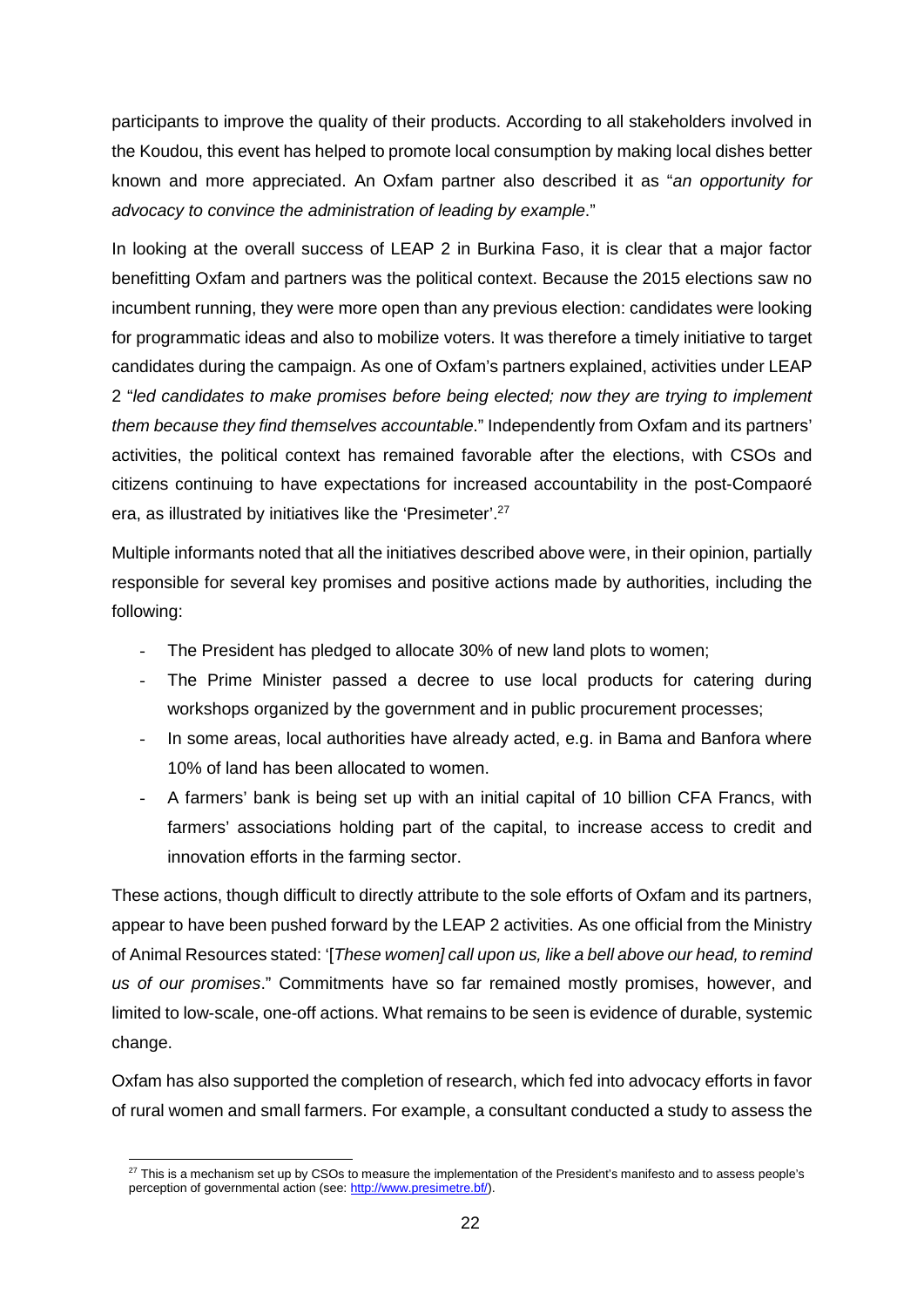government's implementation of campaign promises a year after the President's election, and the findings were shared by women leaders during a press conference. One of Oxfam's partners, FIAN Burkina, also conducted a study on the situation of farmers' evicted from their land in Kounkoufouanou, a rural community based in the eastern region, to enable them to express informed grievances to the government. These studies appear to have increased the quality of advocacy efforts, by producing data that could be used by women leaders, journalists, and CSOs to support their statements.

One case where research led to concrete change relates to the involvement of CPF and SPONG in consultative processes with the government, in particular around the PNSR and the New Alliance for Food Security and Nutrition (NAFAN). Specifically, Oxfam led research to evaluate the results of this first phase of the PNSR (PNSR 1), which was carried out between 2011 and 2015, and published a report in November 2016 presenting its achievements and shortcomings.<sup>28</sup> These findings, shared with and appreciated by the relevant Ministries and foreign donors, were used to effectively advocate for significant improvements in the plan's second phase. Oxfam then supported CPF and SPONG to take an active part in the design of PNSR 2. The involvement of civil society in the design of PNSR 2 thus enabled the policy to be more widely accepted by the various stakeholders. In a positive development, CPF and SPONG have currently secured funding from TrustAfrica in order to monitor the implementation of PNSR 2 following this success. Overall, these activities have enabled CSOs and farmers' associations to take an active part in designing public policy concerning the rural sector, therefore improving participatory governance and accountability.

### *Challenges*

The most important challenge encountered during the course of the project related to the monitoring of the advocacy campaign. Several informants pointed to the high number of measures in the Manifesto (10) to explain why the monitoring was difficult, stating that it would have been easier to follow up on three or four key demands. At the end of the first year, a consultant was hired to analyze the Prime Minister's 'State of the Nation' speech to compare it with the President's campaign promises, therefore providing Oxfam, its partners, and women leaders with accurate and objective information about progress made and remaining gaps, which they used to call upon the government to increase their efforts. Unfortunately, this activity was not repeated later on, and in later years monitoring was limited to ministries' own accounts.

<sup>28</sup> Oxfam, "En ordre dispersé - PNSR 2010-2015"*,* November 2016 (available at

https:/[/www.oxfam.org/sites/www.oxfam.org/](www.oxfam.org/sites/www.oxfam.org/)[files/bp-burkina-faso-](http://www.presimetre.bf/)en-ordre-disperse-251116-fr.pdf; accessed on 15 June 2018).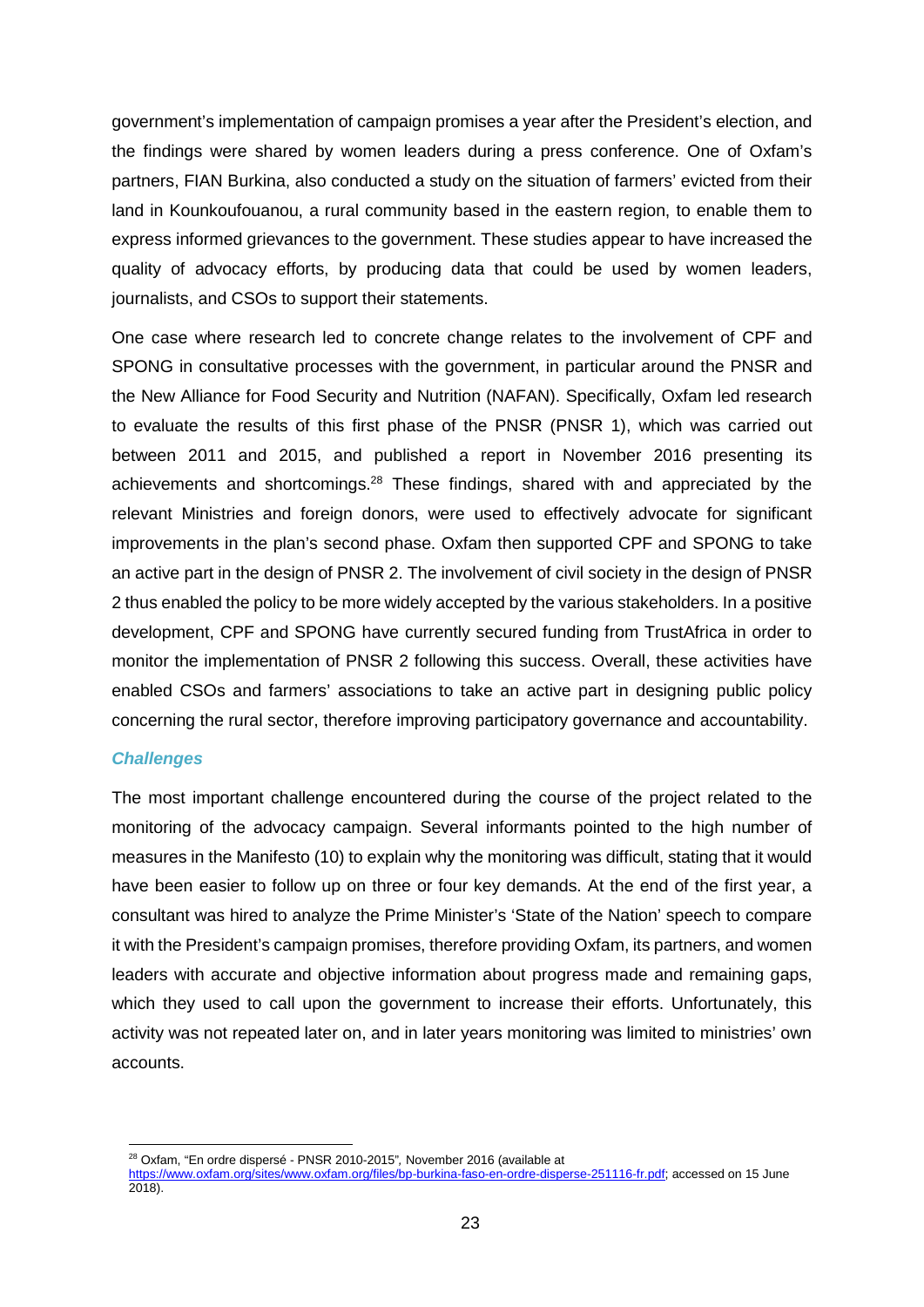Specifically, each year around International Women's Day, Oxfam and its partners have organized a workshop where government officials have been invited to come and provide an account of their actions in favor of rural women. Many stakeholders have praised this periodic exchange as a good opportunity to review progress made and further advocacy efforts. However, some limits were also recognized. First, as the administration self-reported on its actions, the event failed to provide an objective, independent evaluation of progress. Secondly, ministry representatives participating in these workshops were often junior staff, without the authority to make commitments in the name of the ministry and unable to properly influence decision-making following the workshop. Ministers and the President were reached directly during national events, and some meetings, whose purpose varied and did not necessarily focus on accountability as much.

Some informants also noted that the focus on inviting ministry officials rather than technical experts, though understandable, had drawbacks. Experts are the ones who carry out the decisions: they can have strong influence over decision-making processes, and may be more stable targets. Similarly, although the Manifesto's measures may have been integrated into parties' manifestoes and some official action plans, they were not necessarily included in the government's multi-year plans. In such cases, ministries' monitoring departments would not systematically collect data related to those specific issues.

The monitoring of the campaign and its impact on the ground was even more *ad hoc*. Some women leaders kept track of their activities on their own initiative, producing reports of every advocacy meeting they had. This practice was not systematic, however. In a similar fashion, the monitoring of the government's action at the local level, such as equipment distribution, was not carried out systematically.

Multiple informants also talked about a challenge in regards to public events and their increasingly 'entertaining' character. According to staff from Oxfam and partners, International Women's Day has in particular taken a 'folklore'-like aspect, which means that while it is unimaginable not to use this opportunity for advocacy, it is also hard to have a real impact through it because of the number of issues that are thrown in, and the perception that it is more a festive celebration of women rather than a day to address gender inequalities and women's grievances.

Oxfam and partners' campaigning was also found to be weak under two aspects. First, social mobilization of women at the local level, through marches or collective action, did not work well. It was attempted once in Kaya, where women organized a march to communicate their demands, but a lack of ownership by the rural women was reported during the evaluation. Secondly, efforts on social networks were also less of a success than other advocacy means,

24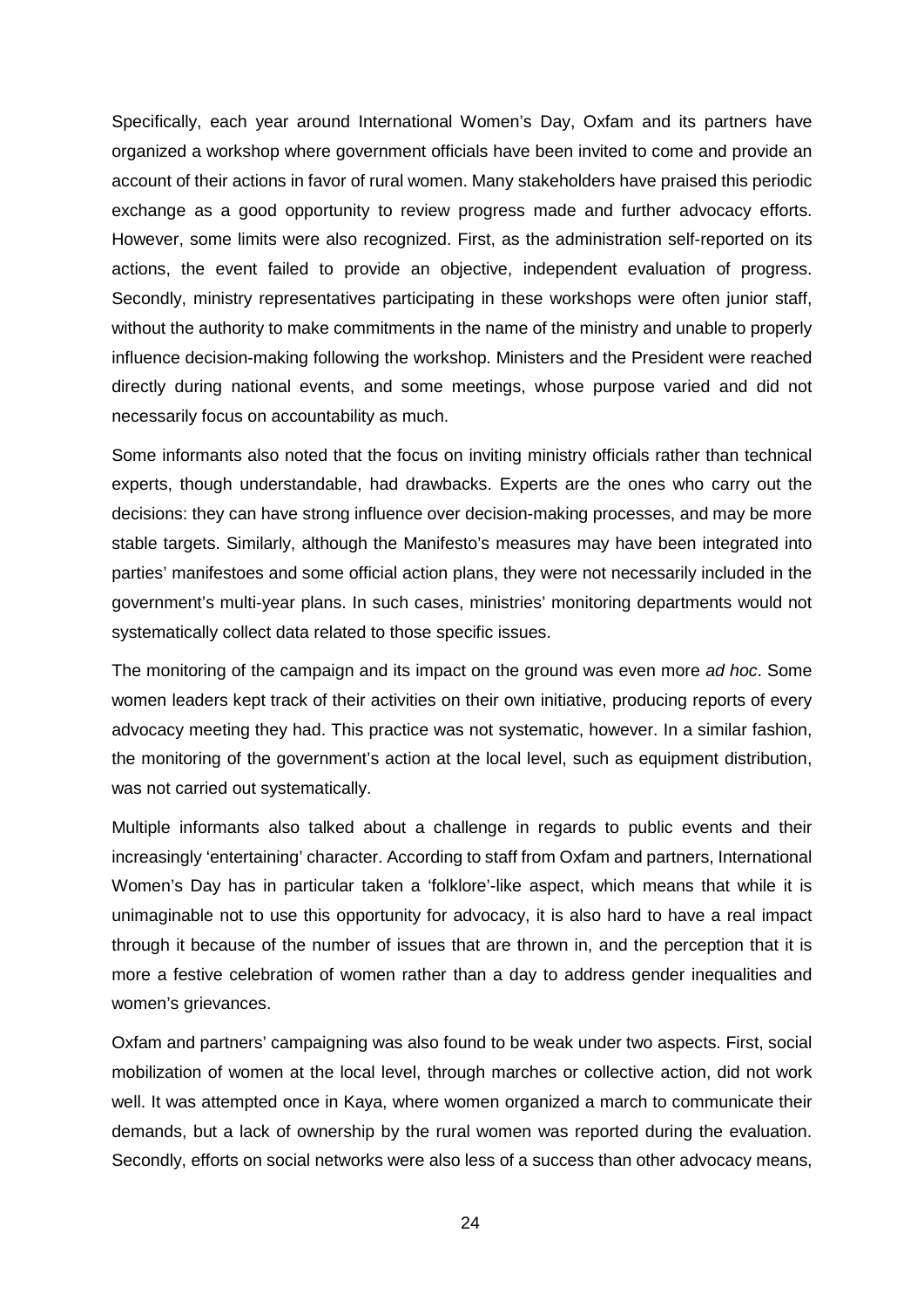especially on Twitter, which is not widely used in Burkina Faso. Facebook is a much more widespread platform to reach out to people in sensitization efforts, with 730,000 monthly active users as of January 2017.<sup>29</sup> However, its use remains the purview of young urban dwellers, and rural women are completely disengaged from it, both as receivers and as producers of messages.

Finally, the evidence gathered through the evaluation suggests that events like the Koudou du Faso and the Koobo Awards, despite their high visibility potential, have had limited impact so far, which has been attributed by Oxfam staff and partners to limited resources. The awards given out during these events have been considered by several interviewees as insufficient to raise enough interest. While the Koudou still provide publicity to the caterers and attract visitors, the interest in the Koobo Awards has dwindled, with only five submissions for the third edition, down from 25 in the first one.

# *Lessons learned*

Overall, the advocacy campaign around the Rural Women's Manifesto was seen very positively by all interviewed stakeholders. By cross-referencing the information collected from multiple sources, several key lessons have been drawn from Oxfam and partners' experience. These are included below:

- First of all, having rural women leaders advocate for themselves is a very strong approach, as it enables them to be empowered and makes the government accountable to them directly. Their engagement of ministries and even the President himself makes these decision-makers aware of rural women's situation and grievances, without relying on intermediaries. This approach is particularly effective when exploiting the politicians' own agenda and needs—i.e. votes and publicity. Therefore, approaching parties and politicians before election campaigns should be seen as a reliably good strategy to convince them to incorporate specific commitments in their campaign's platforms. Working with journalists and encouraging media coverage of the campaign's issues and activities is also a way to increase pressure on the decision-makers.
- Related to the media campaign, engaging journalists to encourage them to report on issues related to agriculture and the rural sector is a very good way to sensitize decision-makers and the wider population on these issues. Topical trainings and field visits appear to be the most effective activities in order to achieve this, as they

<sup>29</sup> We Are Social Singapore, *Digital in 2017: Western Africa* (available at https://fr.slideshare.net/wearesocialsg/digital-in- 2017-western-africa; accessed on 24 May 2017).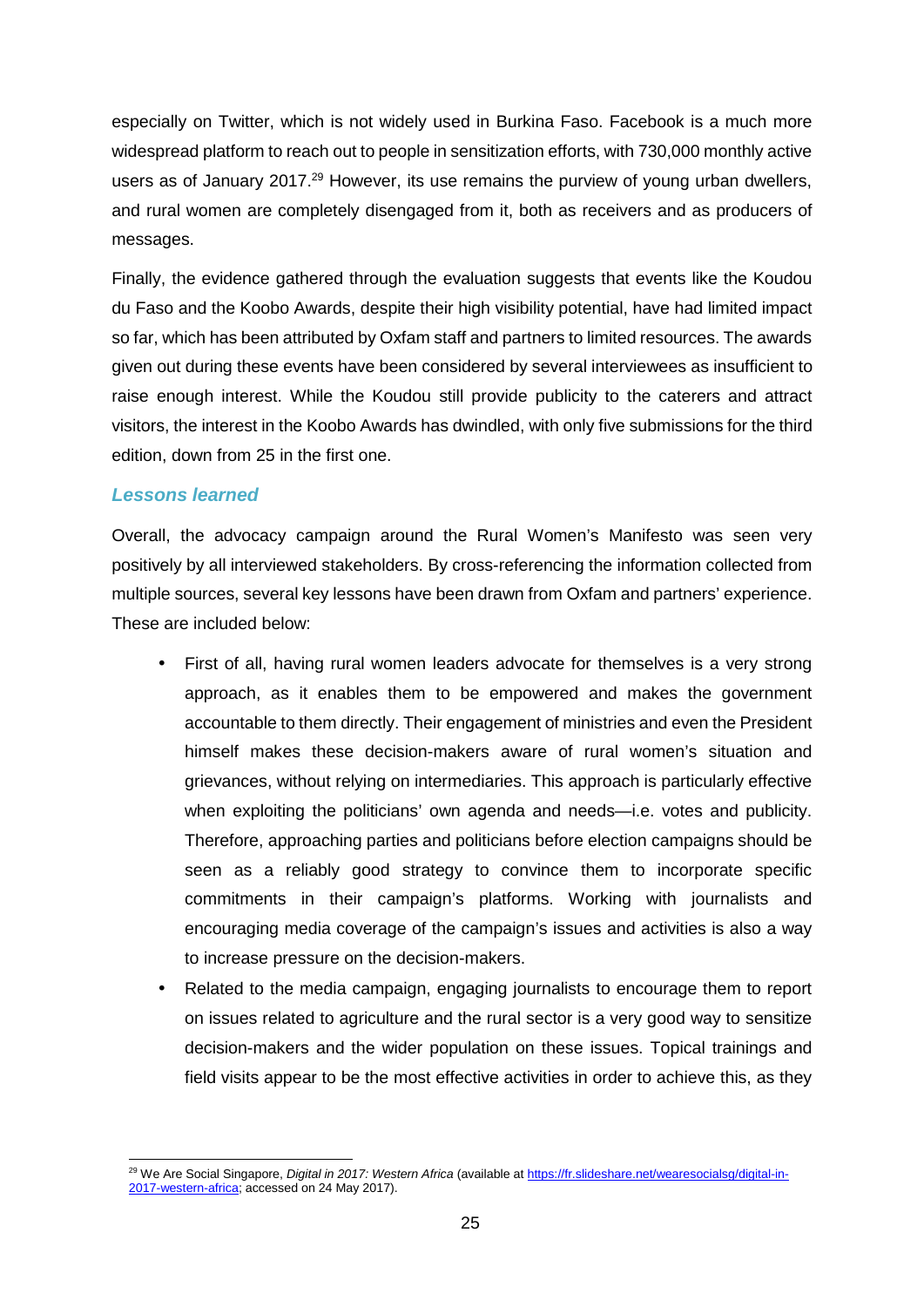directly result in the production of press articles or radio and TV reporting, which continue to have, in Burkina Faso, the most reach among people.

- Though the Koobo Awards is a good initiative, it has so far failed to spark sustained interest over the course of the project, and this is probably due to the limited resources given to allow for adequate publicity and attractive prizes. Its potential impact on promoting media coverage of issues related to the rural sector is also not as straight-forward as the other activities described earlier, especially considering the financial challenges faced by most journalists in Burkina Faso. Oxfam and its partners should think about redesigning this event or abandoning it in favor of more direct and impactful actions.
- The Koudou du Faso has far more potential and should be scaled up in order to reach greater impact. However, to become a major feature of Burkina Faso's rich events landscape, more partners need to be involved, and not just among civil society, but also private economic operators and public institutions. With a wider base and increased resources, it could draw sub-regional attention and have a stronger impact on the promotion of local products and talents.
- Monitoring of the campaign's results has proved to be a more challenging process. Encouraging women leaders to report on their activities more systematically, like a few of them have taken the initiative to do, and following up on authorities' promises and actions would be a cost-effective and empowering way to conduct monitoring at the local level. The CPF's existing network would be very useful in coordinating such efforts, without the need to create burdensome and costly committees. Sensitizing women leaders about the importance of monitoring and how it benefits them and their communities (government's promises upheld, equipment and services received, accountability) could also be an important step before training them on how to effectively conduct this monitoring.
- Furthermore, while the capacity-building and advocacy efforts have been concentrated at the national level, future initiatives would benefit from expanding these efforts to the local level, in order to go beyond women leaders and reach out more effectively to rural women at the grassroots level. This would improve the quantity and quality of women's representation and enable rural women to engage with local government – an important aspect considering the decentralization process currently ongoing in Burkina Faso – as well as customary chiefs, who still yield influence over land access and social dynamics.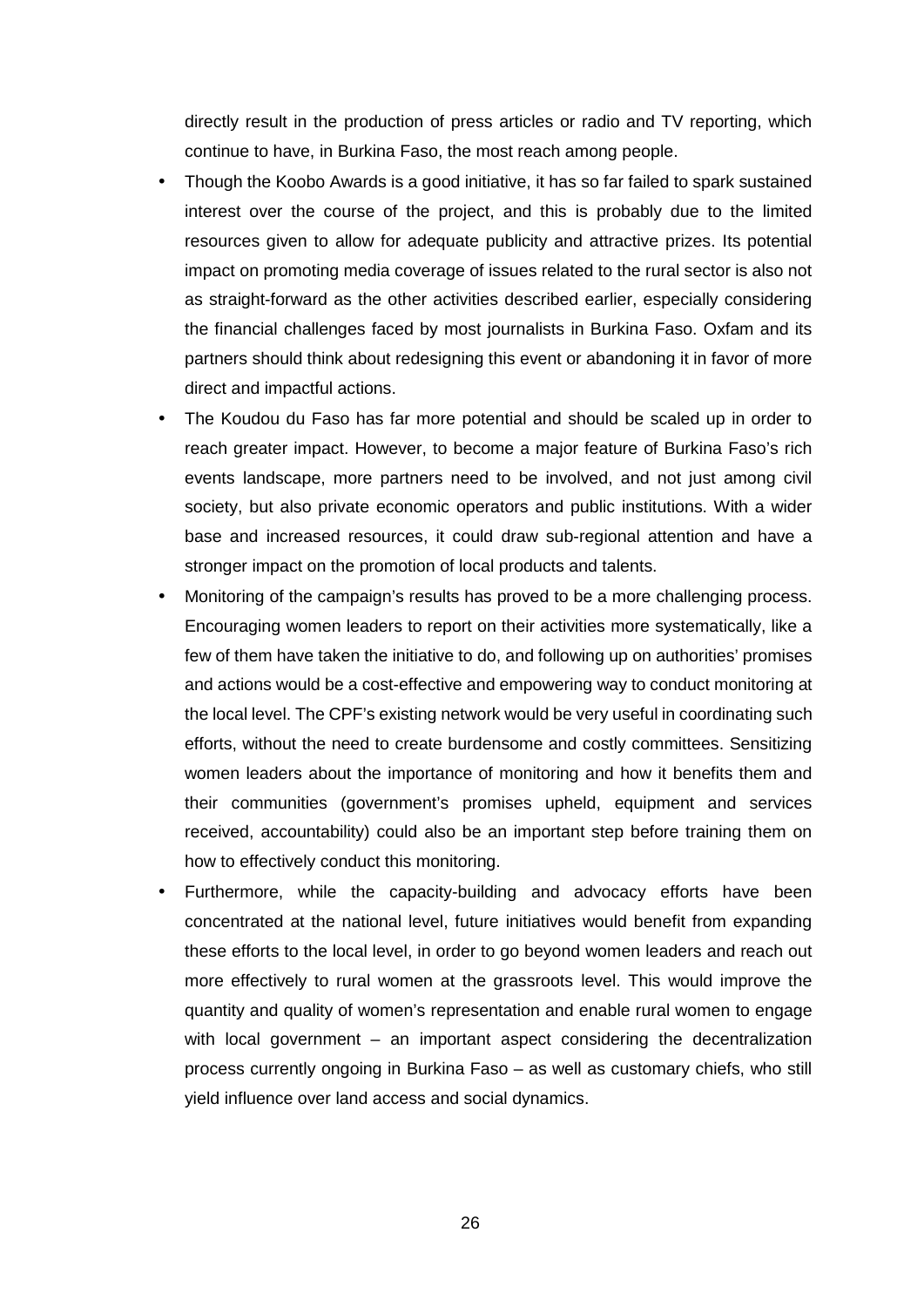- The engagement and empowerment of rural women at the grassroots should also be linked to improved communication flows, so that rural women are aware of opportunities and services available to them.
- Oxfam's role as a facilitator and a convener is seen as its main added value. Its work is particularly appreciated because the organization chooses to work with partners, giving them the tools and resources to accomplish their mission, rather than doing it for them and in their stead.

# **Tanzania**

# *Overview of LEAP 2 in Tanzania*

LEAP 2 activities in Tanzania are also well integrated into Oxfam's wider programming in the country. In general, they have been implemented in three main components. The first, conducted at the start of activities, focused on identifying political change-makers in key positions. The second component was a study aimed at understanding how the agricultural budget benefits small-scale food producers (and especially women), and the gaps, challenges and opportunities for change. Finally, the last component looked at building networks with CSOs and groups engaged in ongoing budgeting analysis and advocacy.

Overall, Oxfam's aim in Tanzania was to see an increase in the budget allocation towards the agriculture sector, and job creation to benefit poor and marginalized women and youth. Over the years, the organization has built relationships with key CSOs and political institutions, in particular with the:

- Ministry of Agriculture Food Security and Cooperative (MAFSC);
- Ministry of Industry, Trade and Marketing (MITM);
- Ministry of Livestock Development and Fisheries (MLDF);
- Ministry of Water and Irrigation (MWI);
- President's Office Regional Administration and local Government (PORALG);
- Parliament of Tanzania; and
- Marine Parks Reserve Unit.

Oxfam supported the establishment of a strategic partnership of organizations, called the Agriculture Budget Advocacy Coalition (Agricultural Coalition), which is presently composed by six national and international CSOs: Oxfam in Tanzania, ActionAid Tanzania, Tanzania Gender Networking Programme (TGNP), Policy Forum, ForumCC and Agricultural Non State Actors Forum (ANSAF). The Agricultural Coalition's work has included the production of Budget Guidelines Analysis, the organization of public forums, engagement with budget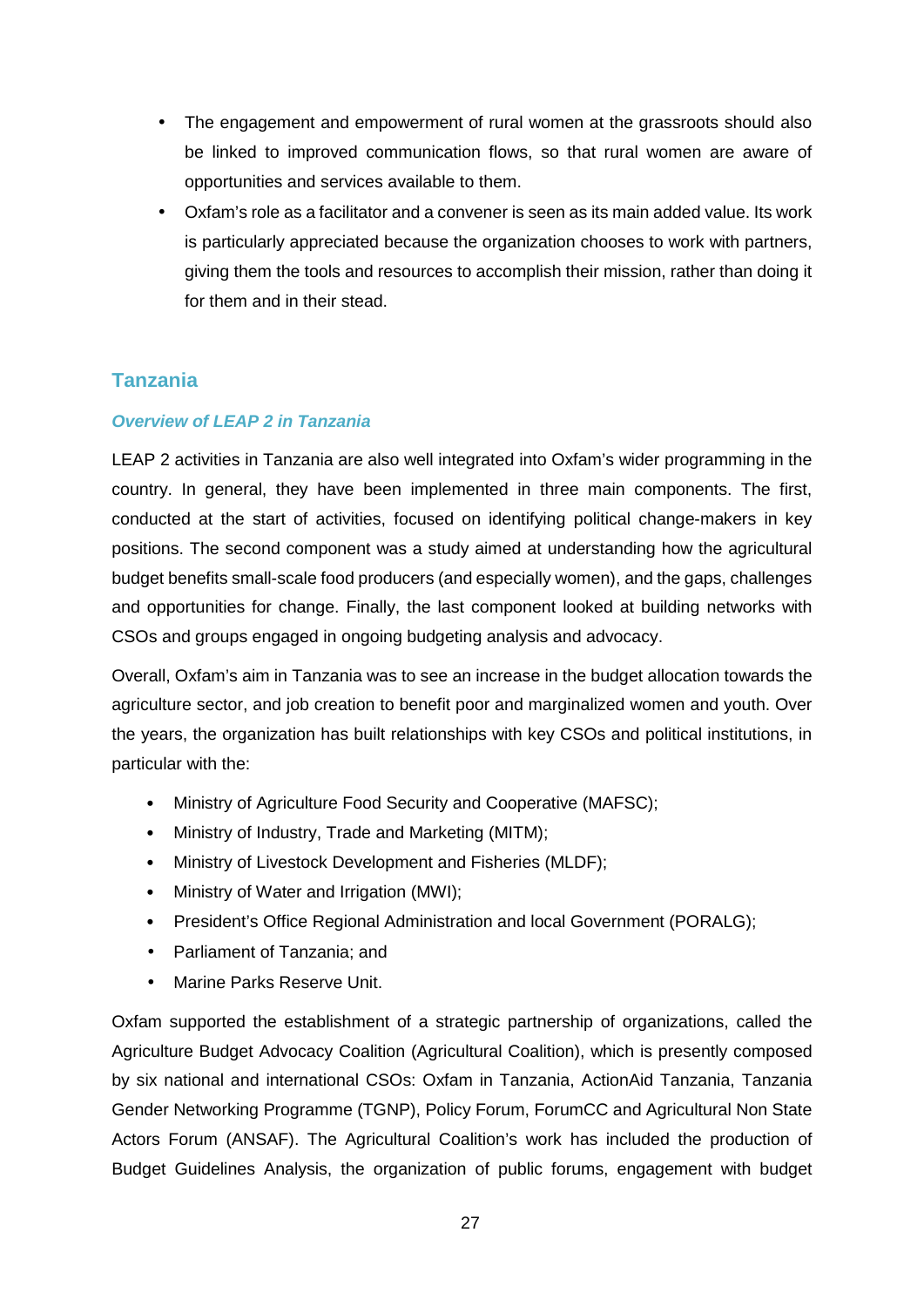processes at ministerial level as well as with MPs, media advocacy and networking and coalition building. A key component of the campaign work in Tanzania has been the collection and analysis of data, which have fed into national and also global level advocacy.

The flagship activity within LEAP 2 in Tanzania was the Female Food Hero (FFH) competition (*Mama Shujaa Wa Chakula*, in Swahili). This was a TV series that lasted five seasons, each involving thousands of women farmers. The TV programme drew the attention of almost a quarter of the Tanzanian population, who welcomed the messages and dreams of small-scale women food producers, and highlighted their challenges as they asked the government to support the sector.<sup>30</sup>

In relation to budget research, Oxfam in Tanzania finalized in October 2016 a scorecard for collecting data to uncover patterns, trends and relationships in the agricultural budget process, which are relevant in policy and programmatic decisions. The data collection has involved a total of 2,500 people in 11 regions all across the country.

Finally, Oxfam in Tanzania has also worked with two other major coalitions: the first is the climate change and agriculture budgeting interest group, and the second (that it supported in establishing) around agriculture budget (allocations and tracking) and advocacy.

# *Key achievements*

Overall, the evaluation shows that activities implemented in Tanzania under Strand III have led to three main positive outcomes: they have increased evidence-based understanding of agricultural policies among women small farmers; they have improved advocacy for increasing women and other small-scale farmers' benefits from agricultural budgets and programs; and, lastly, they have increased public attention to the situation of small famers through FFHs.

In terms of increased evidence-based understanding, all the female small farmers interviewed agreed that the budget advocacy trainings and related publications, which Oxfam and partners have been responsible for, have improved the role of women in advocacy and that, as one interviewed women farmer said, they can now "*keep politicians responsible by themselves.*"<sup>31</sup>

In order to take part to the official budgeting process, which starts at the local level, Oxfam and partners trained and mobilized women farmers at the village level. In relation to this, one farmer said that thanks to the trainings she learned to be more effective in following up with policy-makers after meetings. Many women mentioned that budget trainings have been empowering also in linking the community level with the national one. For example, several trained women are now working as trainers in their respective areas, and one of them has

<sup>30</sup> Oxfam Tanzania Country Office, "LEAP Tanzania Quarterly Report – July-September 2015", 2015.

<sup>&</sup>lt;sup>31</sup> Interview with female small farmer, Dodoma, May 2018.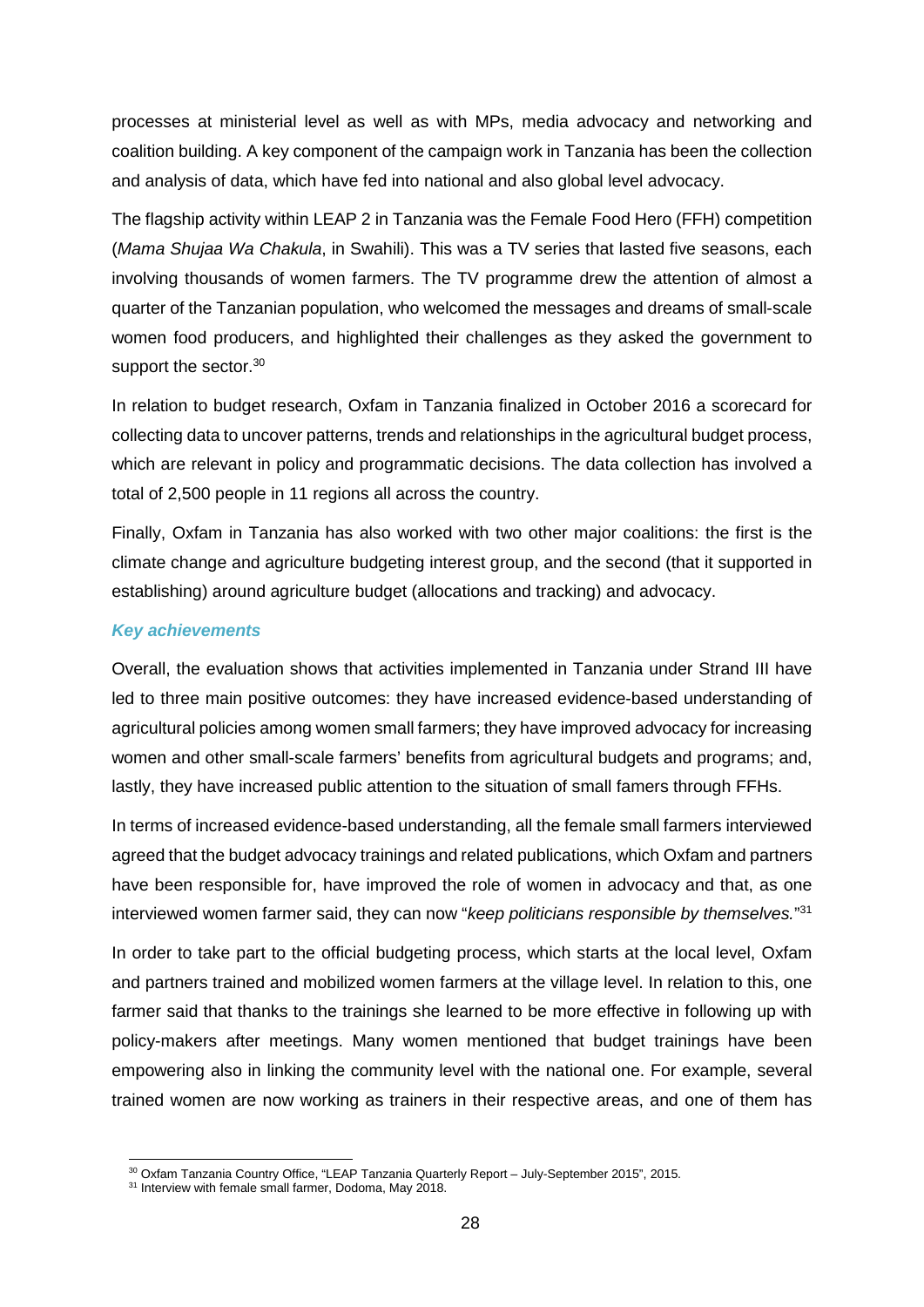been travelling abroad and also acting as a leader at the international level. In this framework, the scorecard analysis was useful in in bringing the local level priorities for farmers to the national level. It created an agenda for budget advocacy where previously there wasn't one.

Under this outcome, budget research analysis was also effective, according to multiple stakeholders. Specifically, representatives from several CSOs in the Agricultural Coalition mentioned this as a successful strategy, and one said that it was a good entry point with decision-makers: "…*many decision-makers do not know about the budget. By doing research and presenting findings, such as best practices from other countries, showing them the GDP contribution of agriculture and amount, [the budget] could work better*." Similarly, a staff member from Policy Forum, one of the members of the Agricultural Coalition, said: *"…our relationship with the Ministry of Finance began when we started to publish a simple budget summary for the public to be able to understand, because the Ministry was unable to fund this publication. This relationship built up to an extent and now they can share with us a number of documents. For instance, sometimes budget books are difficult to be accessed, but we can easily communicate with the ministry and get a copy instantly."*

When it comes to improved advocacy**,** in the last three years Oxfam consolidated its position and reputation as an organization trusted by political institutions. This trust is due to several factors. In particular, the strategy adopted by the organization to pursue its advocacy aims has played a key role, as described by one of Oxfam's officers: "*we call ourselves a 'critical friend'. We are not campaigning against the government. We try to avoid, if possible, public campaigns. We don't go public with the results of our research, just with the government. We go public if it doesn't work with the government."* Two other factors were often mentioned as being important for improving the effectiveness of advocacy efforts: firstly, building relations and working together with other CSOs, and, secondly, the involvement of small-scale producers and the role of animators aimed at mobilizing citizens action and at improving local level accountability,

Coalition building was done mainly through the Agricultural Coalition, which was able to organize several meetings and forums at different levels, but in particular with MPs. Decision makers have been engaged and participated in agriculture forums and programmes prepared by CSOs in collaboration with local farmers to discuss issues around agricultural budget and policies. The Coalition has also established a platform for women to participate in the budget process, and hence be able to question – and receive feedback from – their representatives. All the CSO informants interviewed confirmed that the Coalition established good synergies and avoided duplication, especially on budget analysis and on advocacy work. Oxfam and partners were also able to inform citizens of their rights around understanding and questioning the budget.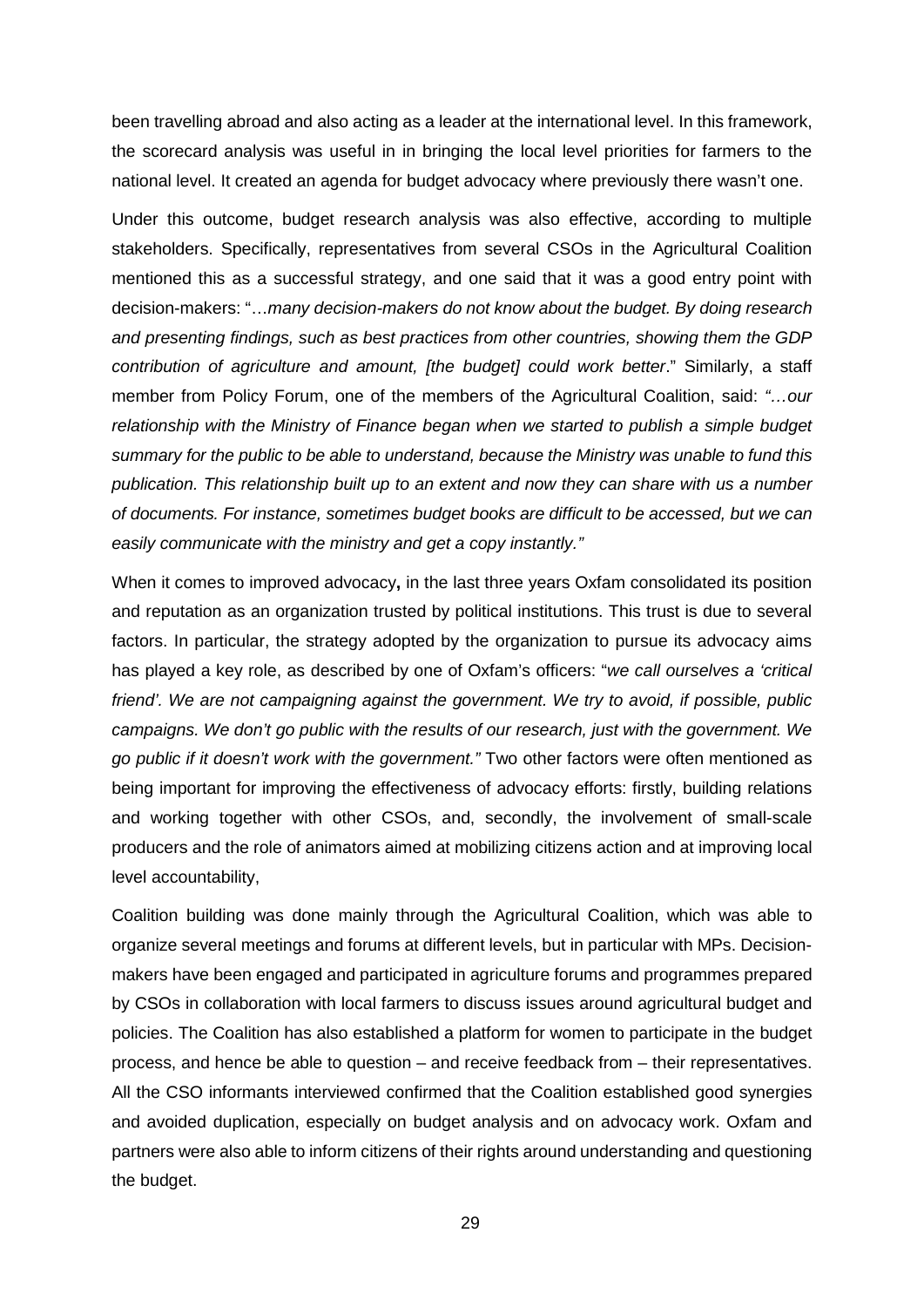In terms of increased public attention to the situation of female farmers, Oxfam and partners were able to create a platform that successfully allowed women to engage from the family to the national level, increasing their self confidence and sense of empowerment. During the focus group discussions, participating female farmers agreed that at the family level the programme empowered women by providing them with a platform (e.g. budget forums) to present their challenges. As a result, some of them shared that they felt that smallholder farmers now received attention from decision-makers and other stakeholders within the country and beyond. At the district level, the programme

*"In our culture, women are less important, so many things said by women have less value too. It took me a long time to convince my fellow women. On the other hand, advocacy jobs are viewed as the opposition for those politicians who do not want to be corrected…"*

Female Food Hero

was then able to bring together female farmers and local government authorities to discuss agriculture priorities during official budget sessions. Finally, at the national level, the programmes conducted analysis to assist the Ministry of Agriculture to be able to link with other ministries and stakeholders who contribute to the agriculture sector.

At the community level, activities managed to engage citizens to a large extent: interviewed informants firmly believe that local farmers are now ready to report to local leaders if they see anything that needs to be addressed. As a FFH explained, "*In 2017, Oxfam trained us about budget and policy issues. They also helped us to form our smallholder female farmers' group. Since we have been in groups, it has become easy for us to hold officials responsible. Now [for example] when we want an agro-vet to visit us we go as a group, and if s/he does not show up, it is easy for us to raise our voices and difficult for them to control us… These days when an agro-vet is needed and cannot make it, they call and give us a legitimate reason for not showing up, and apologize.*" This is definitely seen as a step forward, as echoed by another FFH during the FGD: "*I don't know about my fellow women, but in my community, I never had an opportunity to meet my political leaders to discuss about agriculture budget and policy [before the programme].*"

It is important to note, when discussing success under advocacy, how several stakeholders linked this with broader positive changes in agricultural practices, some of which have also been due Oxfam's efforts. For instance, as one partner representative said, *"Female farmers have been improving their agriculture practices and life because of this programme. Our country, like many other countries around the globe, is experiencing the consequences of climate change. This programme has trained female farmers on how to diversify their agriculture practices to cope with this challenge. Now it is common to find female farmers growing resilience crops depending on the area they are in, or doing agro-business [agriculture*

30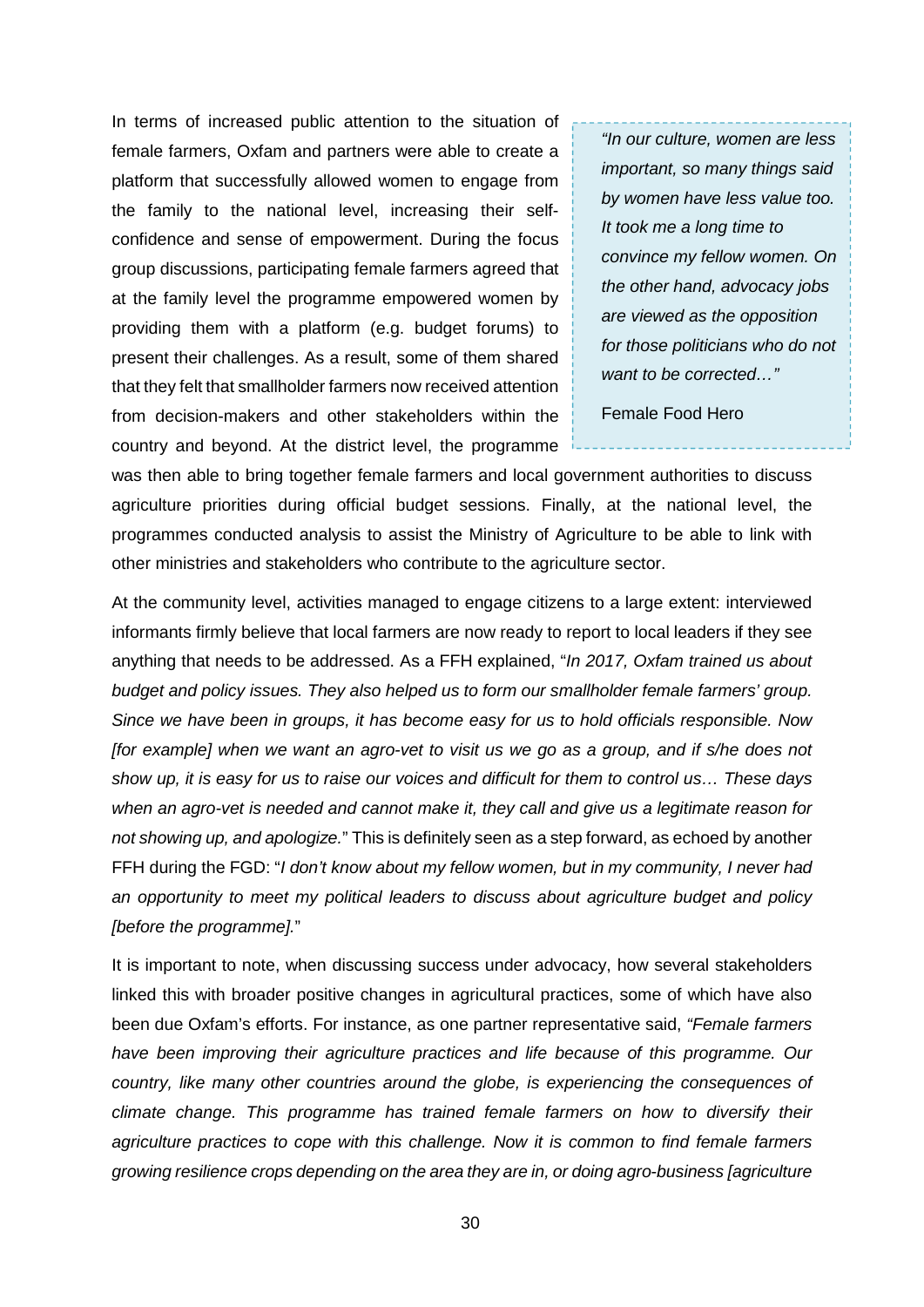*combined with other livelihood activities such as fishing or livestock keeping]. This has been improving their lives and the lives of those in their community."*

The importance of local women's voice has had important spillover effects, as confirmed by political representatives and government officials. For example, a male officer from the Ministry of Agriculture stated: *"I was working in a project involving the Masai tribe. The project, funded by FAO, was aimed at identifying the longstanding agriculture structure in Tanzania. During implementation, I noticed that Masai women now more than ever have been key in decision-making in their communities… Before, Masai men made all decisions. It was not the case during my experience*." Another officer from the Ministry of Agriculture, Food Security, and Cooperative Societies said, "…*for a week or so we did a campaign to increase awareness of using pesticides for crops among farmers in the lake zone. Women were active in all activities, including asking questions and debating.*" The informants believed that women's involvement in decision-making processes has increased in general since the start of Oxfam's efforts. For example, the Masai tribe belonged to a community where a patriarchal system was dominant. This change has been likely influenced by advocacy from organizations such as Oxfam, which is also running several additional programs beyond FFH, focusing on the Masai tribe.

As a strategy, investing in the Agricultural Coalition was seen as very positive, as the network played a central role improving the advocacy capacity of its member organizations, avoiding overlapping and effectively working with one voice. As a member of the Coalition explained: *"…It is difficult to advance our agenda by ourselves. By using local farmers, politician can listen… An agenda without locals is less effective*."

In terms of public championing and media, while the initiative produced different media outputs, the FFH was the most visible, as well as the one that was mentioned most times as effective and as a success. Through the FFH series, a "*recognition was created*" and "*women farmers are now in the spotlight*", as one Oxfam representative said. The media impact of the TV programme has indeed been wide, reaching millions of Tanzanians in their homes. In parallel, Tanzania's Facebook page has grown constantly, reaching more than 16 thousand likes in 2018. And various bloggers, whom Oxfam has engaged, have assisted to get stories out to a wider online audience: over 100 blog posts have been circulated relating to the FFH Competition in 2015.

Importantly, FFHs were not only able to influence public opinion and to profile women farmers in the country, but also to be directly listened to by policy-makers. Using beneficiaries to present the challenges that they are facing, and asking for the specific solution directly from the decision-makers during forums and other events, was indeed a very effective strategy to

31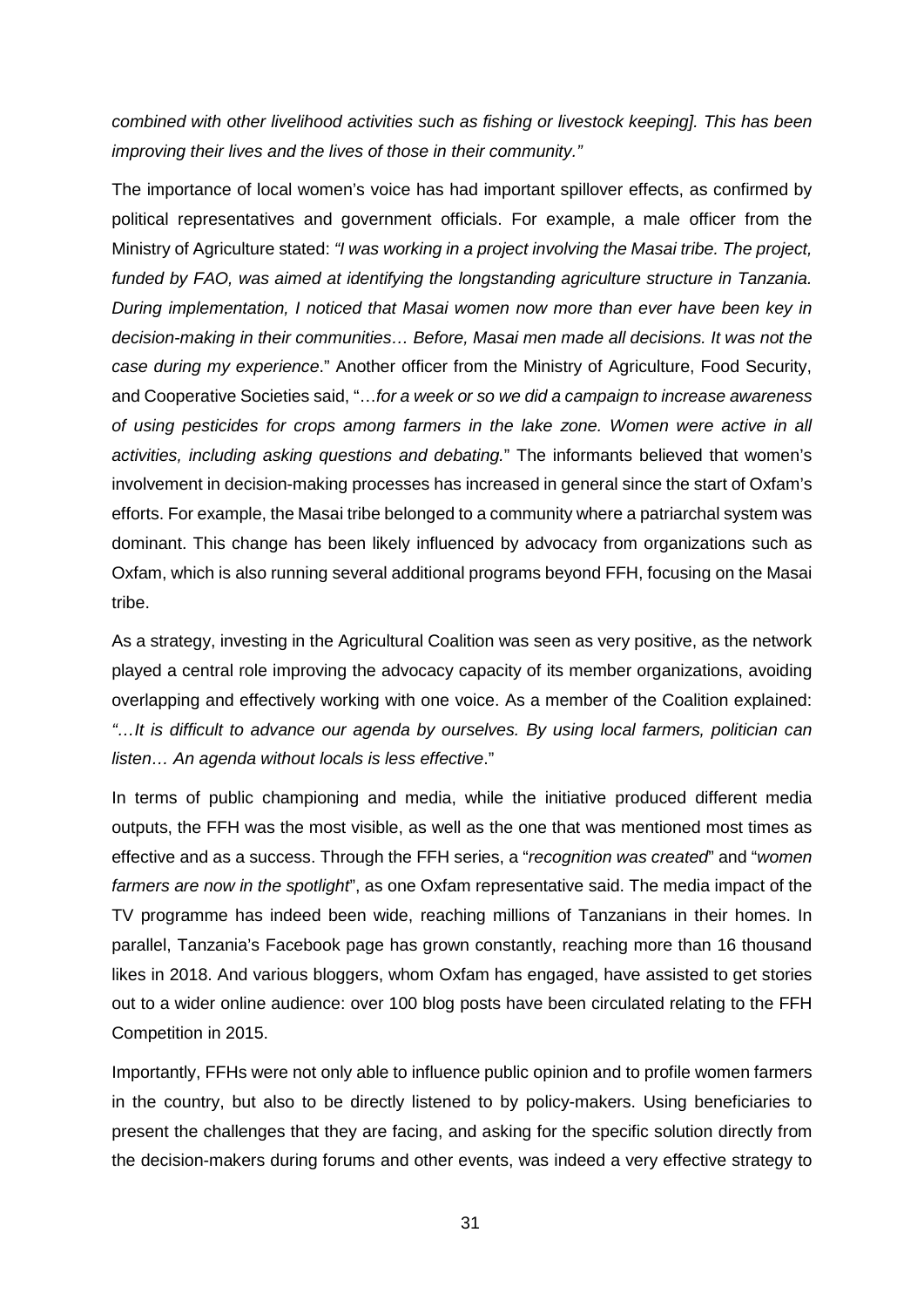pursue change. As an Oxfam representative highlighted, the *"use of local farmers has been a good strategy. Now in the parliament or at the ministry level, when agricultural challenges are debated, decision-makers are using local farmers as a reference, instead of CSOs. This [work with FFHs] has been influencing decision-makers."* For instance, the parliamentary committee responsible for agriculture used FFHs during the budget session to show the importance and need of small-scale farmers.

Finally, when it comes to increased political commitments, while decision-makers were responsive to specific issues, this happened only to a limited extent. As a flagship issue, the government has allocated specific resources for female farmers, which were not in place before the campaign. A concrete example is how a prominent MP agreed to facilitate engagement between the new Small Holder Farmers Federation, an advocacy and engagement platform for farmers, and Parliament. This MP also thinks that Oxfam is doing important work with MPs by bringing the challenges of farmers to them. Even if she is one of the most experienced politicians in Tanzania, Oxfam's work is useful for her, because it brings a critical perspective and language that she can use.<sup>32</sup> She also mentioned obtaining fertilizers by procurement as a success attributable to Oxfam, after its meetings with policy-makers, although this could not be adequately verified during the evaluation. Another example was provided by a FFH: she raised her voice to complain about the unaffordable fee for processing land ownership, and her advocacy resulted in the government reducing it.<sup>33</sup> Another FFH

shared a similar story: "*I have been directly involved in decision-making committees at the local level. We have been working tirelessly on the issue of seeds to reach farmers at the appropriate time. We have shouted until they heard. Now we get seed on time.*"

### *Challenges*

The programme encountered some challenges in terms of the effectiveness of advocacy-related activities. The main one was the inability to influence change at the highest level, as the overall agricultural sector budget remains low, averaging 5% of total annual government budget over the last 3 years. The LEAP 2 campaign was therefore not able

"*The project's core goal is to increase the budget. In uplifting citizen engagement, particularly that of women from rural areas, the project has been very successful. But in the core part, which is to increase the budget, the project has not been successful."*

Oxfam staff, Tanzania

to have the desired impact. Oxfam and partners can reflect on this trend from two

<sup>32</sup> See, for instance, this recent declaration at the Parliament: <http://www.thecitizen.co.tz/News/1840340-4567142-> 25l82uz/index.html (accessed on 17 May 2018).

 $33$  The example, while relevant and useful, was not confirmed by other sources during the evaluation, primarily for lack of time and resources.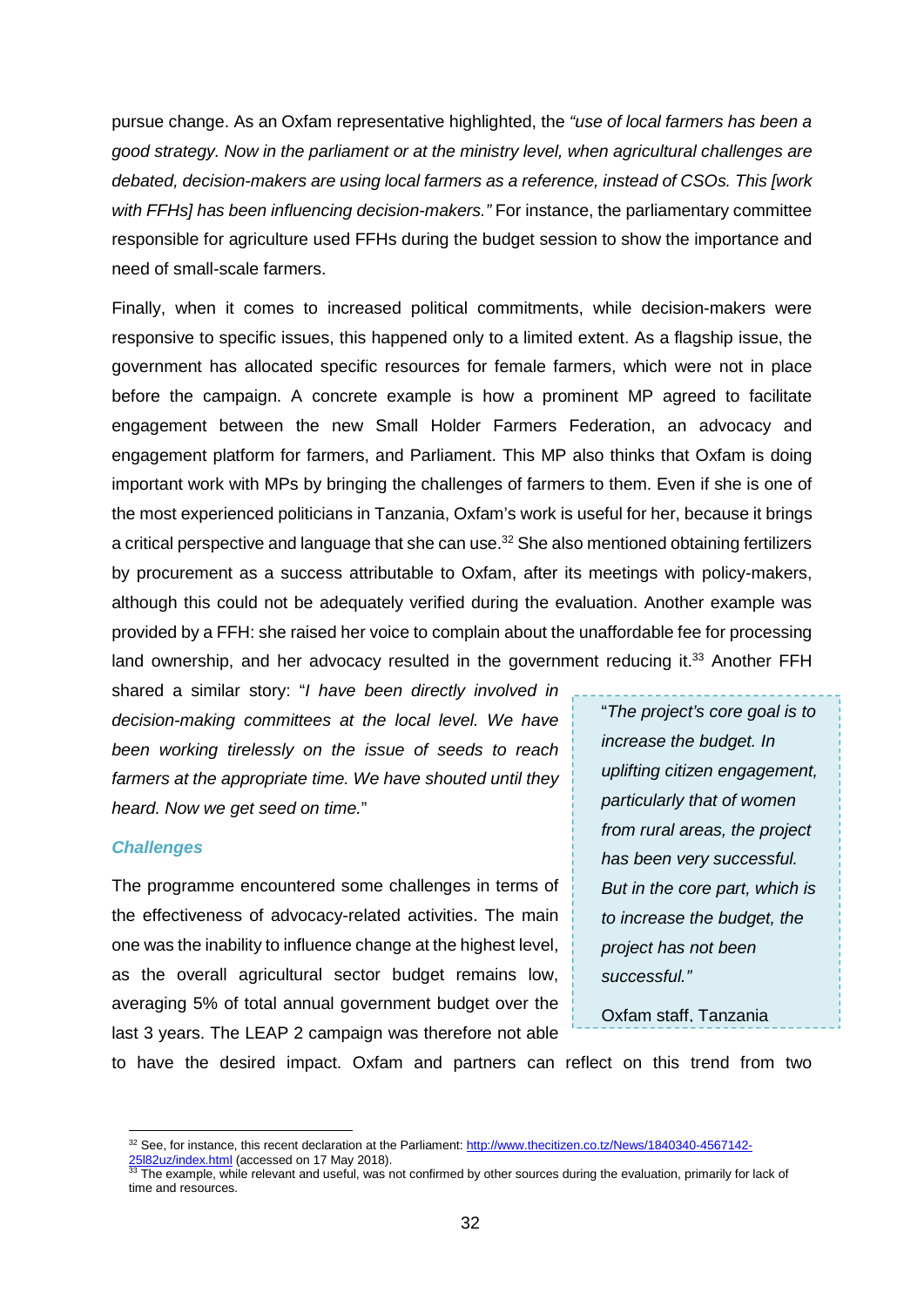perspectives: the identification of key policy-makers and the full understanding of power dynamics within political institutions.

Under the first perspective, the Agricultural Coalition has mainly invested on building relations with MPs, who were involved through various events. As already discussed, MPs dialogued with women farmers and some of them used the acquired information to discuss about agriculture during parliamentary sessions and commissions. This advocacy work was therefore effective in terms of influence and has started to deliver results on some policies. However, it did not have a significant impact on influencing structural issues, such the as the agricultural budget.

Among Oxfam's partners, some agree, as one representative said, "*that the strategy of lobbying certain MPs who have interest in agriculture issues has been very effective because they listen to the presentation and take notes that are later used in the sessions.*" However, an Oxfam representative also acknowledged the limits of this work: "*We have not got the right formula for policy change and policy implementation. We have informed MPs, we have made information [available], but we have not reached the point of [changing] budget allocation. The level when politicians [go from] listening to taking action is not reached yet, but we have the potential.*" And another partner said that, from his perspective, they "*are not able to influence, at least the majority, and trainings are still needed. Just a few [MPs] are speaking freely.*" Another comment from a member of the Coalition was that it is "*hard to say if we achieved results on budget.*"

Why efforts around the budget have not been successful might therefore be due to how the project did not focus enough on decision-makers outside of the Parliament. A first concrete difficulty was indeed represented by the changes of focus among ministries in the last few years, coupled with the different responsibilities that they hold in relation to agriculture. This could need an extra effort from the Agricultural Coalition, in terms of analyzing the different components within the national budget. Another systemic challenge to influencing budget allocations, which MPs and officers from different ministries mentioned, is that the government has a comprehensive approach and the agricultural budget is related to several ministries, such as the Ministry of Natural Resources, Water, Disaster Managements and Health. The majority of the politicians interviewed seemed indeed aware that the budget for agriculture is a sensitive issue, but that it is low compared to the population employed in the sector and to the GDP produced. This is a valuable starting point for Oxfam's work, but the experience gained so far suggests that awareness that focuses exclusively on agriculture might not be enough to make a change in budget allocations.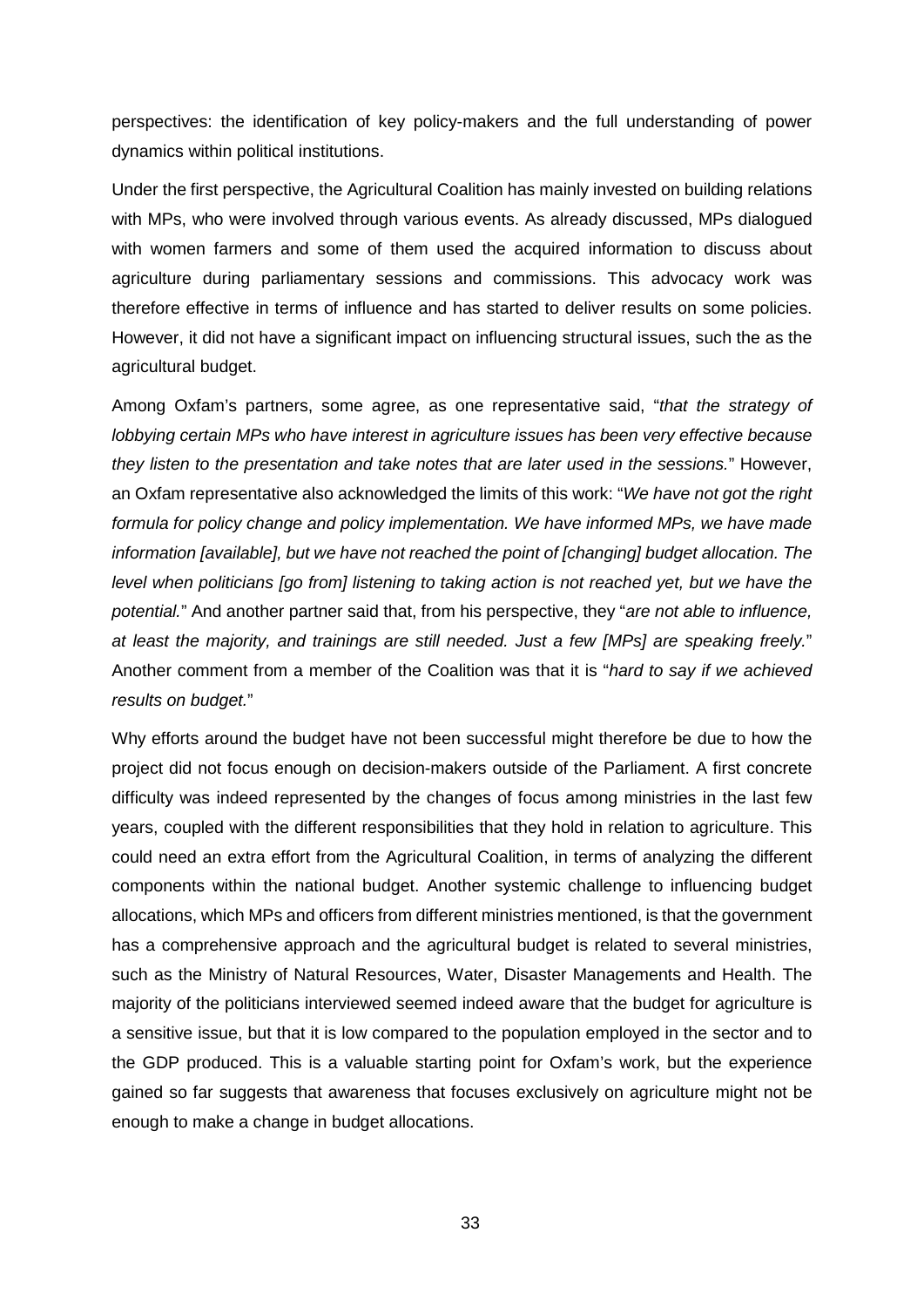This difficulty in achieving impact is also tied to the fact that, since coming into power, the new government has set its priority on building an industrial economy. An experienced MP explained that the agricultural sector needs industrialization: "*Most of the resources are for agriculture, but not in that budget, for instance textile sector, cashew nuts, tobacco, sugar. It will involve small and big farmers*. *Some NGOs are good because they are following the Tanzanian [government's] vision, [which is that] industry will support tomorrow's green revolution.*" This terrain could be slippery, as it could shift focus away from agriculture, but the Agricultural Coalition probably needs to understand which aspects of industrialization could benefit small farmers, and therefore warrant engagement. As a member of the Coalition explained: "*the government is investing on [industrialization]. It is political, it lacks a strategy, but it's a good agenda overall. The way it is implemented is questionable. Our message is: invest more on agriculture to industrialize. Put money in agriculture to see the strategy working. Put money in research, create the market out there. We are carefully trading with it.*" Ultimately, Oxfam and partners should pay attention also to other policies, outside of agriculture, to continue playing a critical role and avoid the risk of just 'filling gaps' left by a government with a strategy, but limited resources. In fact, the governmental representatives interviewed for the evaluation gave the overall impression that Oxfam and other NGOs should contribute to official plans and strategies exactly where the political institutions have not allocated enough resources.

In addition, the role of the private sector must be taken into greater consideration. LEAP 2 documents call for an involvement of the private sector, but this was not concretized so far. An Oxfam representative considers that it could be strategic to engage key players, because the private sector can also influence the government. At the same time, it will be important to make sure that the programme continues to work on capacity building, from the community level, as described above. The combination of these two aspects – involvement of the private sector and work on capacity level from the grassroots level – is a complex process, but it could be possible. Working with the private sector carries some risks – i.e. diverging objectives and values, etc. – but many analysts agree that it is indispensable in order to reach large-scale sustainable development in some sectors, including agriculture. Analyzing previous experiences in Tanzania or in other contexts could be very useful.

The Agriculture Coalition should also consider if it has been able to reach the key people not only at the parliamentary level – where evidence shows good levels of influence and of political commitments – but also with the executive government and the different ministries. The overall impression is that several good connections have been established, but the Coalition has not able to fully exploit them. This could also have been due to a lack of an updated power (or structural) analysis and to a monitoring process on advocacy results at ministerial level.

34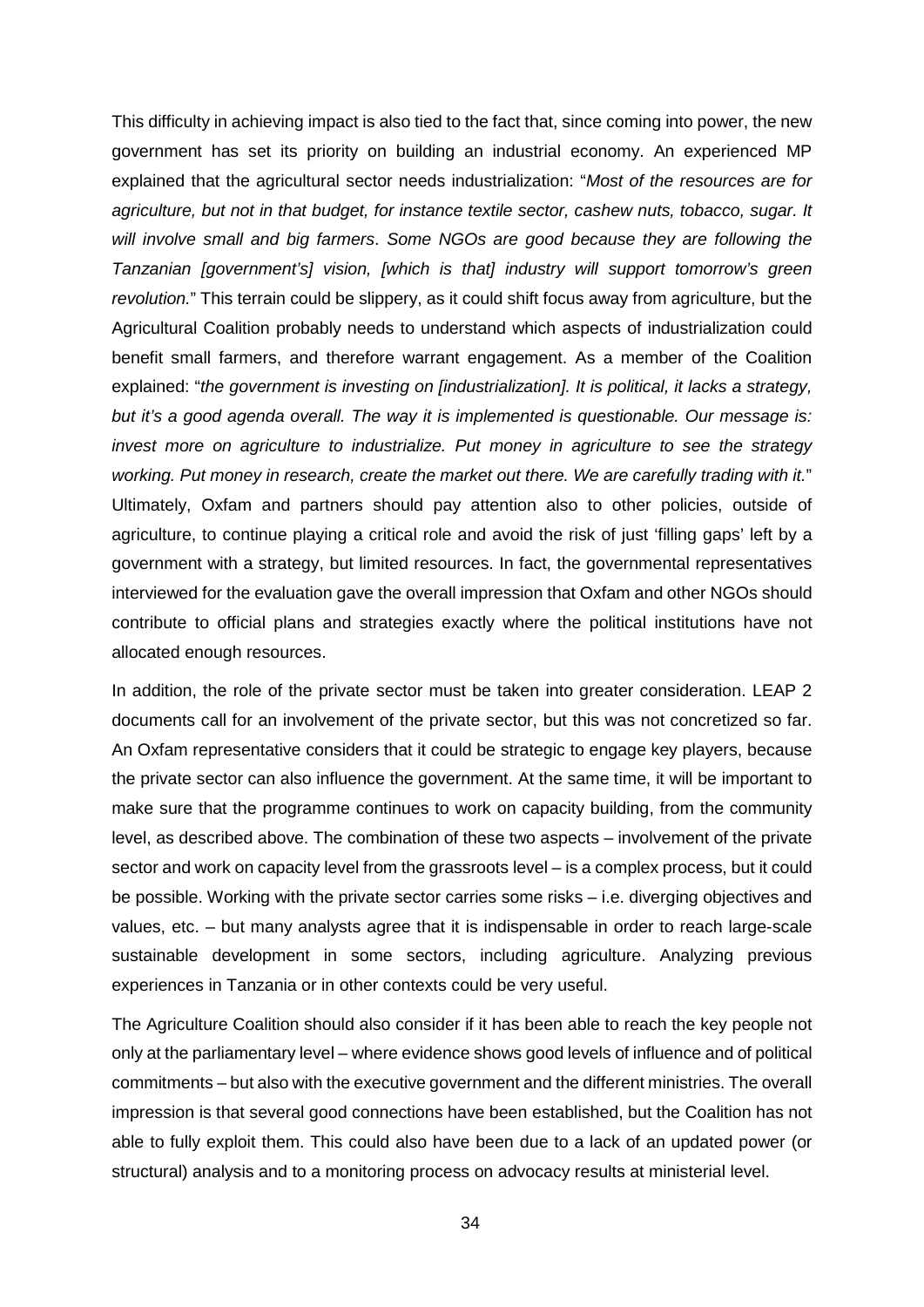The evaluation also found that at the level of ministries, the evidence produced by CSOs and networks (i.e. Oxfam and/ or the Agricultural Coalition) has had limited impact. Information published in official reports needs, in fact, the approval from the government. In the experience of the partner responsible to follow this process, however, it has happened that the Ministry of Finance and Planning changed some figures. And in these situations, the Coalition has decided to publish both figures, showing the different sources.<sup>34</sup> During several interviews, it became clear that some government officials see the relation with CSOs on data as *a one way process*, with government providing feedback to organizations, but not vice versa, as CSOs cannot do advocacy directly vis-à-vis the ministries, according to these informants. These attitudes, about the role of civil society and advocacy, are likely to reflect a power dynamic among Tanzanian institutions and represent a huge challenge to promote the use of evidence for improving policy. Moving forward, the Coalition's analysis should therefore focus not only on the roles of individual government agencies, but also on the overall vision of the government and on its relations with CSOs. While tension exists at this level, there also continues to be overlap around common values and objectives, such as when governmentfunded projects are not delivering on expected results and need to be improved.

Interestingly, an economist from the Ministry of Agriculture suggested that the Coalition could be more strategic when engaging the ministry on the issue of budget: "*To influence the budget, they need more than the time they are spending at the local level to the parliamentary committee. They should begin this engagement five months before to make sure key decision makers such as the Ministers and Permanent Secretaries are on board…By coming late after everything has been planned, no one will be able to change*."

These difficulties are also connected to the guidelines provided by the government in the budget formation process. The process was described, by different policy-makers, as bottom up, from the villages to the government. However, as a ministerial representative described, the government "*identifies priorities and means to achieve them.*" In other words, the process is, *de facto*, more top-down. Some small farmers confirmed that government-issued guidelines are planning many aspects of their work (from fertilizers to seeds), and they find it difficult to make changes. In this framework, there is the risk for NGOs to just 'fill gaps' in the government strategy and needs. A representative from the Agricultural Coalition confirmed, "*guidance is provided by the government…they are not ready to receive everything."* Following up on these difficulties, a MP shared during a FGD that "*because the relationship between government and CSOs is not good, the government keeps some distance with the CSOs and any advice coming from them is received as a challenge by the government."* Overall, CSOs continue to

<sup>34</sup> See, for instance, *Budget trends in agriculture and perspectives from food producers 2013/2014, 2014/2015, 2015/2016*, 2017.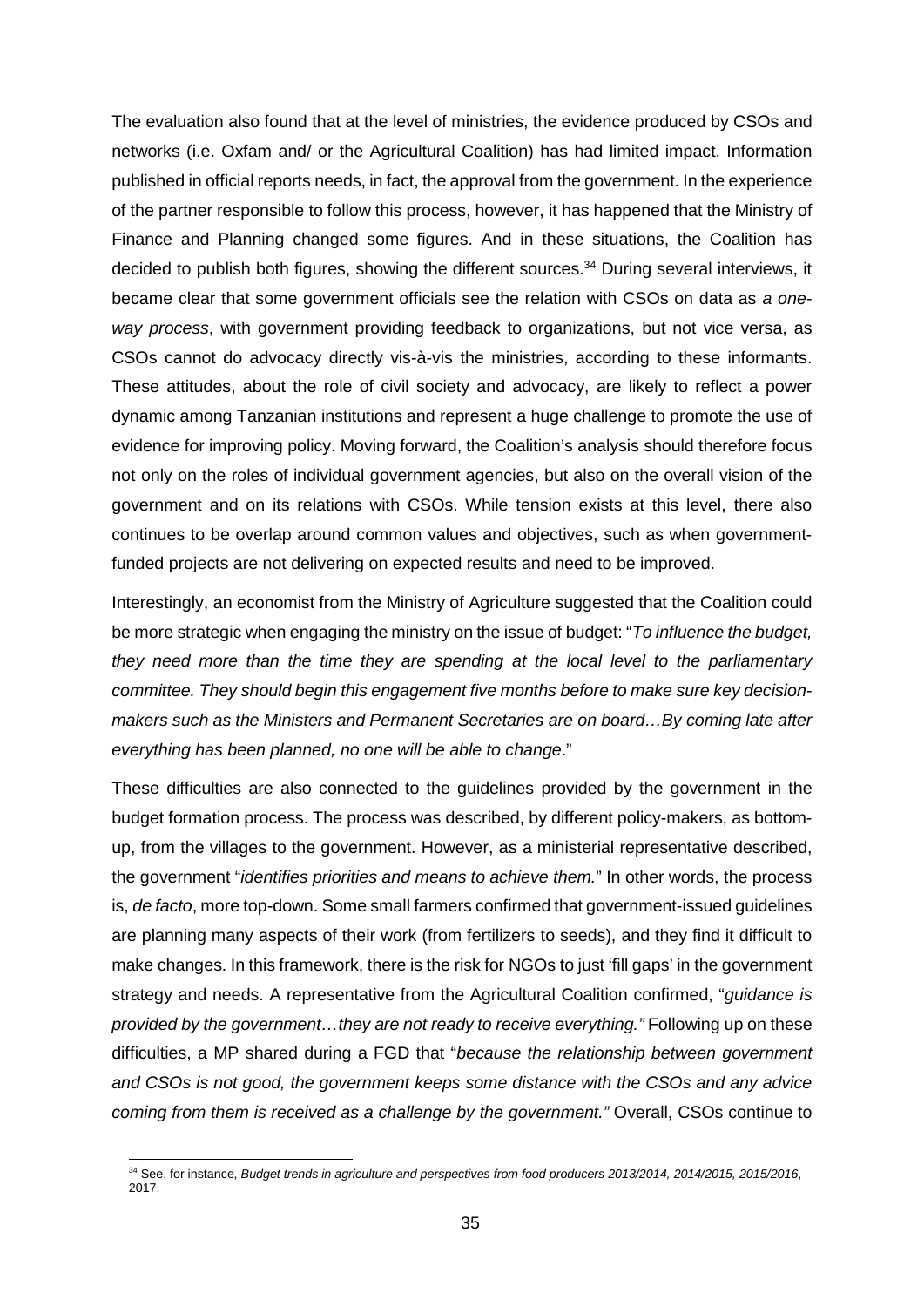dialogue with policy-makers, although the new government has sought to exercise more control on how CSOs interact with political institutions.

From a specific gender perspective, the evaluation recorded different positions from policy makers. During the FGD with MPs, for instance, a participant stated, "*as a woman, I will tell you that we are not influenced by policy that much. The policy-makers do not listen to women. We cannot get even a loan to start up a farm, because we are not trusted in terms of capacity of doing agriculture."* Other participants had different opinions about this issue, however, suggesting that, to a large extent, women have been participating in decision-making activities. Another female MP replied with a rather radical and controversial affirmation that*: "…Due to the nature of our community, where women are still less appreciated by the community members, their involvement in decision-making is very low… The current government does not listen to women."*

An additional challenge is the internal organization of the Agricultural Coalition. While the Coalition is well established and fully operational on analysis and advocacy at the national level, it remains informal, as members agree that this is the best way to work. In order to improve some internal mechanisms, however, a member representative suggested signing a memorandum of understanding, and to discuss and introduce a new strategy to advance agriculture budget and policy. These steps seem feasible and not time consuming and they can help to clarify some internal dynamics.

In this framework, a power analysis (or a renewed mapping of political change-makers) could help to address whether better actions can be taken in the future. Similarly, some ministerial officers noted that Oxfam is not properly active in the Tamisemi framework.<sup>35</sup> Oxfam provided different comments on this point, but finally confirmed that they have registered all the projects. This aspect probably deserves more attention, at least in order to understand why some civil servants have this perception.

A further issue that appears challenging and to some extent controversial is the engagement at district level. While several informants suggested that at local to district level is where the programme has achieved the greatest results, during the FGDs with government officials, many also mentioned that the Coalition "*could have more influence at district level.*" During another FGD, a MP stated also that "…*at the district level, local authorities are required to provide a percentage of their internal revenue to fund women programmes in our district. Women have been empowered through grants, loans and so forth, which resulted in them*

<sup>&</sup>lt;sup>35</sup> Tamisemi refers to the President's Office Regional Administration and Local Government (See http://www.tamisemi.go.tz/).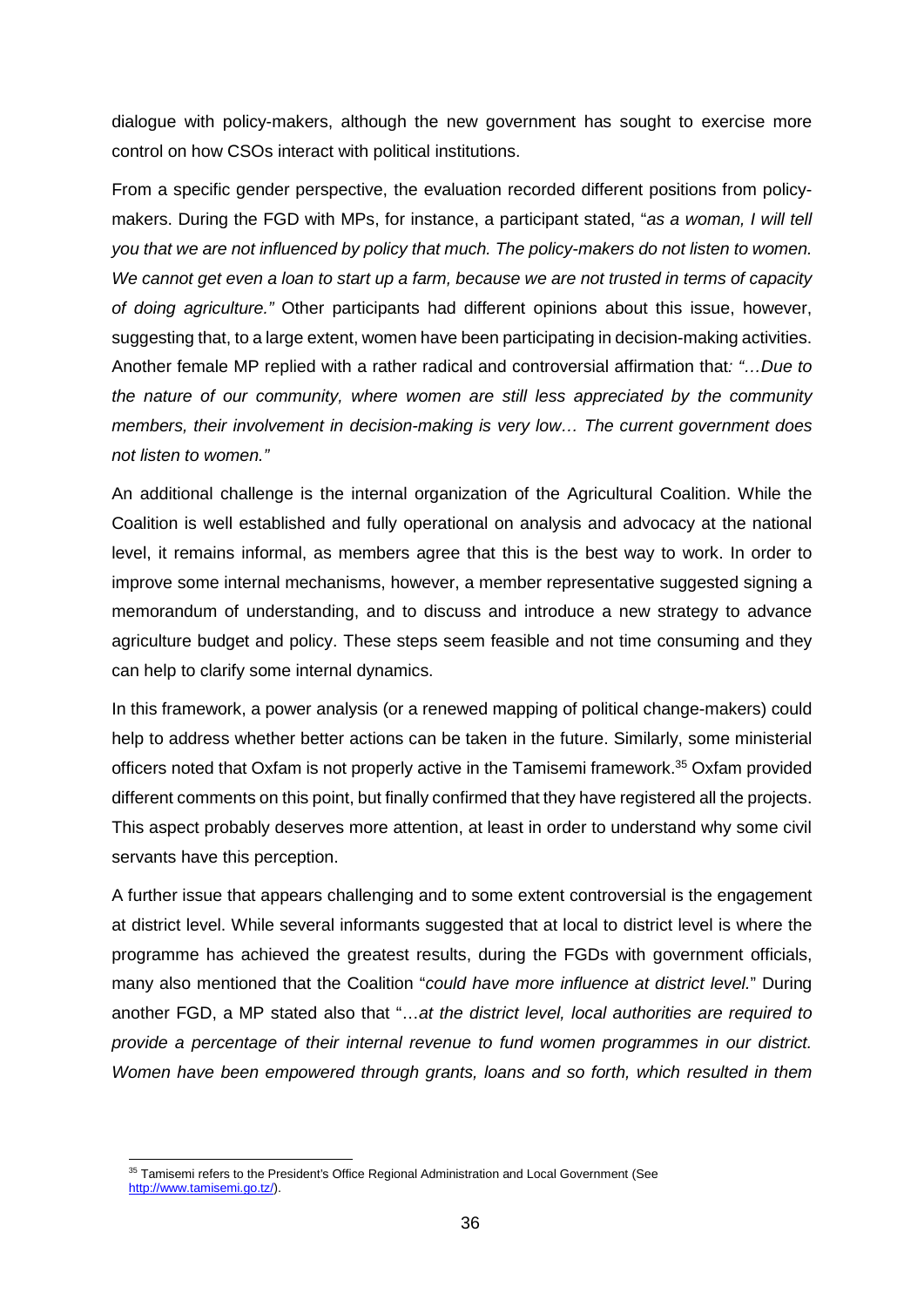*becoming independent and starting to be more involved in agriculture and other activities, including decision making processes.*"

## *Lessons learned*

Overall, based on the analysis of the key achievements and challenges encountered in the implementation of activities to date, it is possible to sketch the following lessons learned from the evidence collected in Tanzania:

- The advocacy with MPs is well structured, but, as a member of the Coalition said: "*we could have more people at ministerial level; there is room for expanding*." In addition, key MPs can be approached directly rather than just through a call for a joint meeting. Others need specific advocacy plans (entry points, face-to-face meetings, connections with their constituencies, etc.).
- The Agricultural Coalition is well established and paramount for advocacy work at the national level. It needs some adjustments, however, from internal organization to fresh discussions on the achieved and not achieved results in advocacy. This process could support more clarity in internal relations and benefit from the introduction of a new strategy to advance agriculture budget and policy.
- Local authorities need assistance in building capacities, while this programme is focused mainly nationally. As a FFH pointed out during a FGD: "…*Oxfam should find a way to send a strong message to the local authorities about FFH. Some of the local officials regard the FFH contest like other shows. They should know this is an initiative to promote agriculture, and also thatwe are ambassadors or role models for small farmers and communities on agricultural best practices*."
- For Oxfam, labeling its programmes is not an issue. It can build relations and trust without presenting donors and labels every time. However, some officials presented it as a limitation and probably this deserves some more internal reflection.
- Youth are different from women. Oxfam is working on youth separately in Tanzania, but it is possible to combine work targeting the two groups, as this programme is already doing, to an extent. This issue could be also discussed within the Agricultural Coalition.
- Women farmers reached significant results in advocacy, but sometimes they encountered difficulties in debating with politicians, for instance in the dialogues with MPs. Oxfam and its partners could review this issue in the analysis of power relations, also considering whether they should support female farmers with experts during the high-level policy meetings.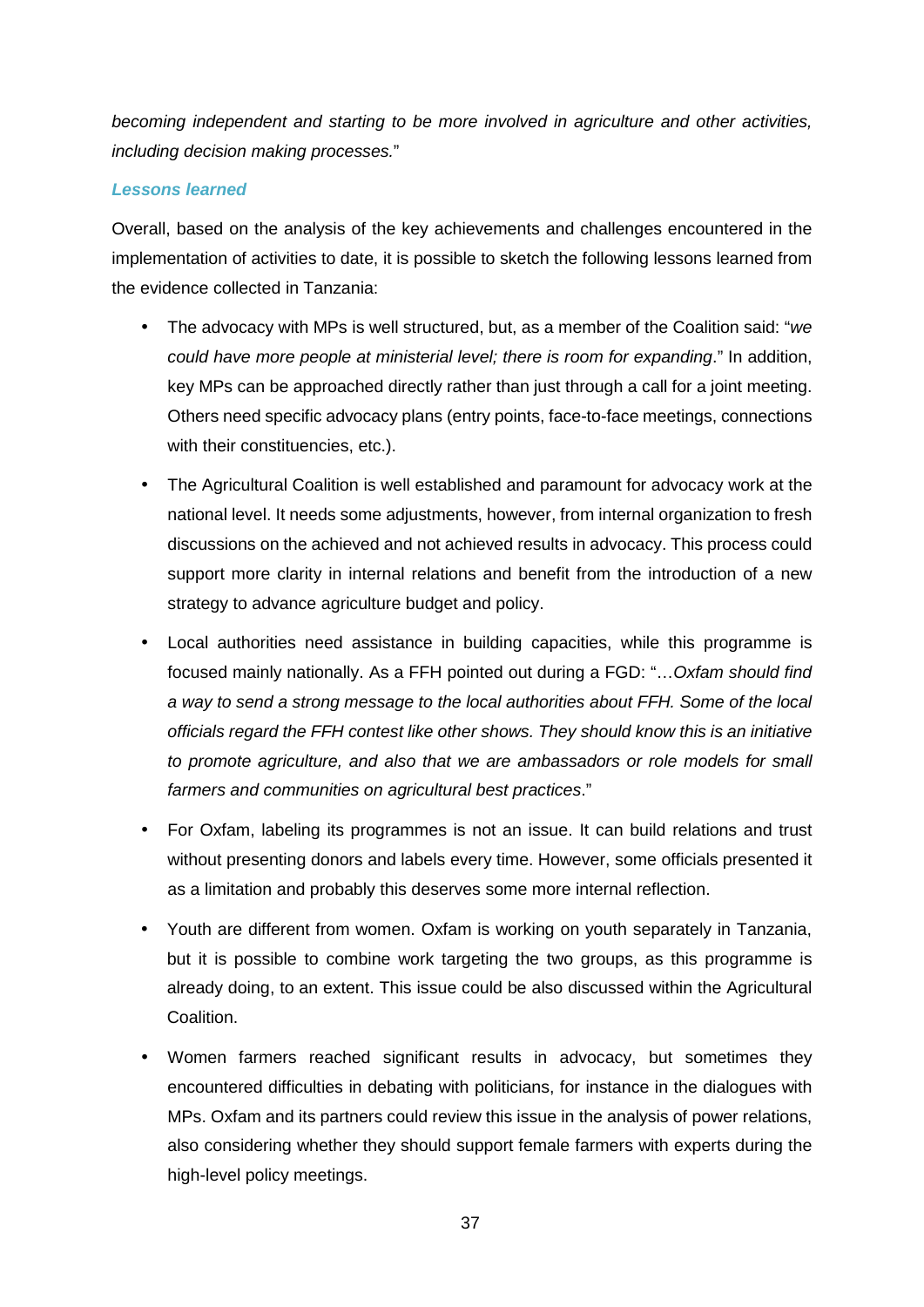• Monitoring could be improved. In particular, the advocacy activities could be more systematically recorded and M&E tracking tools could also be created within the Agricultural Coalition.

# **5. Reflections on the Theory of Change**

Looking holistically at the key achievements and challenges, the evaluation has also tried to answer whether the changes that Oxfam and partners have contributed to have taken place in line with the theory of change for Strand III. Findings relating to this aspect of the evaluation are presented for each country, as the evidence makes it clear that the theory of change differs by location. This adaptation happened informally, or perhaps intuitively, as, overall, the theory of change for Strand III formally remains the same one for all the five countries (see Table 1). These adjustments made to adapt the programme to the local contexts, and the specific way in which social change happens in the two countries, represent, however, also a positive practice, one that should be promoted in the future.

# **Burkina Faso**

The first finding is that Oxfam and partners in Burkina Faso chose activities and strategies in line with the pathways described by the overall theory of change: specifically, capacity building, research, coalition efforts and media outreach (under the sphere of control) have led or contributed to several positive changes in terms of increasing capacity of key individuals and CSOs, shaping agendas and policy alternatives, and influencing commitments made by policy-makers (under the sphere of influence).

Overall, the analysis of the evidence reveals that while some of the theory of change's linkages are valid, others are less so. The main strategy used by Oxfam and partners in Burkina Faso focused on combining capacity building and public campaigning (including media outreach), using the 2015 national elections as an entry point for putting pressure on policy-makers (through the Manifesto). Empowering female famers and giving them advocacy tools and platforms allowed them to raise their demands from the local to the national level, whereas the work with journalists created pressure on policy-makers to respond to them. This was effective in creating new agendas, proposing alternatives and ultimately getting politicians at the highest level to make commitments that had not been made before. All of this validates both the decisions made by Oxfam and part of the conceptualized pathway to change.

Yet, the promises extracted during the elections have not been followed through; and as proposed policy changes are lagging behind, the evidence points to important challenges in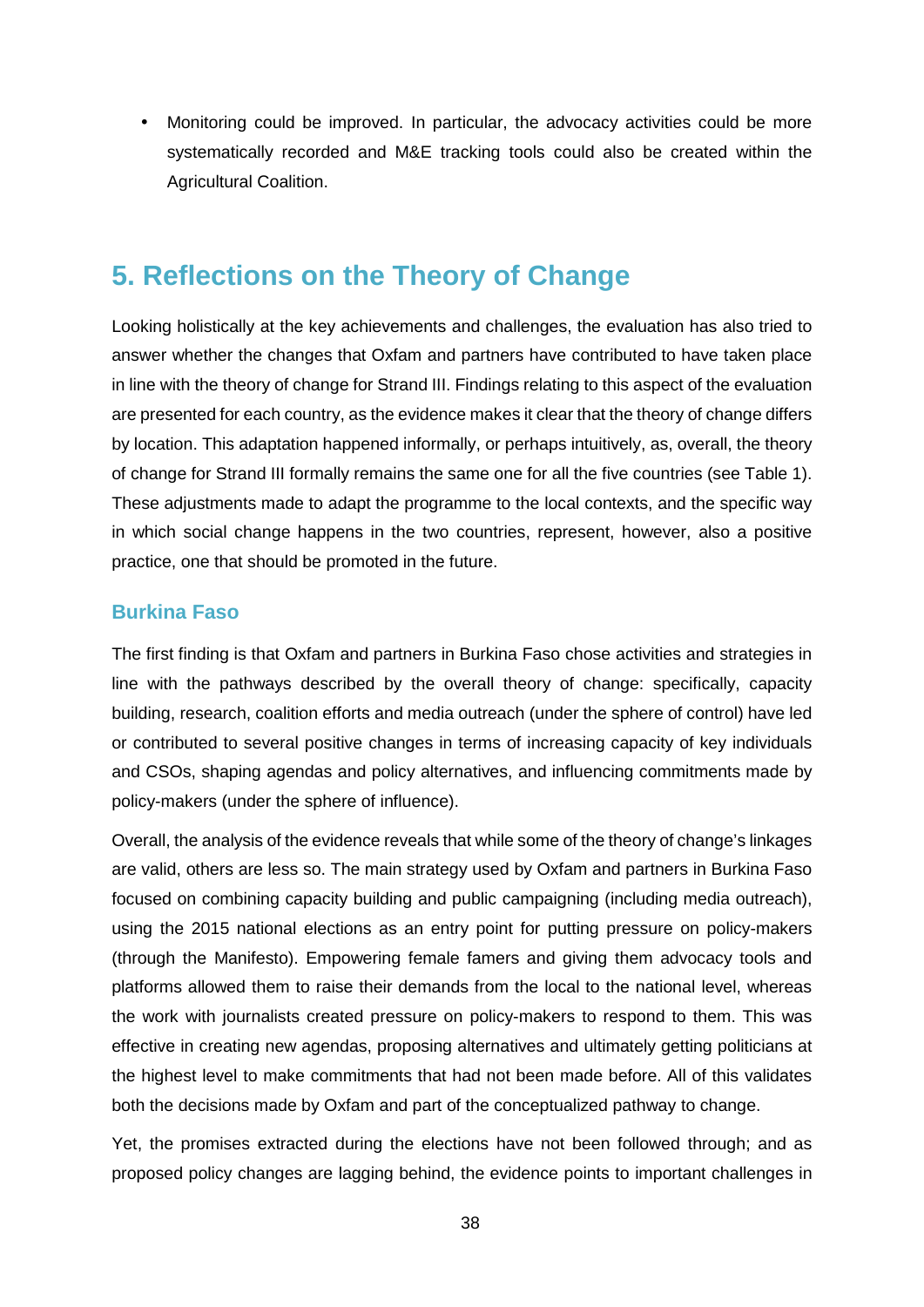terms of sustaining pressure on policy-makers. In this regard, some activities in which Oxfam has invested, like the Koudou du Faso and Koobo Awards, appear to have had diminishing returns, in terms of creating pressure, and government officials at national level have been able to stall progress. Similarly, the efforts to monitor commitments made by authorities have been less effective than getting to those promises, in part because of the lack of specific capacities and a structured system for collating and sharing data, especially at the local level. In general, efforts at this level appear to have been more limited, also in terms of allocated resources, and much less effective to advance alternative policy solutions and ensure their implementation.

Overall, Oxfam and partners took advantage of an enabling opportunity, the 2015 elections, to make more progress than anticipated towards its outcomes; since then, however, they have been unable to respond to government resistance (or inertia). This is not necessarily a flaw in the theory of change design, but it calls for a review of assumptions, where Oxfam should anticipate that officials, while welcoming alternative policy solutions during campaigns, will be more constrained in their implementation once elected. Linked to this, the theory of change for Strand III should also account for the existence of multiple entry points, and in this respect the theory of change might indeed be improved: specifically, it has not sufficiently conceptualized how change needs to take place not just at the national level, but also at the local or grassroots level. In this context, empowering women farmers could be more effective if accompanied by greater efforts to mobilize communities, focusing, for example, on events and campaigns that resonate locally and can be owned by communities.

### **Tanzania**

Similarly as in Burkina Faso, the first finding is that Oxfam and partners in Tanzania also chose activities and strategies in line with the pathways described by the theory of change: capacity building, research, coalition-building and media outreach (under the sphere of control) that have led or contributed to several positive changes in terms of increasing capacity of key CSO actors and platforms, creating policy alternatives and influencing the attitudes of both key policy-makers and the public (under the sphere of influence). This confirms the relations between Oxfam and partners' strategies and the expected outcomes, but a more detailed analysis is necessary to assess the validity of the theory of change.

In Tanzania, the specific strategy Oxfam and partners chose was a combination centered on relationship-building with key policy-makers, in particular within Parliament and also with local authority officials at the district level, and media outreach. This choice is consistent with the 'critical friend' role, which, according to the evidence, Oxfam played well. Whether this strategy has been effective is, however, less clear, on three separate levels. First, while relations with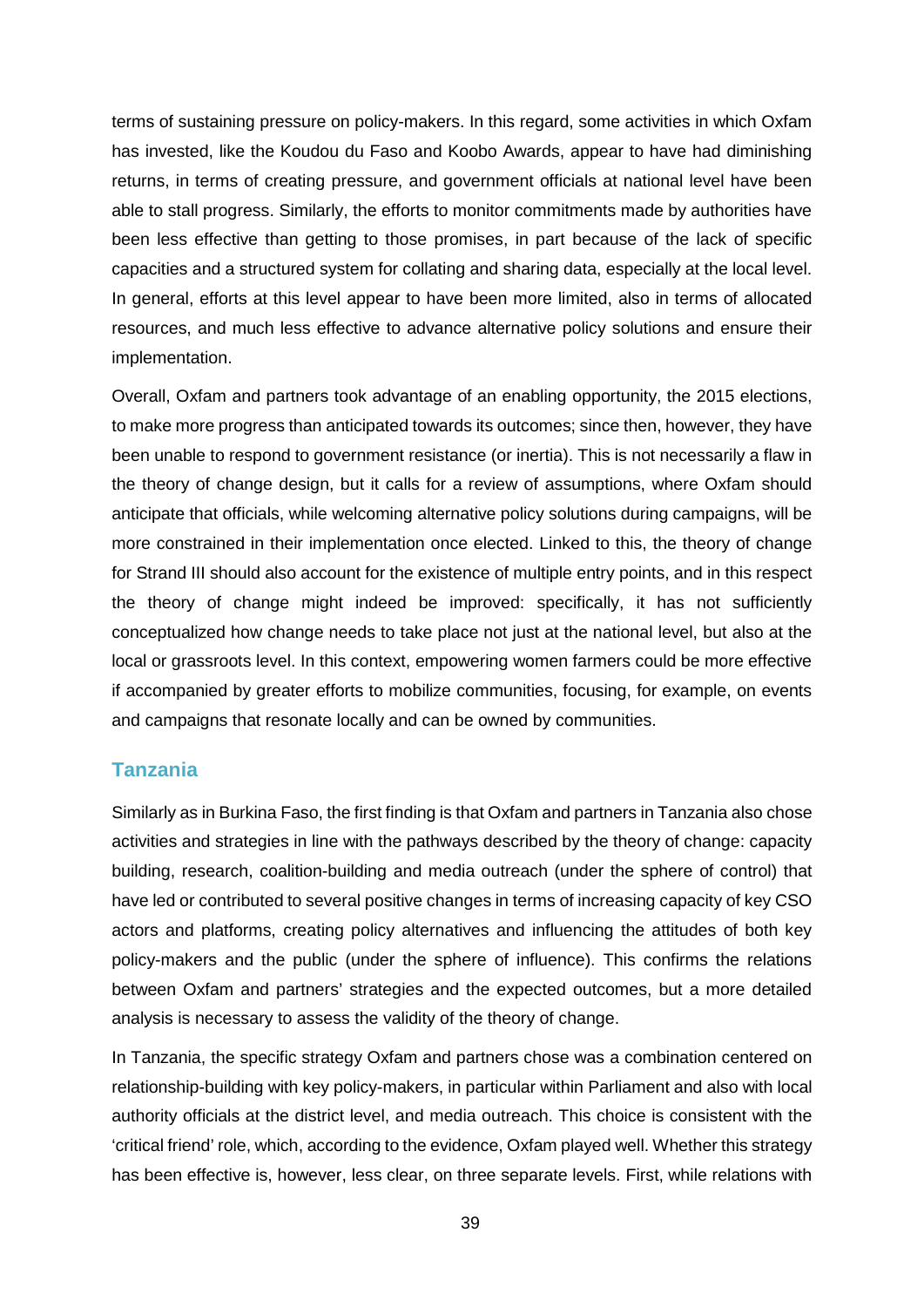MPs have been positive, this has yet to translate into concrete changes at the level of policies and practices. Secondly, at the district level dialogues between women and smallholders on the one side and government officials on the other have improved, but practices by authorities are not yet changing. Lastly, the media outreach has been very successful at informing and sensitizing a wide audience, but this success has not yet been utilized for promoting policy changes (for example by creating public pressure).

Overall, the evidence suggests that Oxfam and partners' strategies are not taking into due consideration several key assumptions, which might affect the change pathways. First, in relation to engaging MPs and local authorities, Oxfam's efforts are not factoring in (and therefore responding to) power dynamics and structural barriers that exist within institutions (i.e. parliament and ministries) and between national and local officials. These, however, appear to be a key factor behind the barriers to policy change, and Oxfam's 'critical friend' strategy has not been fully effective in addressing them, in part because this strategy requires the organization to be seen as a technical, rather than political, actor, in part because it prioritizes access to key government representatives more than changing their knowledge, attitudes or behavior. Addressing this in the future could simply mean inviting a more diverse group of government representatives to relevant events.

In relation to media outreach, instead, the main issue is that the current theory of change does not give a role to public attitudes on agricultural policies and practices, although the experience in Tanzania clearly shows that these can be influenced and the experience of Oxfam with campaigns more generally suggests that they can be used to influence policy. The change pathway in this case would also not follow the one described in the theory of change, as public attitudes would influence policy changes without necessarily affecting alternatives or agendas.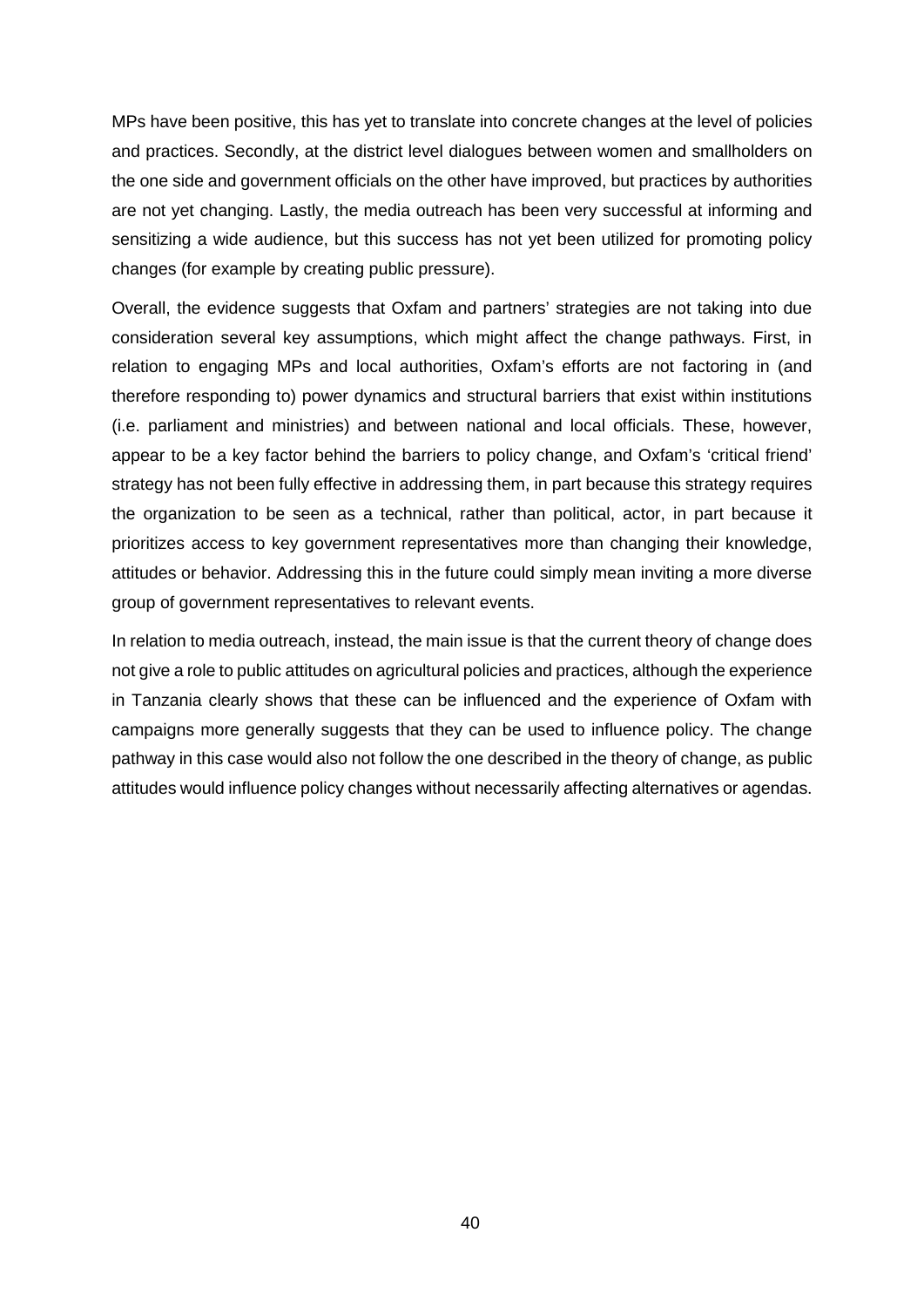# **6. Conclusions**

In **Burkina Faso**, activities under Strand III of LEAP 2 are well integrated into Oxfam's wider programming in the country.

The initiative has successfully kick-started change at two levels: women leaders involved in the project now have the capacities and self-confidence to speak out about their grievances, needs, and demands, including in front of authorities, and they are now taken into account when decisions are made, both at the community's and at the government's levels; women's demands have started

*"Mayors did not even use to know what a small farmer is, but now they understand the land challenge."*

Oxfam partner, Burkina Faso

being addressed by the highest authorities, with official promises made by the President and the Prime Minister, some of which have started to be delivered on.

The increased financial autonomy and self-confidence of women farmers enabled them to speak out, to value their voice and their opinion, and to be respected by their (male) peers and by decision-makers. The campaign was most effective in reaching authorities through meetings as it enabled women leaders to directly engage government officials on specific issues.

The authorities have recently made several key promises and taken some positive actions, including the pledge by the President to allocate 30% of new land plots to women and a decree issued by the Prime Minister to prefer local products in public procurement and catering at local and national government events. These remain mostly promises, however, and low scale, one-off actions.

Progress is still needed in terms of monitoring, participation of senior officers, and advocacy efforts at the local level. Overall, the most important challenge encountered during the course of the project has been related to the monitoring of the advocacy campaign.

In **Tanzania**, the overall advocacy strategy of Oxfam and its partners has achieved significant results in the last three years. Oxfam and its partners have contributed to improving the space for women farmers and civil society to engage with and influence decision-makers directly at local, regional and national levels. Recognition was created for women farmers. FFHs feel more powerful and they are training other women. Significantly, with the support of the partners, some of them are now able to own their land. The programme was able to reach decision-makers and target the public through both mass communication and specific advocacy strategies. All the FFH interviewed suggested that working with Oxfam opened the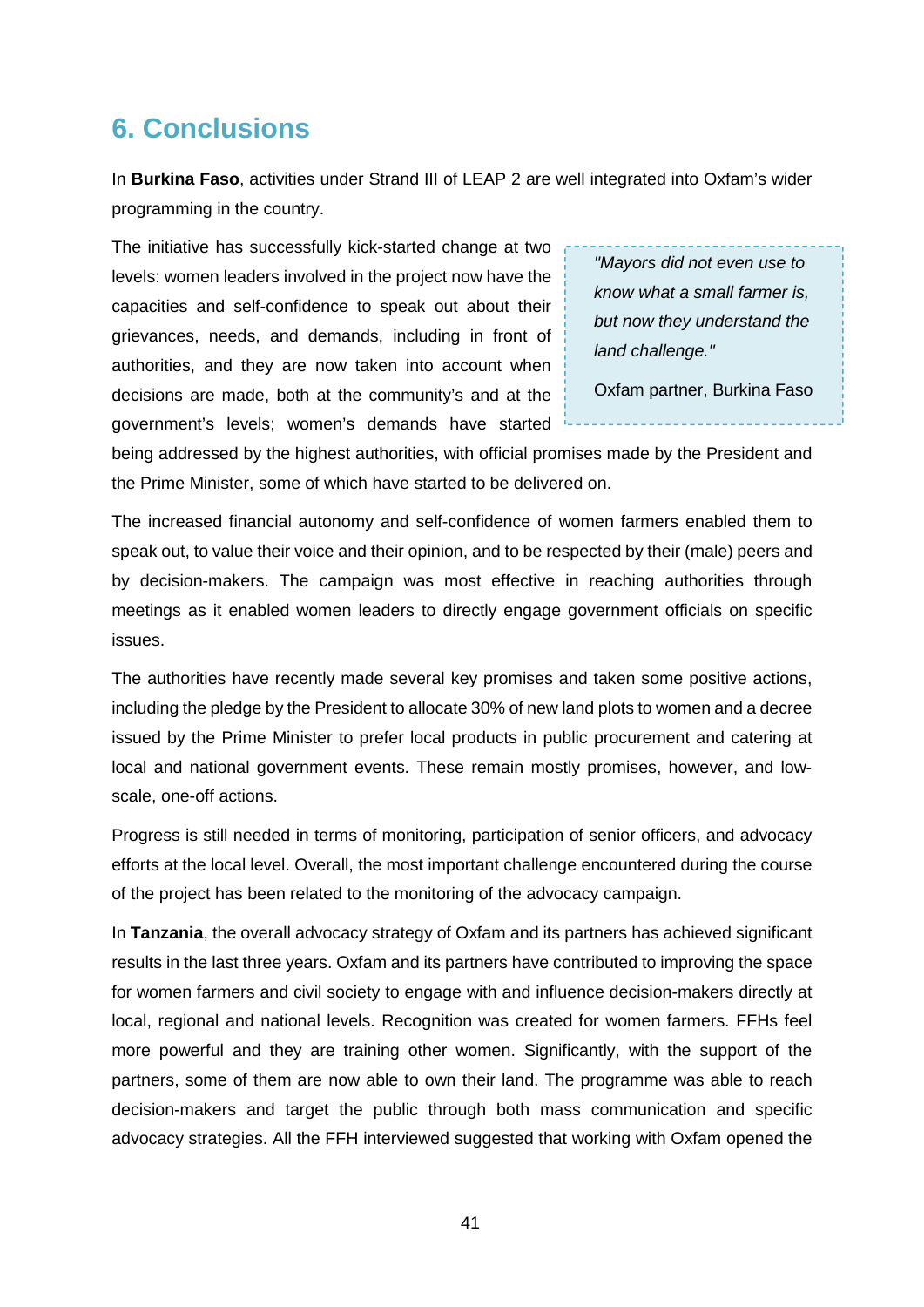door to them to meet politicians and other key decision-makers they would otherwise never have met.

The research on agriculture budget analysis has generated evidence for advocacy and to engage decision-makers, in particular MPs. With them, Oxfam and partners are doing an important work bringing directly the voices and challenges of farmers. Significantly, Oxfam and partners have been successful in supporting women farmers on some specific policies and the government has dedicated specific resources for them.

**Comparing the achievements and challenges from both countries**, one key finding is that advocacy efforts by Oxfam have successfully reached a significant number of decision-makers, from the local to the national level. If Oxfam and partners will be able to focus on the power dynamics in the agricultural sector, for instance investing in a more detailed power (or structural) analysis, they can yearn to have an impact on the national budgets for agriculture. In order to do so, they would have to continue building and capitalizing on another two very positive aspects of their work in both countries: the trust built among political institutions, and on the fact that, after three

*"After being trained on their importance in their community, now women are involved in meetings to discuss the problems and solutions in their community. Some have become the breadwinners of their families…"*

Agriculture Coalition partner, Tanzania

years of activities, women farmers are now in the spotlight. On the challenges side, however, Oxfam will have to overcome the difficulty, seen in both Burkina Faso and Tanzania, of governments antagonizing CSOs when they criticize them or provide facts that do not favor them.

The overall theory of change for Strand III has proven to be an effective guiding tool for the interventions in both countries. However, its use has been limited, both in terms of thinking formally about what works and what does not, and for engaging partners around learning. Many members of the Agricultural Coalition in Tanzania are not aware, for example, of the theory of change. The experiences in the two countries also point to space for improvement around the change pathways, linked to the combination of different strategies that Oxfam has at its disposal. In this context, a deeper analysis of power structures could also serve to update and improve the theory of change, by looking at assumptions in particular.

Finally, the term LEAP is not familiar to many partners and stakeholders in either country. This is not necessarily a weakness. The opposite is probably true, in fact: the work is focused on advocacy issues and on the trust between policy-makers and Oxfam and its partners, without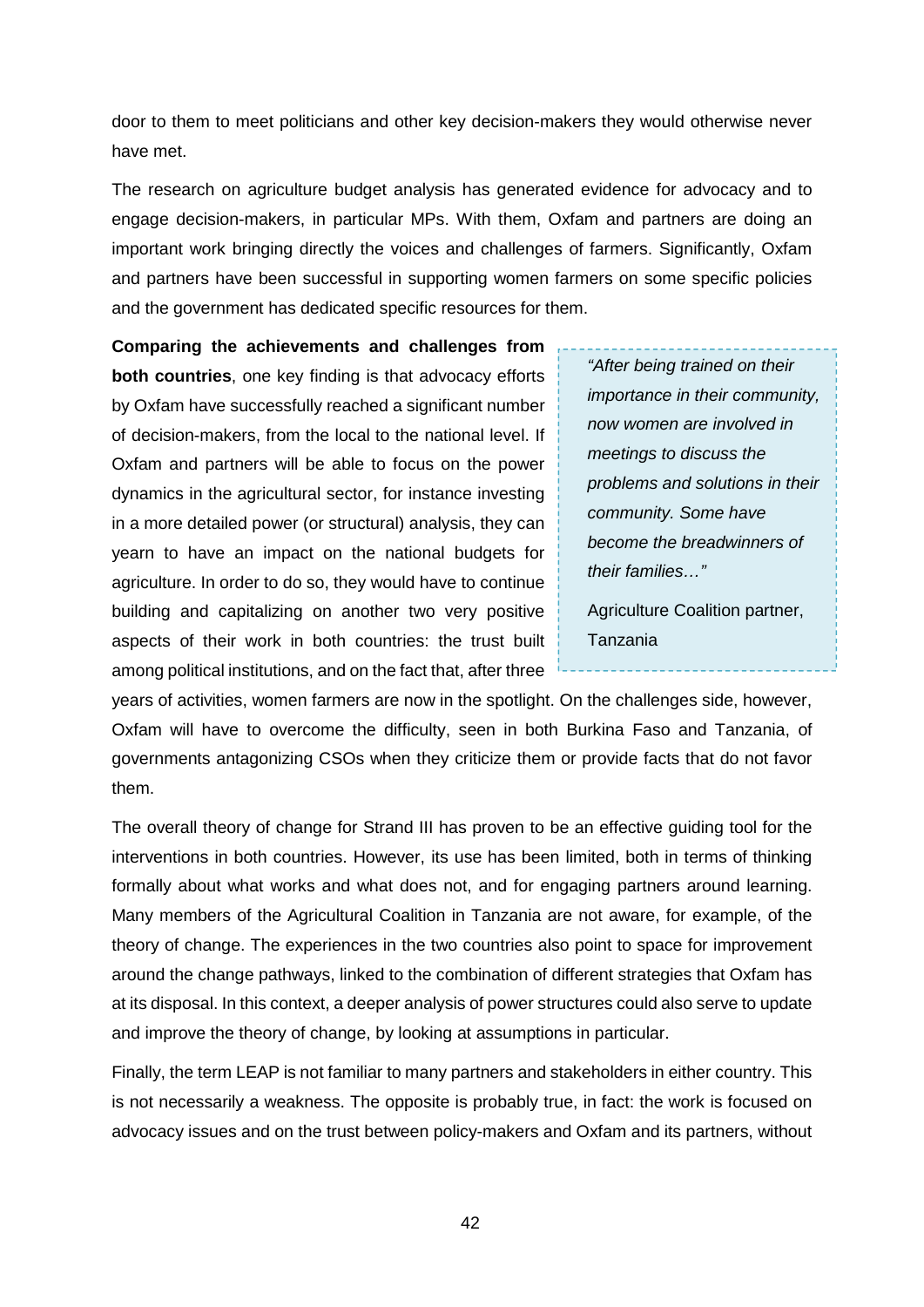continuously labeling the activities. However, this should be clearly part of a shared strategy, and coherent actions should follow.

# **7. Recommendations**

Based on all data and information collected during the evaluation, the following recommendations are provided by the evaluation team. Overall, efforts under Strand III succeeded on many fronts. However, there were some poignant and more specific challenges that should be taken into consideration as Oxfam and its partners plan future activities. The recommendations are presented below by key outcome, and offered with the aim of contributing to a learning process in this perspective.

### *i) Meaningful engagement of women farmers*

- 1. Oxfam should continue to invest in capacity building in both countries. In Burkina Faso, while the capacity-building and advocacy efforts have been concentrated at the national level, through women leaders, future initiatives would benefit from expanding these efforts down the line, in order to go beyond women leaders and reach out more effectively to rural women at the grassroots. Trainings and advocacy actions, like meetings and community discussions adapted to the institutions addressed, are activities that could be integrated at both levels. Illiteracy should be considered in planning training of rural women. In Tanzania, the programme has increased evidence based understanding of agricultural policies among women farmers and it has improved advocacy for increasing women and other small-scale farmers' benefits from agricultural budgets and programs. Oxfam and partners should continue to invest energies in this direction.
- 2. In Burkina Faso, Oxfam and its partners should engage more senior politicians and government officials during advocacy workshops. Ministry representatives participating in the workshops were often junior staff, without the authority to make commitments in the name of the Ministry and with the ability to properly transmit demands higher up or to influence decision-making following the workshop. In the same line, both ministry officials and technicians should be involved in the advocacy activities and in the follow-up. These considerations could be part of the power analysis discussed in the previous session.
- 3. In Tanzania, the Agricultural Coalition could also consider supporting women farmers with experts during the high-level policy meetings. Women should stay at the forefront of the advocacy efforts and this support should not downgrade women's positions, but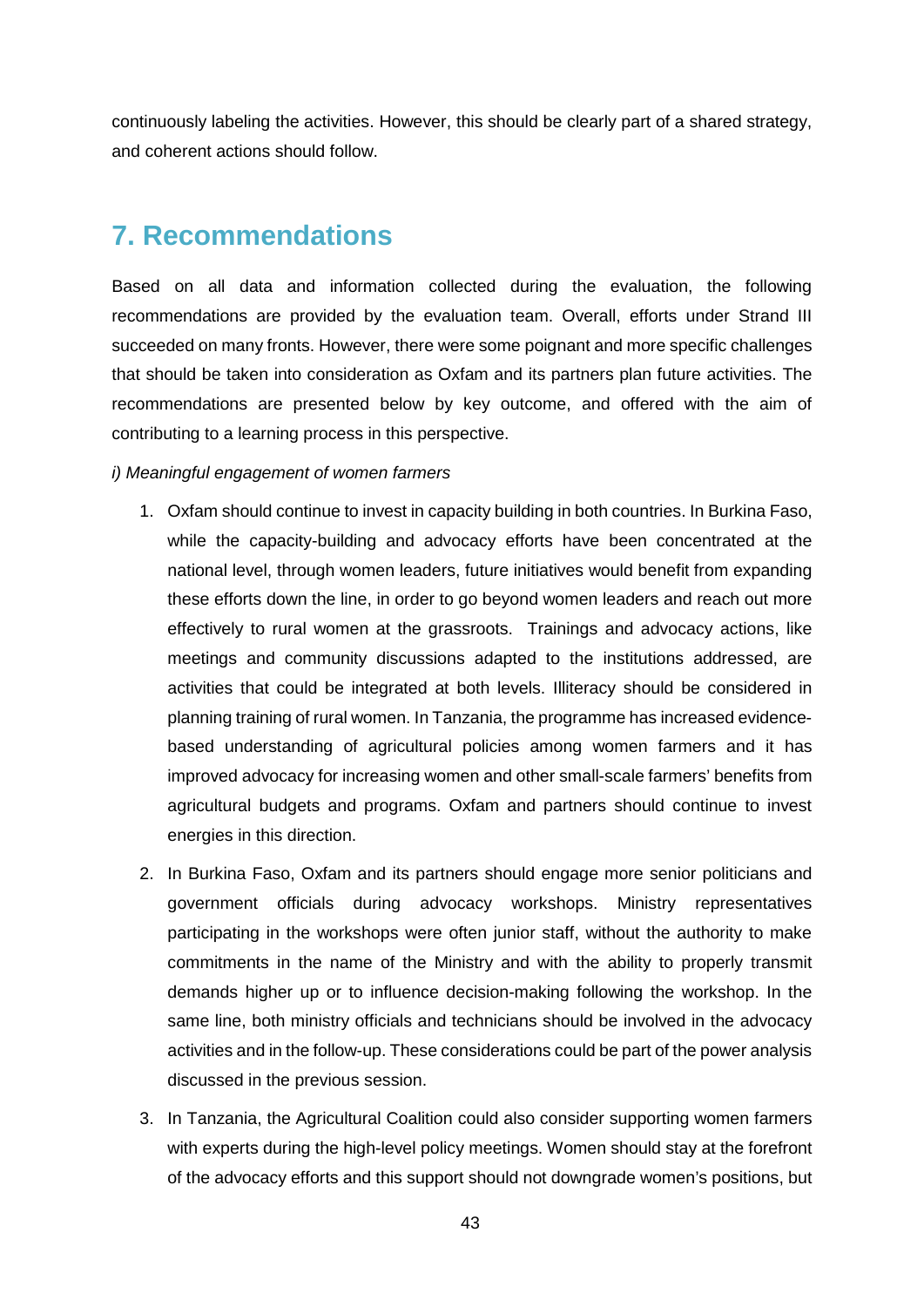should reinforce their considerations in a broader structural level, for instance during dialogues with MPs.

### *ii) Influencing decision-makers*

- 4. Oxfam in Burkina Faso and its partners should consider scaling up events like the Koudou du Faso and the Koobo Awards in order to reach their potential impact. The Koudou, in particular, could become a major feature of Burkina's rich event landscape. In order to achieve this, however, more partners need to be involved among civil society, media, private economic operators, and public institutions. With a wider base and increased resources, it could draw sub-regional attention and have a stronger impact on the promotion of local products and talents. The Koobo Awards' dwindling attractiveness should encourage Oxfam and its partners to reconsider this activity, in order to improve it through increased resources or to use these resources in a different, more effective fashion.
- 5. Oxfam in Tanzania should consider adding capacity-building trainings for senior level officials in ministries (for instance on the role of women in agriculture, on land property rights, on agricultural revenue, etc.), possibly through the Agricultural Coalition. Joint CSOs-institutions trainings could also be a way to build trust and connections already during this stage. Consider also targeting specifically men for training and activities on gender issues at the grassroots level.
- 6. Oxfam in Tanzania should mobilize the Agricultural Coalition in order to consider and address the risks to working in a shrinking space for CSOs in the country. As several regional and international analysts agree that the space for CSOs has been shrinking, Oxfam should be ready for a scenario where working with the current strategies of advocacy would not be fully possible. Another element to consider while doing the analysis is budget constraints. For instance, the Agricultural Coalition seems solid enough to continue its work also with fewer resources, but the new strategy plan should identify key advocacy issues and priorities for this scenario.
- 7. Oxfam in both countries, together with their respective partners, should analyze the role that industrialization policies have for agriculture, and develop advocacy messages accordingly. Governments are investing on industrialization, in particular in Tanzania. In that country, the Agricultural Coalition could consider how to engage with this topic in order to promote small farmers and the role of women in agriculture. For instance, financing the agricultural chain through industrialization and recognizing the high productivity and benefits of small farmers.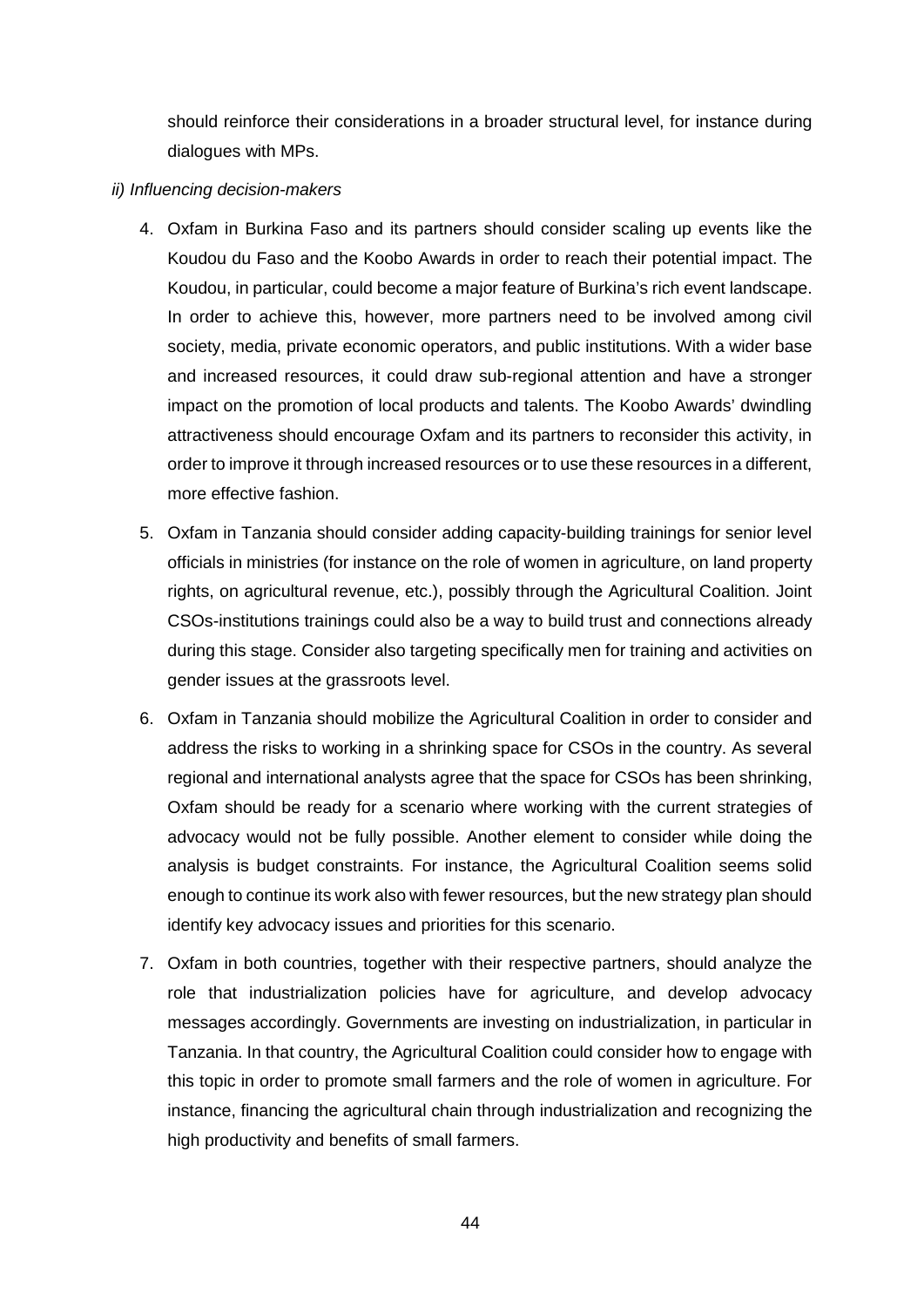- 8. Local partners in Burkina Faso should also target customary chiefs in advocacy efforts, as they still yield influence over land distribution and social dynamics at the community level. Women leaders have already acknowledged this necessity and have carried out such efforts, and customary authorities should be highlighted in future programming as advocacy target groups, along high-level government figures, local government authorities, and ministry technicians. Influential and respected women leaders can play an important role in explaining their needs to elders, influential men, and chiefs and to convince them of the benefits to the community of responding to these needs. Oxfam should assist partners in this process, giving them the proper tools and accompanying them as necessary.
- 9. The Agriculture Coalition in Tanzania should continue to liaise with the government at the highest possible level and in a coordinated fashion. To do this, the Coalition members should appoint a person (perhaps on a rotational basis) to act as a focal point at ministerial level.

#### *iii) Effective and context-specific strategies*

- 10. Oxfam should invest in conducting a power analysis in the agricultural sector in each country. Change-makers have been identified in key positions, but the power dynamics and structural barriers to change are not well defined, and are also in rapid transformation. In Burkina Faso, power dynamics in the agricultural sector deserve deeper considerations. In Tanzania, Oxfam worked on a power analysis in the past, but only for the Parliament, and this could not be enough for the level of advocacy potentially reached today. For instance, large attention has been devoted to the Ministry of Agriculture, but agriculture is a big sector and involves more than one Ministry. The role of all lead Ministries (Agriculture, Industry and Trades, Land and Settlement, and Water and Irrigation, and Livestock and Fishing) should be defined, along with other stakeholders, private sector included.
- 11. Oxfam in Burkina Faso and its partners should continue the reflection on the risk of the 'entertaining' character of national events to present women demands. In particular, women's Day has particularly taken a 'folklore'-like aspect. Considering the risk of trivialisation, it is important to recognise the limits to what is meaningfully achievable through these events. Oxfam and its partners should therefore study how to make rural women's grievances and needs heard through other, potentially more effective activities (meetings and workshops, press conferences, etc.).
- 12. Oxfam in Burkina Faso should build an enhanced policy monitoring system of the advocacy campaign both at the local and national levels. At the national level, it could be possible to hire a consultant to analyze the government's annual "state of the